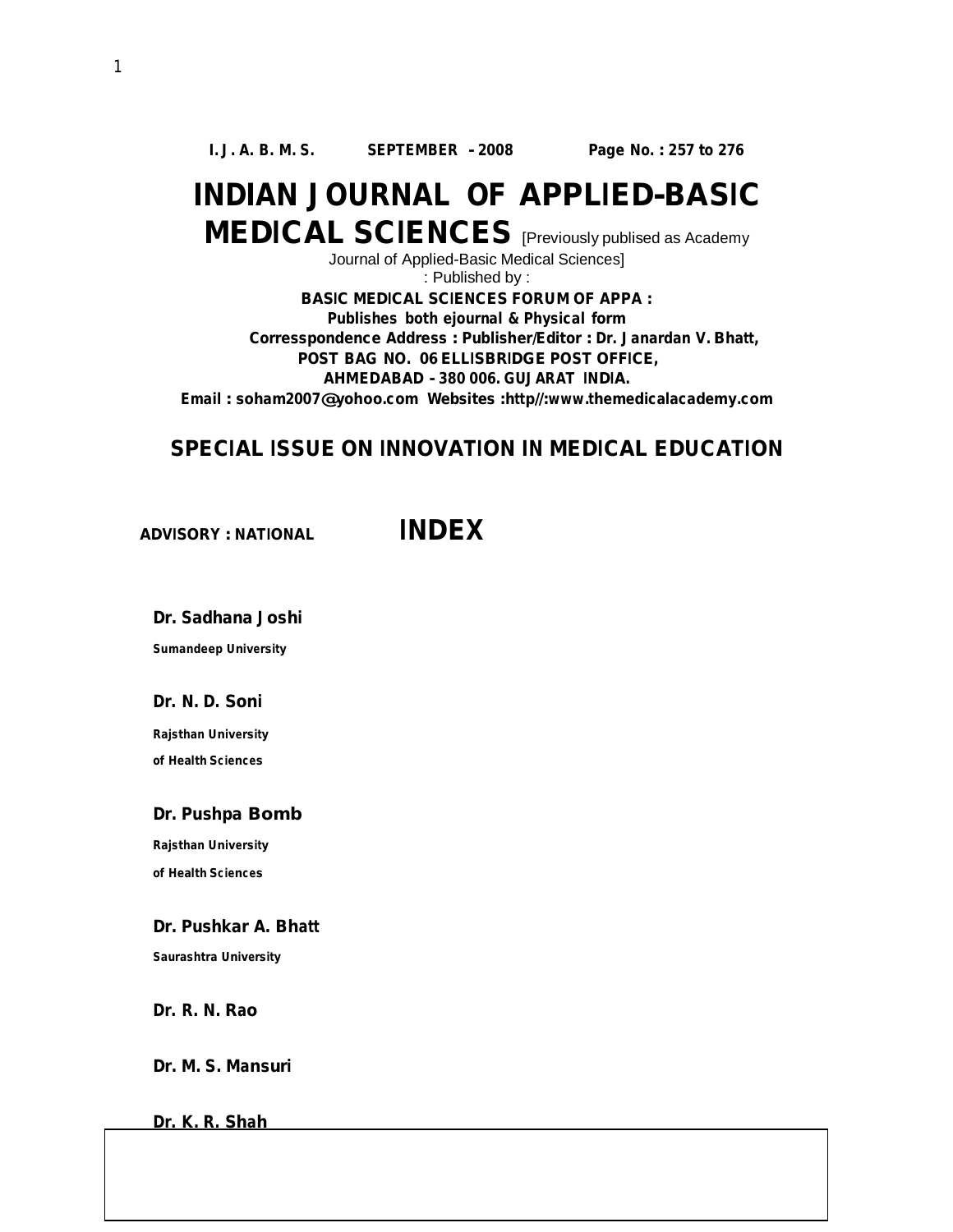### **pdfMachine Is a pdf writer that produces quality PDF files with ease!**

Produce quality PDF files in seconds and preserve the integrity of your original documents. Compatible across nearly all Windows platforms, if you can print from a windows application you can use pdfMachine. Get yours now!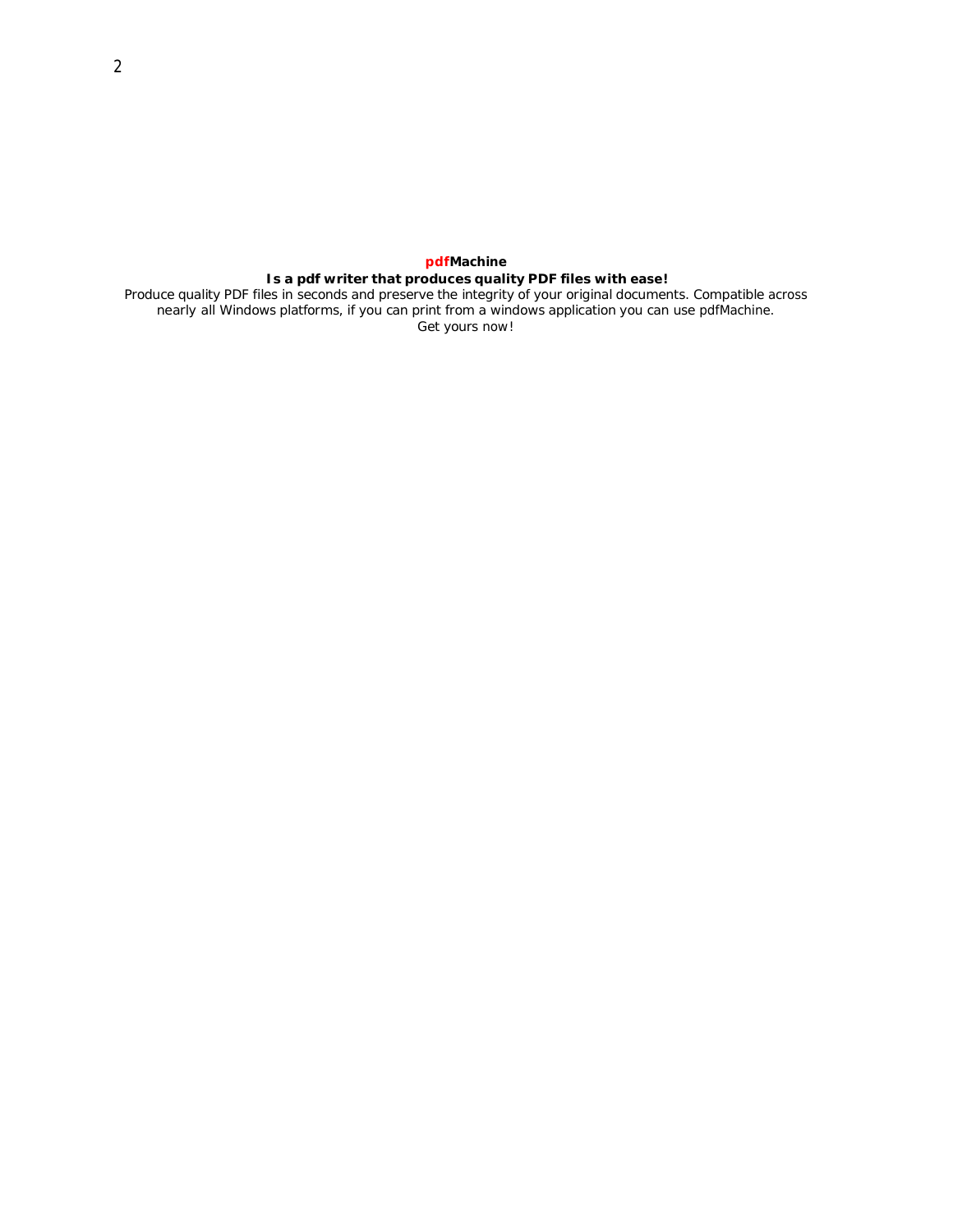# **INDIAN JOURNAL OF APPLIED-BASIC MEDICAL SCIENCES** [Previously publised as Academy

Journal of Applied-Basic Medical Sciences]

: Published by :

**BASIC MEDICAL SCIENCES FORUM OF APPA : Publishes both ejournal & Physical form Corresspondence Address : Publisher/Editor : Dr. Janardan V. Bhatt, POST BAG NO. 06 ELLISBRIDGE POST OFFICE, AHMEDABAD - 380 006. GUJARAT INDIA. Email : [soham2007@yohoo.com](mailto:soham2007@yohoo.com) Websites :http//:[www.themedicalacademy.com](http://www.themedicalacademy.com)**

#### **SPECIAL ISSUE ON INNOVATION IN MEDICAL EDUCATION**

**ADVISORY : NATIONAL INDEX**

**Dr. Sadhana Joshi**

**Sumandeep University**

#### **Dr. N. D. Soni**

**Rajsthan University of Health Sciences**

#### **Dr. Pushpa Bomb**

**Rajsthan University of Health Sciences**

#### **Dr. Pushkar A. Bhatt**

**Saurashtra University**

**Dr. R. N. Rao**

#### **Dr. M. S. Mansuri**

**Dr. K. R. Shah**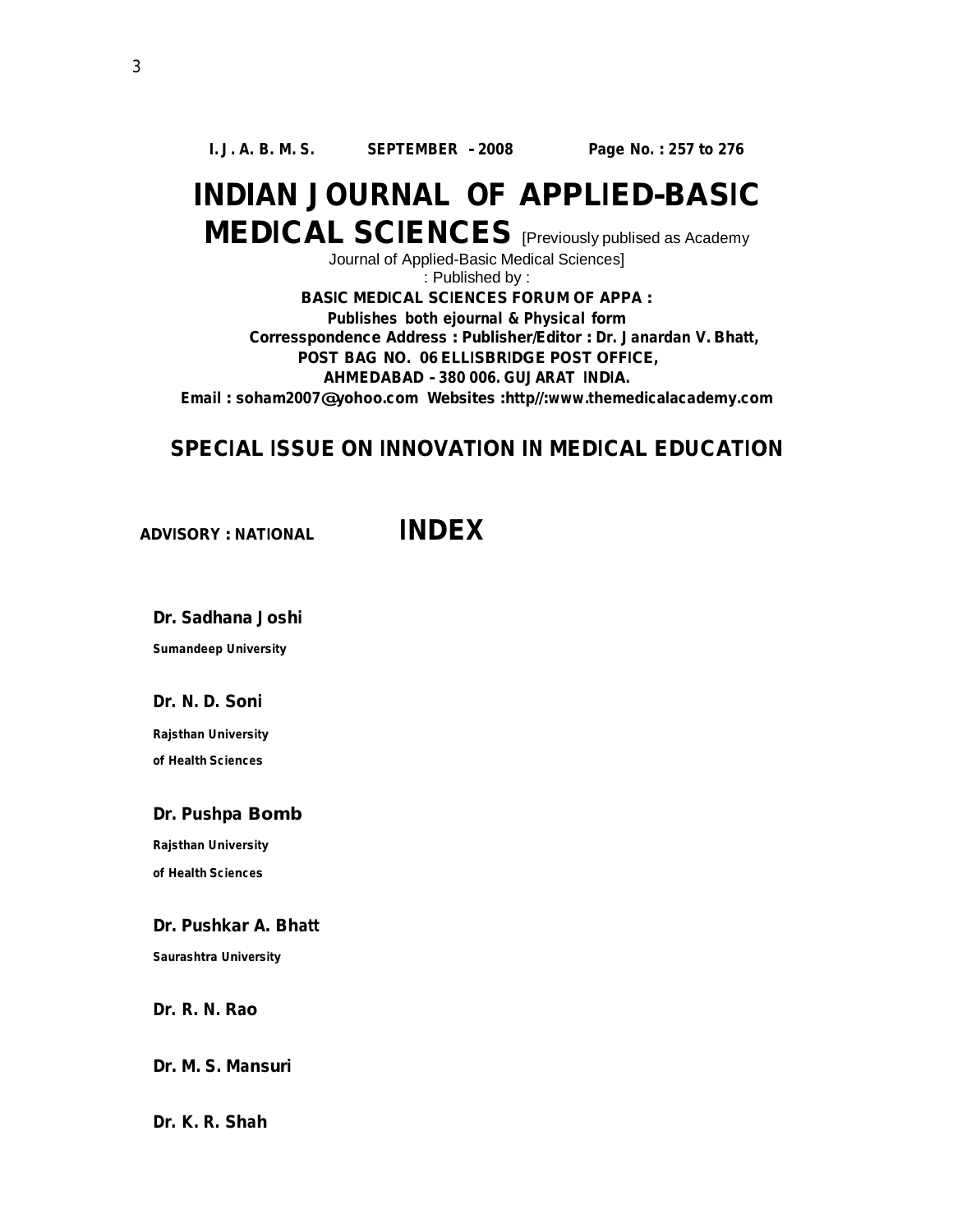**Dr. A. K. Pathak**

# **INDEX**

| <b>SCOPE OF INNOVATIONS IN</b><br><b>MEDICAL</b><br><b>EDUCATION</b>                                                                                         | <b>EDITORIAL</b>                                                                                                                    |
|--------------------------------------------------------------------------------------------------------------------------------------------------------------|-------------------------------------------------------------------------------------------------------------------------------------|
| <b>INFLIXIMAB-</b><br>AS A NEWER AGENT FOR THE<br><b>ULCERATIVE COLITIS</b>                                                                                  | DR. JOSHIPURA VISMIT P.<br><b>DR. SONI HARSHAD N.</b><br>DR. PATEL NITIN R.<br>DR. HARIBHAKTI SANJIV P.                             |
| <b>ELECTROCARDIOGRAPHIC</b><br><b>CHANGES IN PATIENTS OF</b><br><b>CHRONIC OBSTRUCTIVE</b><br><b>PULMONARY DISEASE</b>                                       | DR. CHINMAY SHAH*,<br>DR. R. S.TRIVEDI##,<br>DR. JASMIN DIWAN <sup>#</sup> , DR. R.DIXIT <sup>###</sup> ,<br>DR. (MRS.) A.K.ANAND## |
| A STUDY OF PERIPHERAL<br><b>BLOOD FOR MALARIAL</b><br><b>HAEMATOPATHIC CHANGES</b>                                                                           | DR. BAXI S N', DR. SINGH A K"                                                                                                       |
| <b>EMERGENCY HYSTERECTOMY</b><br>IN OBSTETRIC PRACTICE :<br><b>A LIFE SAVING MEASURE:</b><br><b>ANALYSIS OF 22 CASES OF</b><br><b>OBSTETRIC HYSTERECTOMY</b> | DR. SHAH PARUL TUSHAR,<br>DR. TRIVEDI YAMINI NILESH,<br><b>DR.YADAV PUSHPA AJAY</b>                                                 |
| <b>QUESTIONING TECHNIQUE:</b><br>AN INNOVATIVE EDUCATION<br><b>TECHNOLOGY IN CLASS</b><br><b>ROOM SESSION, A SMALL</b><br><b>SCALE SURVEY</b>                | DR JANARDAN V BHATT                                                                                                                 |
| <b>OBJECTIVE STRUCTURED</b><br><b>PRACTICAL EXAMINATION</b><br>(OSPE)                                                                                        | <b>DR. VARSHA PATEL</b>                                                                                                             |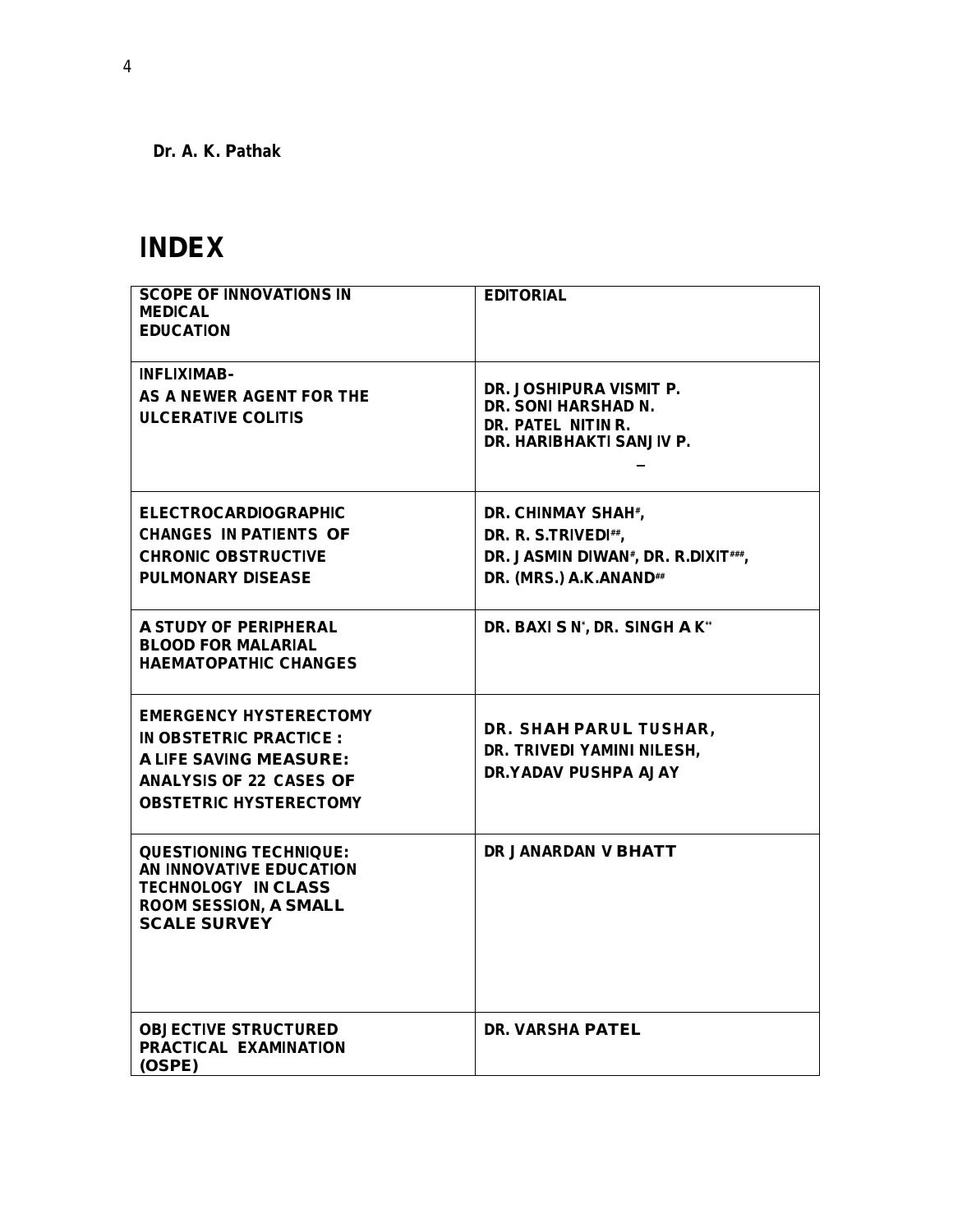| <b>INNOVATIVE EDUCATION</b><br><b>MAKING TEACHING A</b> | <b>PROF. MR ANIL DUA</b> |
|---------------------------------------------------------|--------------------------|
| <b>PLEASANT EXPERIENCE</b>                              |                          |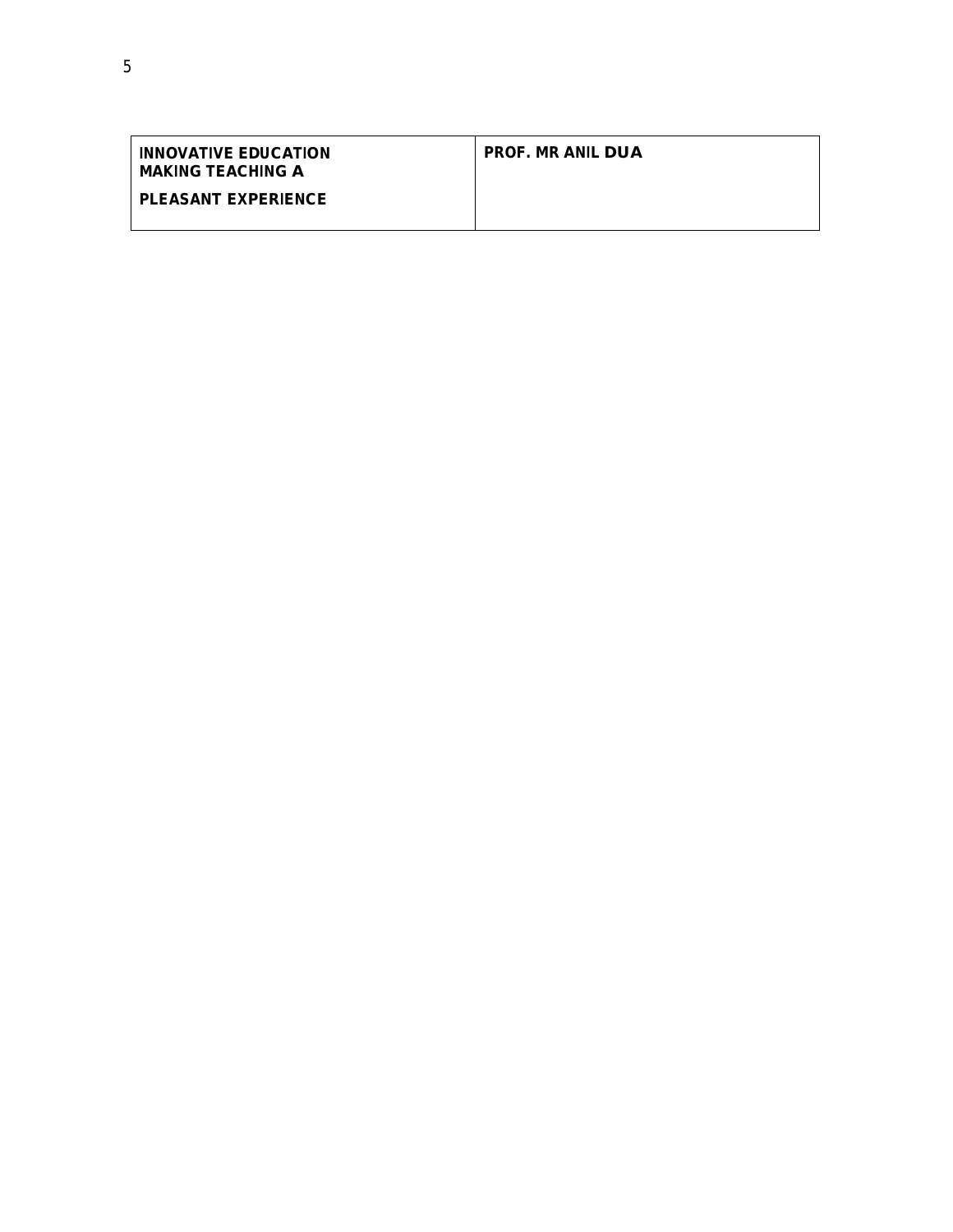# **EDITORIAL:**

# **SCOPE OF INNOVATIONS IN MEDICAL EDUCATION**

# **In Brief from conference on innovation in medical education Dr Janardan V Bhatt. MD Medicine,MD PhD Physiology**

Associate prof. of physiology Smt NHL Mun Medical college Ahmedabad Pin 380006 .email: [soham2007@yahoo.com](mailto:soham2007@yahoo.com)

Teaching has now been redefined and emphasizing on teacher focused education to a student focused education and the teacher being seen more as a ìguide by the sideí rather than lecturer imparting knowledge in a lecture hall. By these conferences we are planning to build educators and scholars willing to share new skills, share new ideas, and present ongoing and explore their completed researches without bias. So purpose of this conference is to provide Basic medical sciences forum for sharing ideas for educational innovations and learning discoveries of senior teachers during their vast experiences of years. This will enhance teaching at all Levels

1] Enhancing in inter teacher interactions

2] Enhancing student teacher Interaction,

3] Skill Development,

4] Cultural development

5] Interdisciplinary Education.

6] Creating tools of Medical Education and Mentoring.

In future we want to explore newer issues like i.e. leadership issues getting to Win-Win formula for Conflict resolution that Works, newer approaches in medical education i.e. evaluation in medical education, Performance based examinations, Communication skills, emotional Intelligence, Digital and Web-based Education, Such conferences are helpful to build or enhance skills in specific areas of teaching, and making personal effectiveness especially among junior teachers, and those interested in educational reform in medical education.

There are three major areas in innovation

1] Rapid Challenges of International Education

2] Knowledge Acquisition

3] Application in classroom set up.

Day by day, the duration of exploring basic sciences in medical education is reducing .Such situation demand major innovative changes in basic science education if it is to make cost effective and time effective.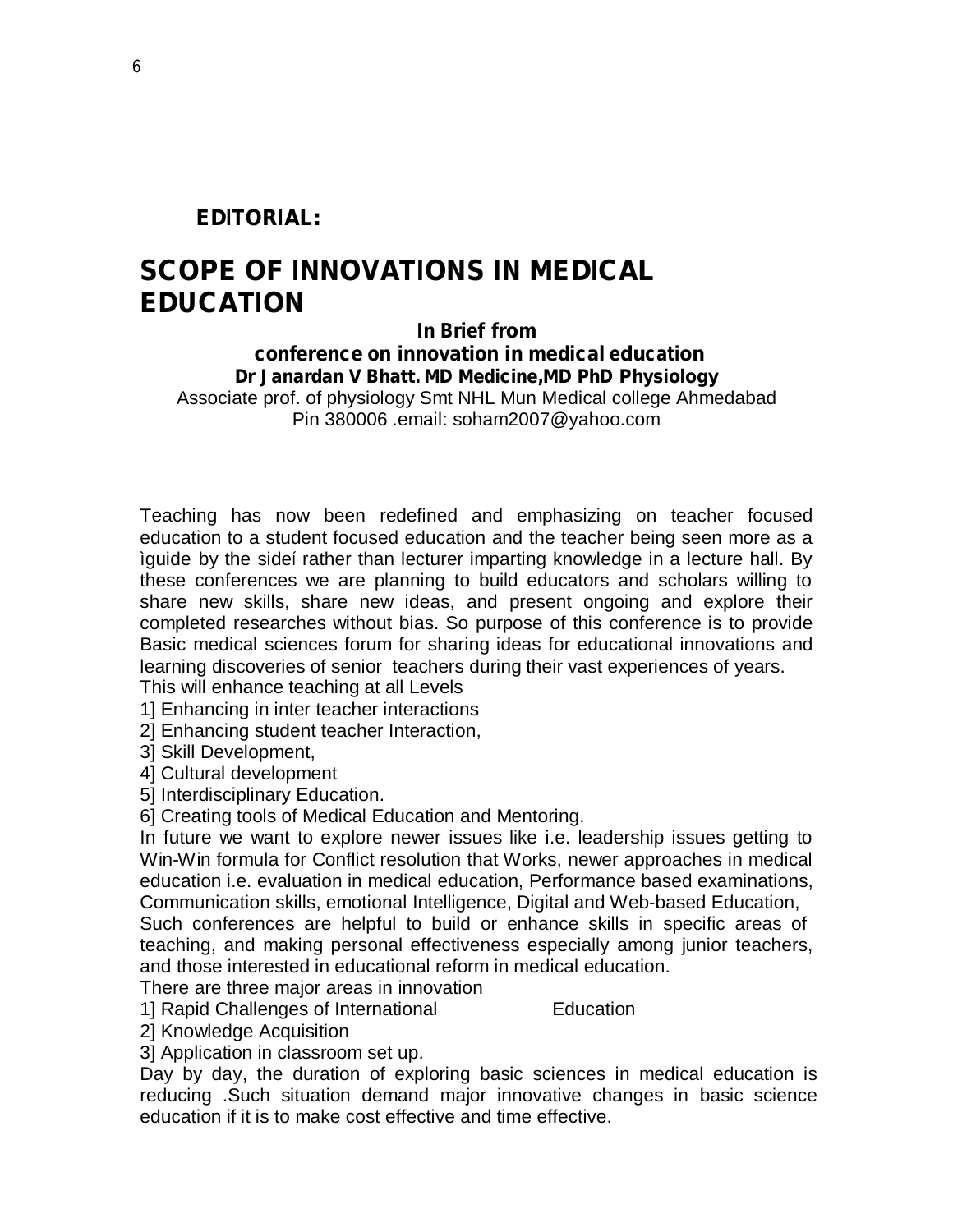All the teachers have faced the time constrain in imparting the knowledge of basic sciences. Now let us plan together to solve by innovative way. The change is eternal process. The changes we have to solve the problems by innovations. Whether problems are Undergraduate, Post graduate program , Curriculum pressures, time pressure, student feeling pressures, multiple shorter courses. Greater emphasis on community-based teaching also affect the time allotted to basic sciences, leading us to think innovative way.

If the innovative changes are to make affective, we have to begin with curriculum and if needed text books and evaluation methods .This can be very beginning step. As mentioned earlier nothing is eternal except chance, the curriculum also need some innovative changes. Curriculum and syllabus are developed only by the Universities and the College and teachers merely followed what was prescribed to be taught. Such curriculum hardly makes clear about specific learning objectives. All three domain of education i.e. Cognitive, psychomotor and affective are to be included in making curriculum and help in imparting knowledge and assessment.

As mentioned previously the central to the newer educational philosophies is the recognition that the learner is the focus, not the teacher. That idea seriously challenges some, who still see themselves as the source of all the studentsí learning (the ìjug filling the mugî analogy).

Active learning is now the key, and the value of group work, discussion and projects was repeatedly emphasized. Learners who have different preferred modes and styles ñ construct their own understanding from previous and current experiences. Thus teachers need to draw on a range of resources and strategies.

More tools are now available through the Internet. Newly designed textbooks, well-structured problems, CD-ROMs, web-based delivery systems and various learning packages are available, and accepted it to certain amount in various parts of the world. Indeed, some well-structured simulations available in electronic mode are found far more effective. Though methods i.e. seminars, discussion groups, projects /problem based education, conceptual short lectures have a scientific place and can not be replace by electronic means and need to use more effective way.

# **ORIGINAL ARTICLES** : **INFLIXIMAB-**

**AS A NEWER AGENT FOR THE ULCERATIVE COLITIS** 

**Dr. Joshipura Vismit P. (M.S.)**

**Dr. Soni Harshad N. (M.S.)**

**Dr. Patel Nitin R. (M.S., D.N.B., M.R.C.S.)**

**Dr. Haribhakti Sanjiv P. (M.S., D.N.B., M.Ch.)**

Address for correspondence: Dr. Joshipura Vismit P., Department of GI and Laparoscopy Surgery, Sterling Hospital, Sterling Hospital road, Off Gurukul road, Memnagar, Ahmedabad-380052.E-mail: [vismit\\_joshipura@yahoo.co.in](mailto:vismit_joshipura@yahoo.co.in)

**Introduction and background:**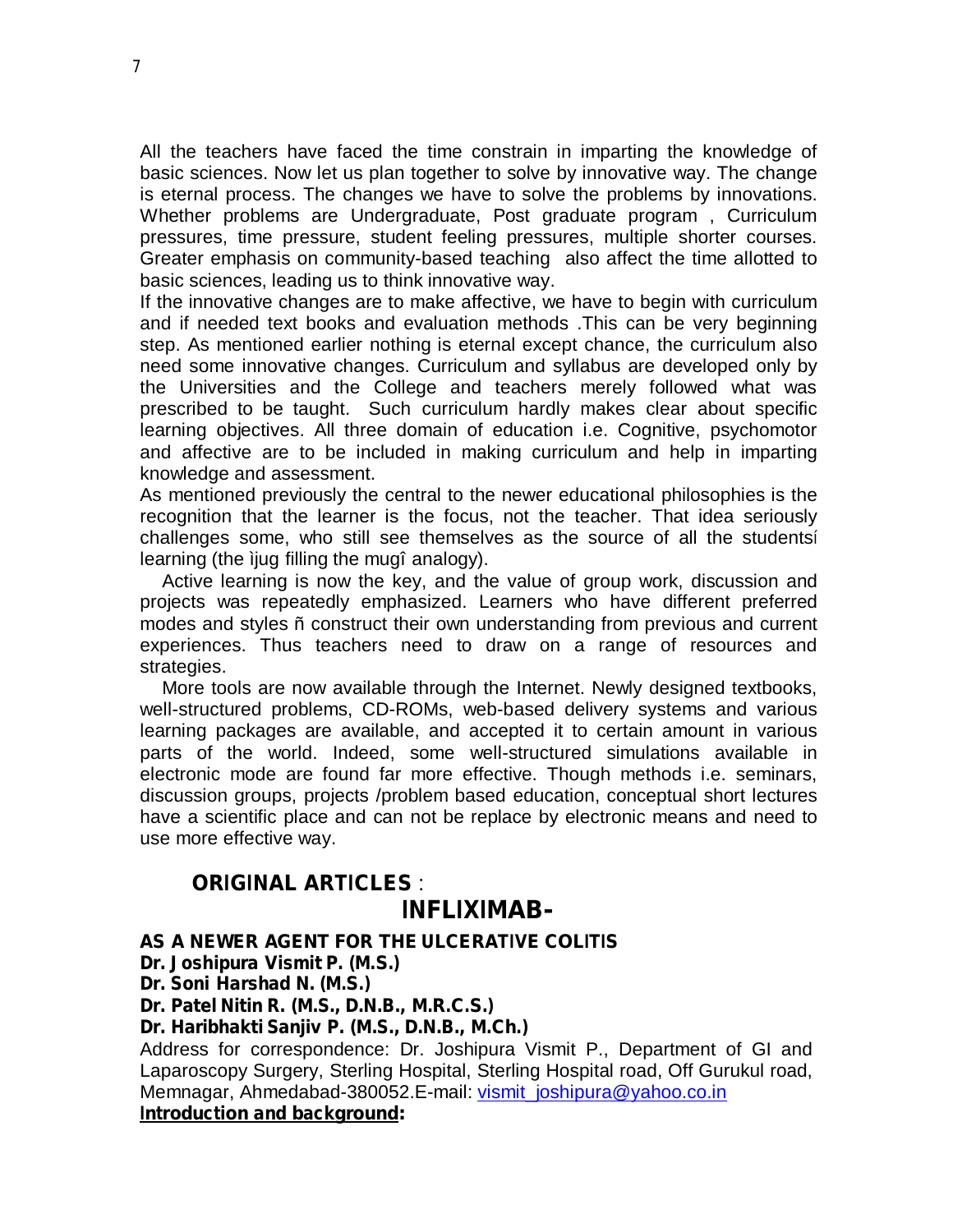Ulcerative colitis (UC) is an inflammatory bowel disease involving colon and sometimes terminal ileum and rarely involves other systems. UC is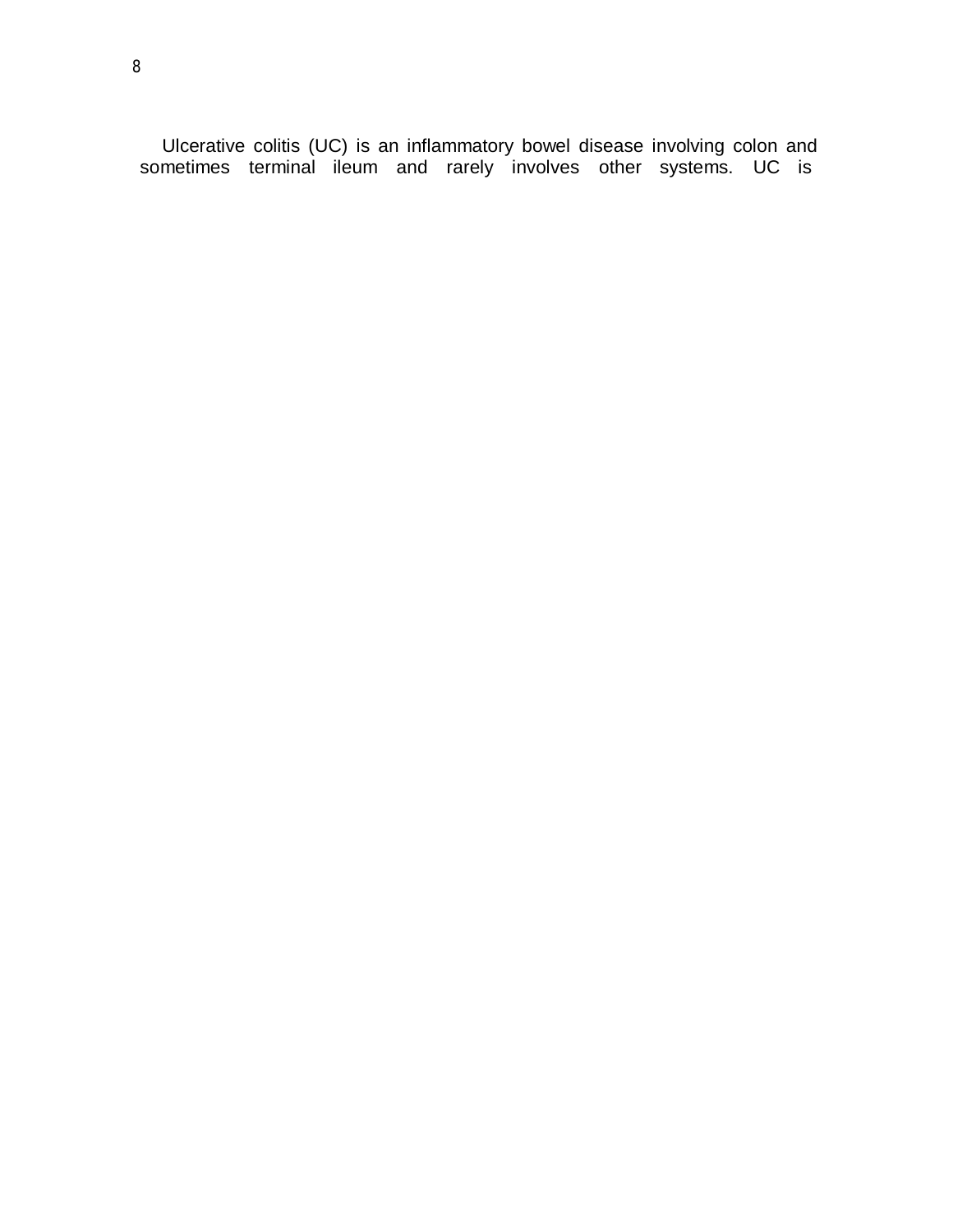predominantly a mucosal disease of yet undetermined etiology. Chronic watery and then bloody diarrhoea are its characteristic features with acute exacerbations and remissions. Extra-intestinal manifestations like sacroileitis, rheumatoid arthritis may be present. UC is a potential pre-malignant condition and the risk of colonic malignancy increases especially after 10 years of disease. Treatment of UC is predominantly a medical treatment. However, surgery is required either in a complicated UC, disease not responding to any drug therapy or steroid dependent disease or in malignant transformation. 5-Amino Salicylic Acid derivatives such as sulfasalazine, mesalazine etc. are the first line of treatment. The disease not responding to these drugs require either topical steroids or addition of azathioprine or 6-mercaptopurine. Acute exacerbations of the disease require either intravenous steroids or cyclosporine or surgical intervention alone or in combination.

There is new surge of interest in pharmacotherapy on identification of role of Tumor Necrosis Factor-  $\mu$  (TNF- $\mu$ ) in causation of mucosal inflammation noted in UC. <sup>1</sup>Developments in genetic engineering lead to a new class of drugs namely targeted monoclonal antibodies. Infliximab is a chimeric monoclonal antibody targeted against TNF- µ and has proved its efficacy in other inflammatory diseases such as Rheumatoid Arthritis, ankylosing spondylitis, psoriatic arthritis and Crohnís Disease. Now since the year of 2005, US Food and Drug Authority (US FDA) has approved its use in UC too.<sup>2</sup>

#### **Tumor necrosis factor-**µ **and its role in UC:**

TNF-µ is proinflammatory cytokine released by cells of monocyte-macrophage system, T cells and mast cells on stimulation by various antigens including bacterial antigens and lipopolysaccharides. It is present in either transmembrane or soluble form in the body. All most of all the cells of the body have receptors [Type I (55 kD) & II (75 kD)] for TNF-µ.3 Soluble form of TNF-µ binds to these receptors and generates a cascade of intracellular events that leads to generation of inflammatory response by the cell.

Human and animal studies have shown that TNF-µ has pivotal role in development of mucosal inflammation noted in UC. High levels of TNF-µ are noted in serum, urine, stool and mucosa of the patients of UC and its degree of elevation correlates with the disease activity.<sup>4</sup> Knowledge of the role of TNF-µ in the inflammatory disease prompted use of monoclonal antibodies against it to treat the disease. As efficacy of infliximab was proved in non-fistulizing and fistulizing Crohnís disease, logically research initiated to investigate its role in UC. 5,6

**Infliximab-structure and pharmacodynamics:** Infliximab is a genetically engineered,149,100 d, chimeric monoclonal IgG1 antibody, that has two components 25% mouse and 75% human antibody. It specifically binds to the trans membrane or soluble form of TNF-µ and leads to its dysfunction or immune mediated &/or programmed death of the cells containing it.7 Complete human monoclonal antibody, adalimumab is also developed, which is un

der investigation at present. Route of metabolism and excretion of infliximab

is unknown. However, its clearance is very slow as it has high and specific affinity for the TNF-µ. Its serum half-life is 9.5 days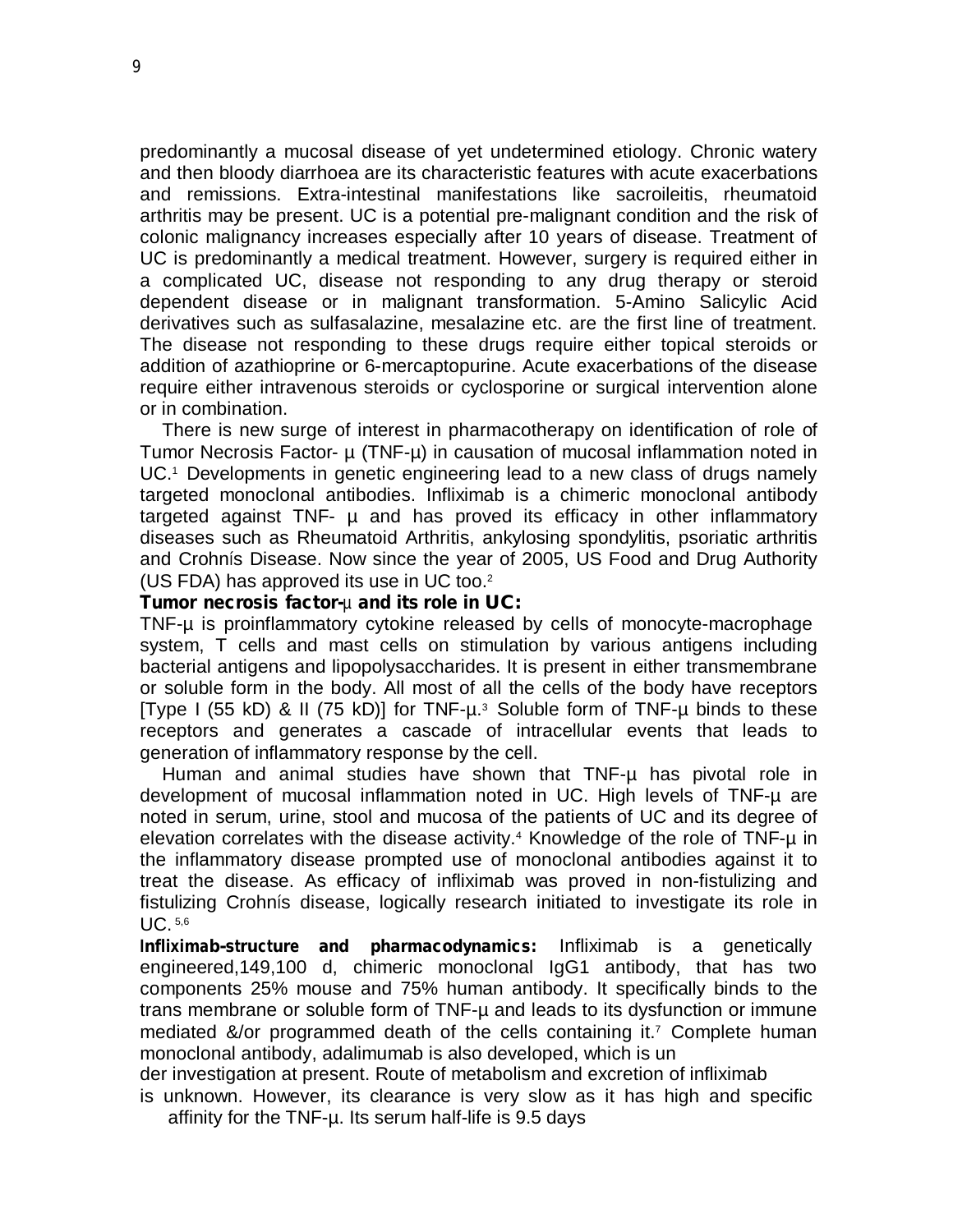**Use of infliximab in Ulcerative Colitis- what is the evidence?**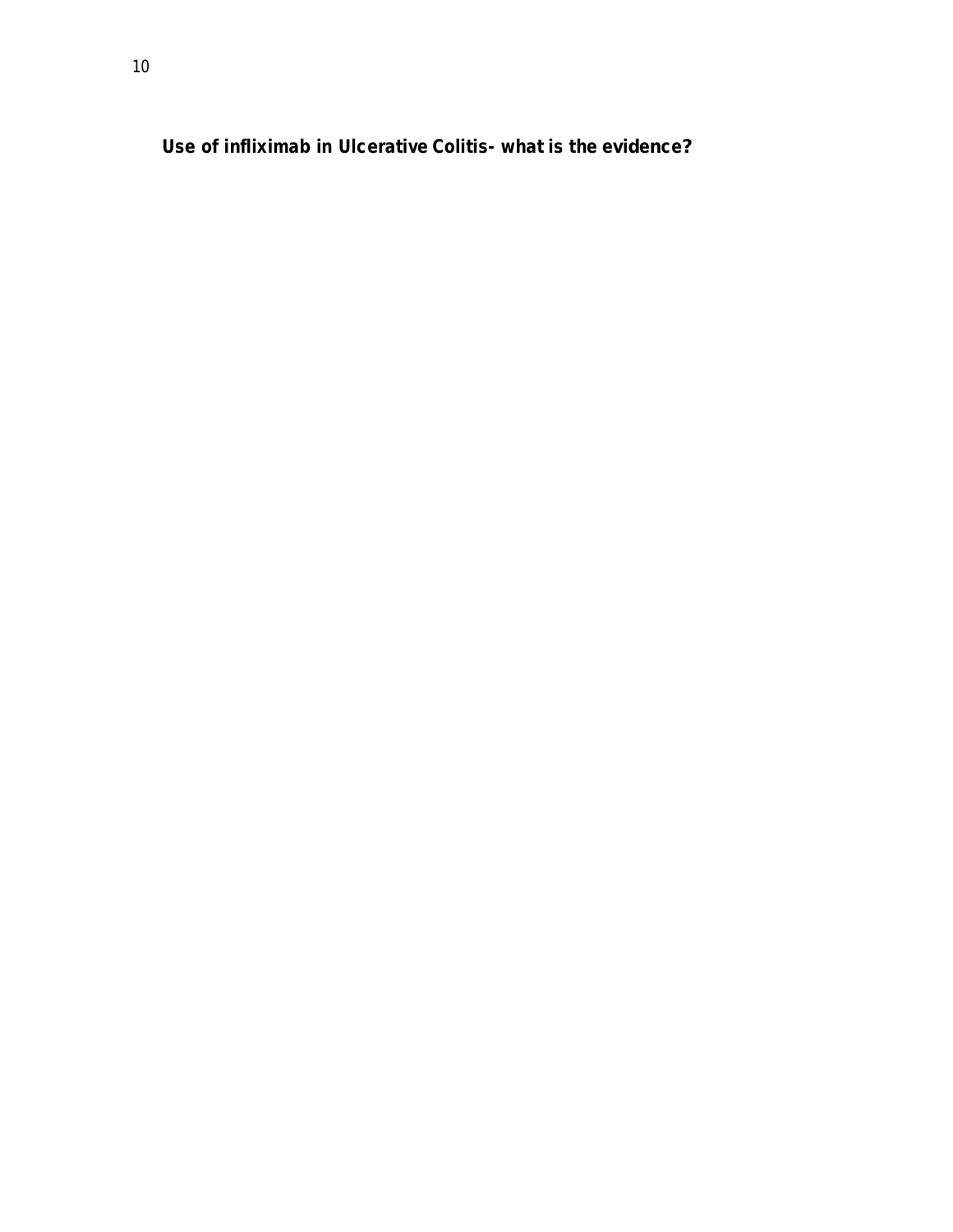Till date there are six randomized, double blind, controlled trials have been performed for the use of infliximab in UC. Though some of the trials did not show its efficacy, larger multicenter trials have shown it to be significantly better to placebo in terms of response and maintenance of remission.

Sands et al were the first to study infliximab in randomized controlled manner on 11 patients of steroid refractory severe ulcerative colitis. <sup>8</sup>They used Truelove and Witts score of > 10 to define severe disease. Single dose of infliximab (5mg/kg in 3, 10mg/kg in 3 and 20mg/kg in 2 patients) was compared with placebo. They showed encouraging results of infliximab as compared to placebo in terms of decrease in severity index, Erythrocyte Sedimentation Rate, C-Reactive Protein and requirement of colectomy.

In a study of 43 patients of oral steroid resistant UC, Probert et al showed that there is no significant difference between two doses of infliximab and placebo in terms of achieving clinical and endoscopic remission.<sup>9</sup> However, patients selected for infliximab had higher oral prednisone requirement as compared to patients selected for placebo at the initiation of the study.

Ochsenkuhn et al compared single dose of infliximab versus oral prednisone in 13 moderate UC patients. They showed that both regimes have equal response.10 However; this study had very less number of patients in each treatment arm.

In 2005 Jarnerot et al <sup>11</sup> compared single dose of infliximab versus placebo in 45 patients of parenteral steroid refractory UC. They showed that requirement of colectomy was significantly less in infliximab group. Median time to surgery was also significantly more in infliximab group as compared to placebo group.

Above-mentioned smaller studies showed conflicting results but the larger well-designed Active Ulcerative Colitis (ACT) I and II trials showed good evidence in favor of infliximab.In ACT I trial 12 , 364 patients of moderate to severe UC were included who had not responded to either steroids, azathioprine or 6 mercaptopurine or in their combinations. Patients received either placebo or infliximab 5mg/kg or infliximab 10mg/kg at 0,2 and 6 and then every 8 weeks until week 46. They were followed up for 54 weeks. There was significant improvement in clinical response, maintenance of remission and mucosal healing in infliximab groups as compared to the placebo group. However, this study also showed that there is no additional advantage of dose of 10mg/kg as compared to 5mg/kg infliximab. ACT II trial was performed on another 364 patients of moderate to severe UC.<sup>13</sup> This trial also showed the superiority of infliximab as compared to placebo in terms of clinical response, maintenance of remission and mucosal healing rate. Results of these large well designed ACT I and II trials lead to the US FDA approval for the use of infliximab in patients of UC who does not respond to or intolerant to 5-aminosalicylates, steroids, measured to the 6mercaptopurine or azathioprine.

#### **Adverse effects of infliximab:**

Infection is the commonest complication of infliximab. Upper respiratory tract and urinary tract are the commoner sites for the infections. However, other bacterial, fungal and viral infections are also documented in the literature. It is not clear that the whether the infections developed are due to infliximab alone or due to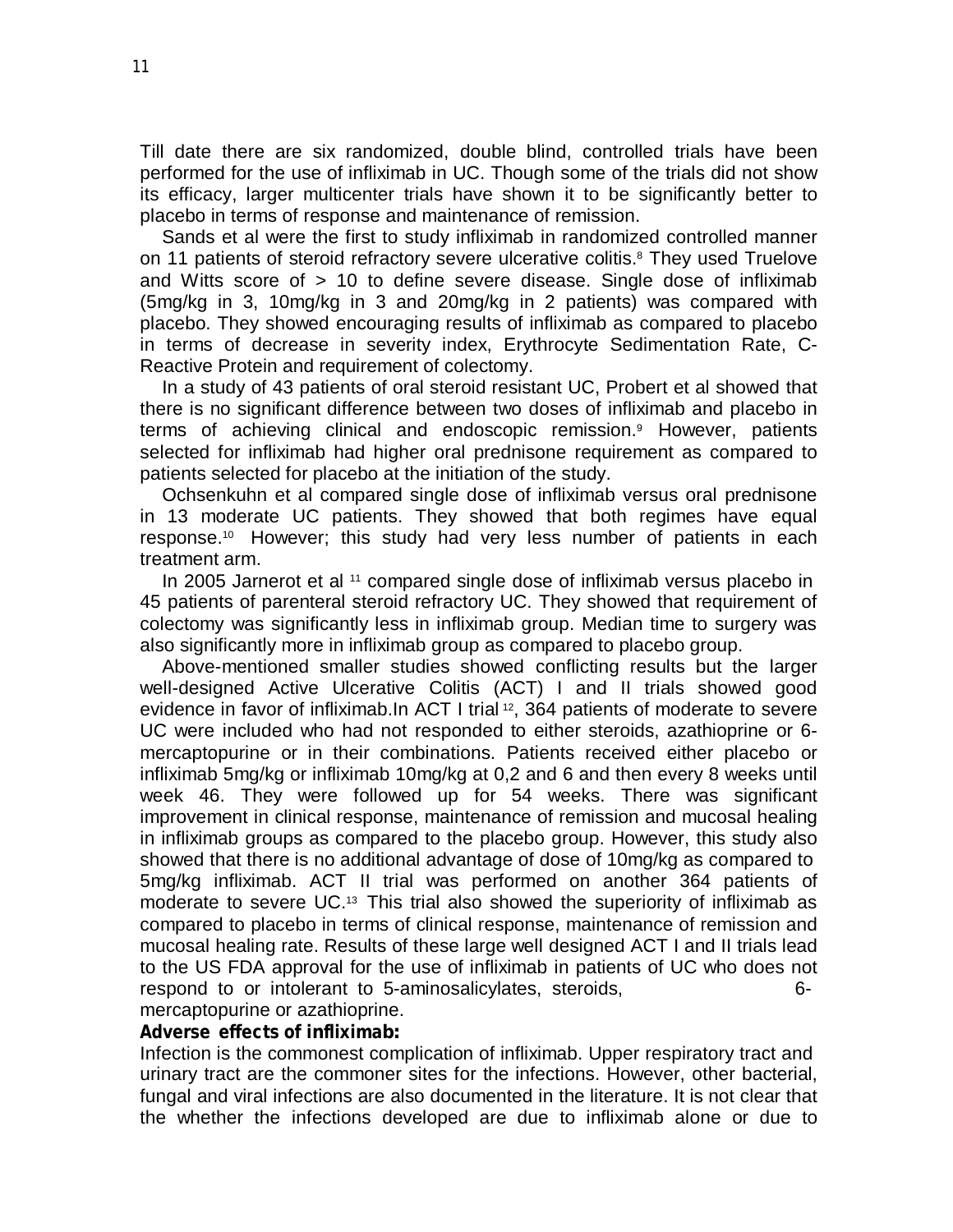previous use of steroids and immunomodulators or due to chronic disease itself.Reactivation of latent tuberculosis is also a major adverse effect of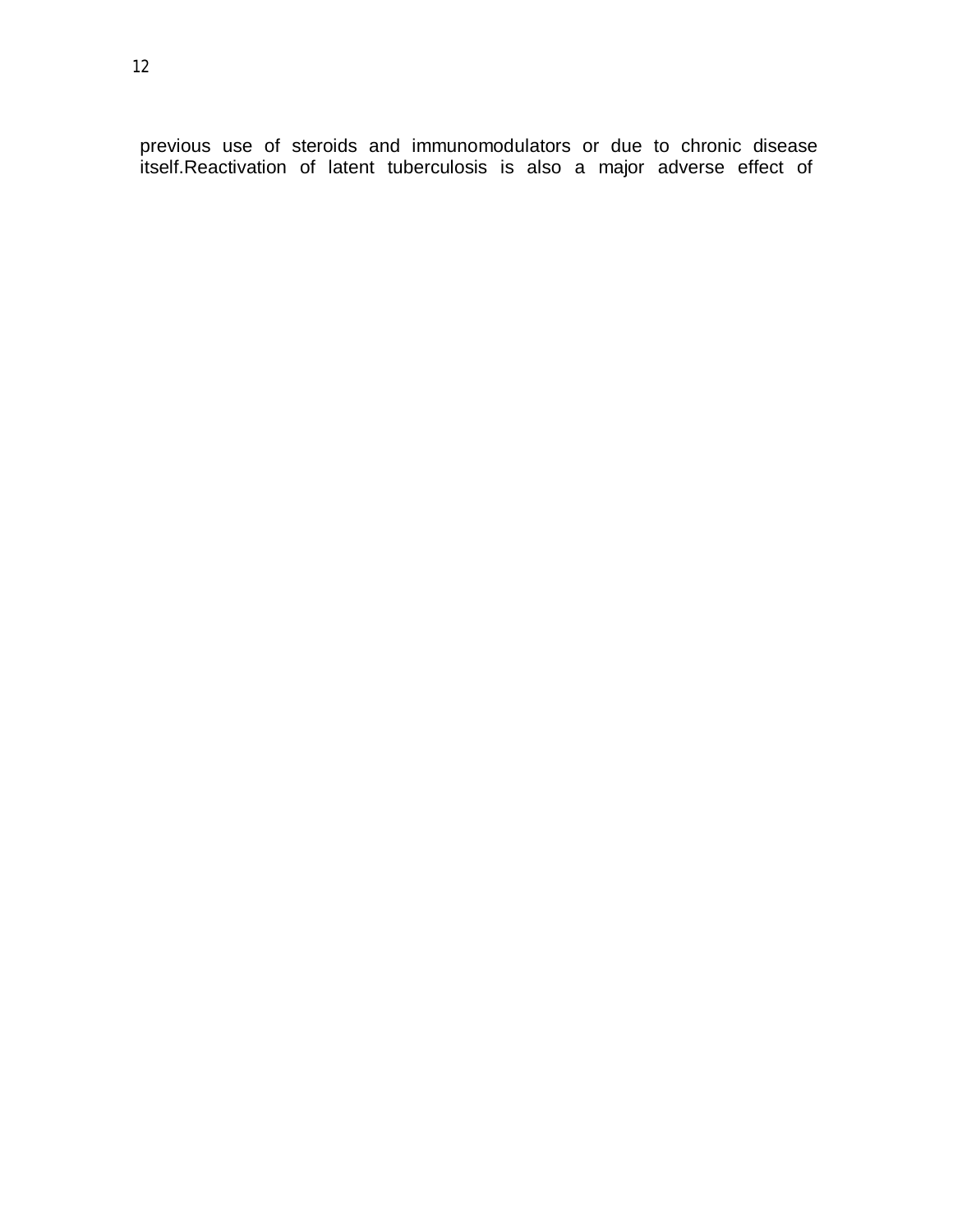infliximab. It is estimated that risk is 4 times higher as compared to other drugs and the pattern and nature of tuberculosis is also unusual. All the patients should be screened for latent tuberculosis in form of detailed history, tuberculin test and x-ray chest before starting infliximab. If patient is found to have latent tuberculosis on these tests then 9 months of isoniazide treatment should be completed before infliximab.14As 25 % of the structure of infliximab is of murine immunoglobin, it has potential to generate immune reactions. Acute infusion reactions are defined as any adverse event occurring during or within 2 hours of an infusion while delayed reactions can occur up to 14 days after infusion. Acute reactions can be from nausea, chills, fever to severe anaphylactic reactions. Delayed reactions are serum sickness like reactions characterized by headache, myalgia, polyarthralgia, rash and sore throat. 15

New onset and worsening of already existing congestive heart failure is reported in numerous reports with the use of infliximab.<sup>16</sup> Similarly, demyelinating neural diseases like multiple sclerosis is also noted with the use of infliximab.<sup>17</sup> Hepatotoxicity is reported in some cases so infliximab should not be prescribed to the patients who have liver enzyme levels five times higher than the normal levels. 18

As other immunosuppressive therapies are associated with the increased risk of lymphoma it is possible that infliximab may also lead to lymphoma and there are reports published for the same. However, still the issue of development of lymphoma & other malignancies is not yet settled.<sup>19</sup>Infliximab is classified into category B medication for the pregnant females and it is not yet known whether it is secreted in breast milk or not.<sup>18</sup>

**Conclusion:** Infliximab- a chimeric monoclonal antibody against TNF-µ, is a new class of drug have proved its usefulness against rheumatoid arthritis and Crohnís disease. It is now approved for the use in patients of ulcerative colitis who are resistant to or intolerant to 5-ASA derivatives, azathioprine, 6-mercaptopurine and steroids in moderate disease. Its use is also justified in patients of severe, steroid resistant ulcerative colitis before considering cyclosporin or surgery. However, cost of therapy and possible adverse reactions should be considered. **References:**

- 1) azzoni F, Beutler B, How do tumor necrosis factor work? J Inflamm 1995; 45(4):221-38.
- 2) Remicade (infliximab) prescribing information. Horsham (PA); Centecor; 2006.
- 3) Loetscher H, Schlaeger EJ, Lahm HW et al, Purification and partial amino acid sequence analysis of two distinct tumor necrosis factor receptors from HL60 cells. J Biol Chem 1990; 265:20131-8.
- 4) Guimbaud R, Bertrand V, Chauvelot-Maochan L et al, Network of inflammatory cytokines and correlation with disease activity in ulcerative colitis. Am J Gastroenterol 1998; 93(12): 2397-404.

# **ELECTROCARDIOGRAPHIC CHANGES IN PATIENTS OF CHRONIC OBSTRUCTIVE PULMONARY DISEASE**

Dr. Chinmay Shah<sup>#</sup>, Dr. R. S.Trivedi<sup>##</sup> , Dr. Jasmin Diwan# , Dr. R.Dixit###,

Dr. (Mrs.) A.K.Anand<sup>##</sup>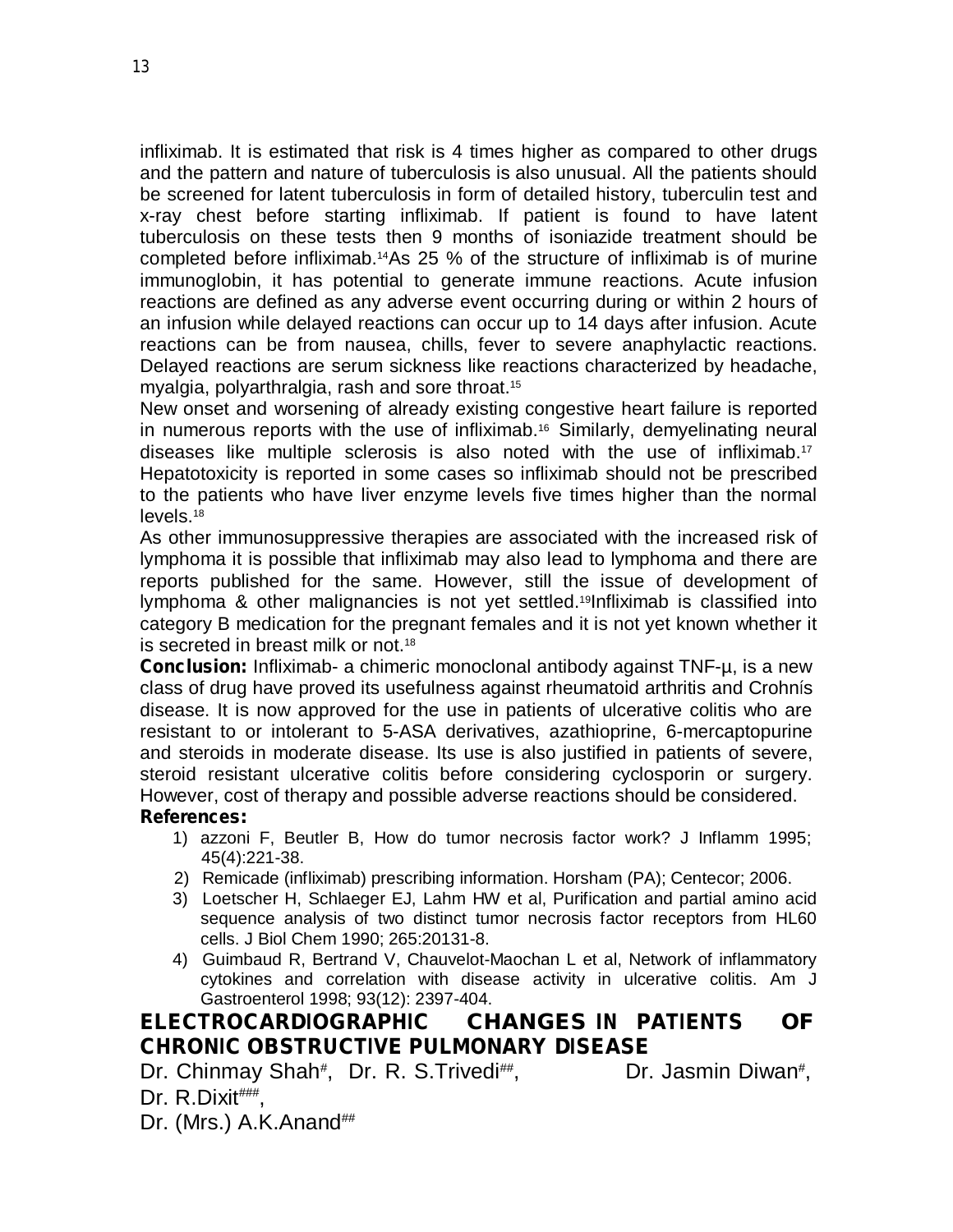Department Of Physiology, # Govt. Medical College , Bhavnagar, ##Shri M. P. Shah Medical College , Jamnagar, ### B.J.Medical College, Ahmedabad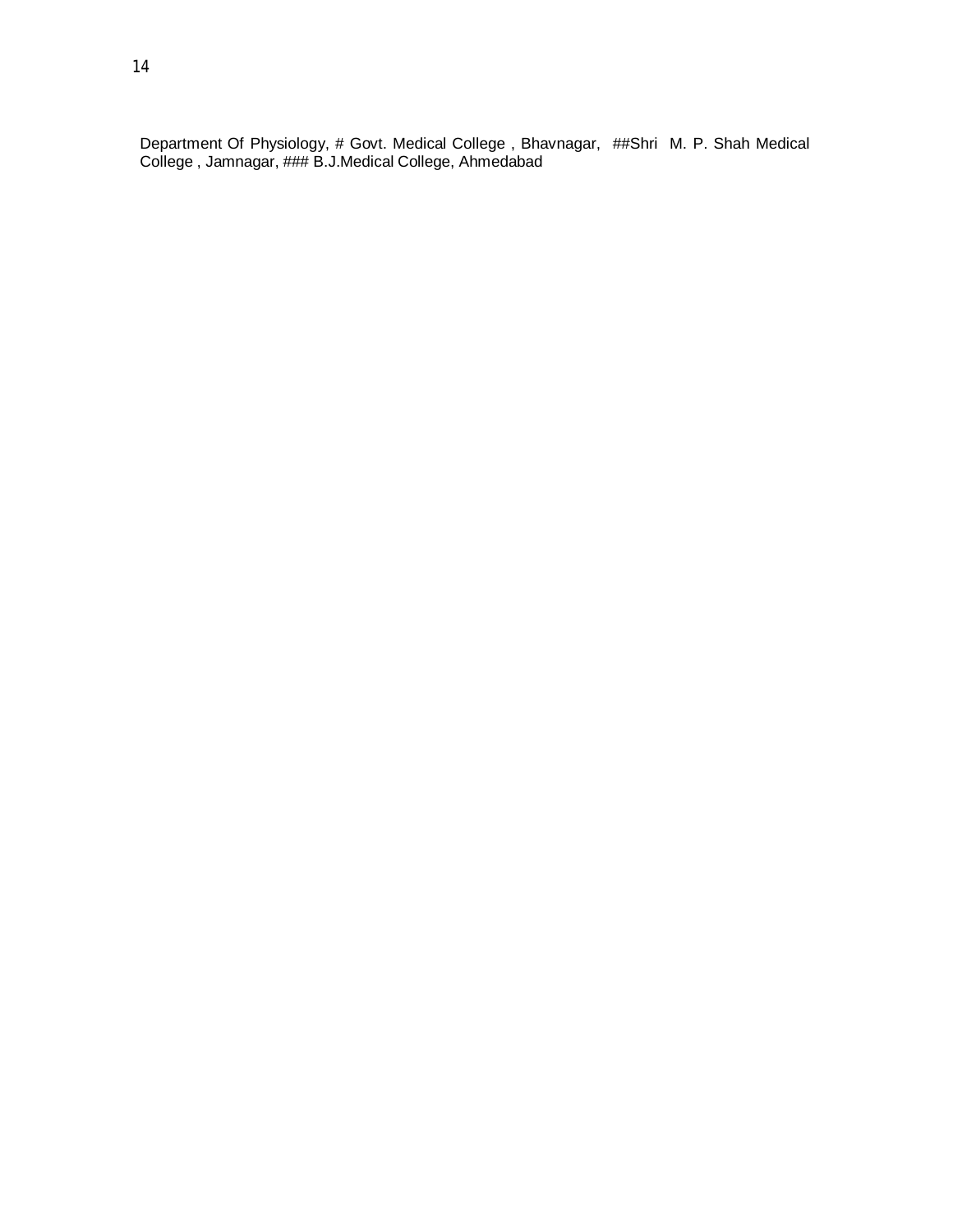#### Abstracts :-

Chronic Obstructive Pulmonary Disease influence the electrical events of the heart in the form of decrease transmission of electrical potential and alteration in position of heart. An Electrocardiographic study was performed of 50 patients suffering from COPD, diagnosed on the basis of clinical picture and PEFR.

In our study, the Right axis deviation of P wave seen in 50 % and QRS wave in 54%, vertical heart in 72 %, clock vise rotation in 76 % , P- Pulmonale in 32 %, RVH in 20% and 80% Of ECG shows low voltage QRS complex. The changes are due to dilatation and \or hypertrophy of the Right Atrium and Right Ventricle, diminished electrical activity by emphysematous lung and vertical position of the heart.

Key words :- Electrocardiogram. (ECG), Chronic Obstructive Pulmonary Disease (COPD), Peak Expiratory Flow Rate (PEFR)

#### **INTRODUCTION:-**

With increase in modernization, now a days, air pollution, industrialization, dusty occupation and smocking is increasing day by day, due to which in a present era there is an increase in prevalence of lung diseases, parThe term COPD refers to a variety of bronchopulmonary disorders, with the primary defect being the obstruction to the airflow. The most fascinating aspect has been their cardiac complications and more so the ECG changes which they produces. However, the ventricular functions and ECG fluctuation are not unanimous.

COPD, influences the electrical events of the heart in following basic respects.

(1) The voluminous lung has an insulating effect and thereby diminishing the transmission of electrical potential to the registering electrode.

(2) The heart descends to lower position due to a lowering of diaphragm. This will alter the position of heart relative to the conventional precordial electrode positions.

(3) The right ventricle and right atrium becomes compromised due to a reduction of pulmonary vascular bed. This will result in right ventricle hypertrophy and dilatation as well as right atrial enlargement.

The present study was contemplated to study the ECG changes in COPD, keeping in mind the recent advances in this field and with the maximum utilization of the available resources so, as, not to fall short with the correlation of respiratory functions interrelating with cardiac manifestation.

# **AIMS OF STUDY :-**

- (A) To study Influence of chronic obstructive pulmonary disease on electrocardiogram.
- (B) To find out the incidence of various changes in-patient of COPD.

#### **STUDY GROUP:-**

50 individuals of either sex of suffering from COPD were studied. There were 20 females and 30 male patients in study group.

#### **MATERIAL AND METHOD:-**

The studies of 50 cases of chronic obstructive pulmonary diseases of both sexes were subjected in this study.

The diagnosis of COPD was made on the basis of history and examination of respiratory as well as cardiovascular system. PEFR (Peak Expiratory Flow Rate)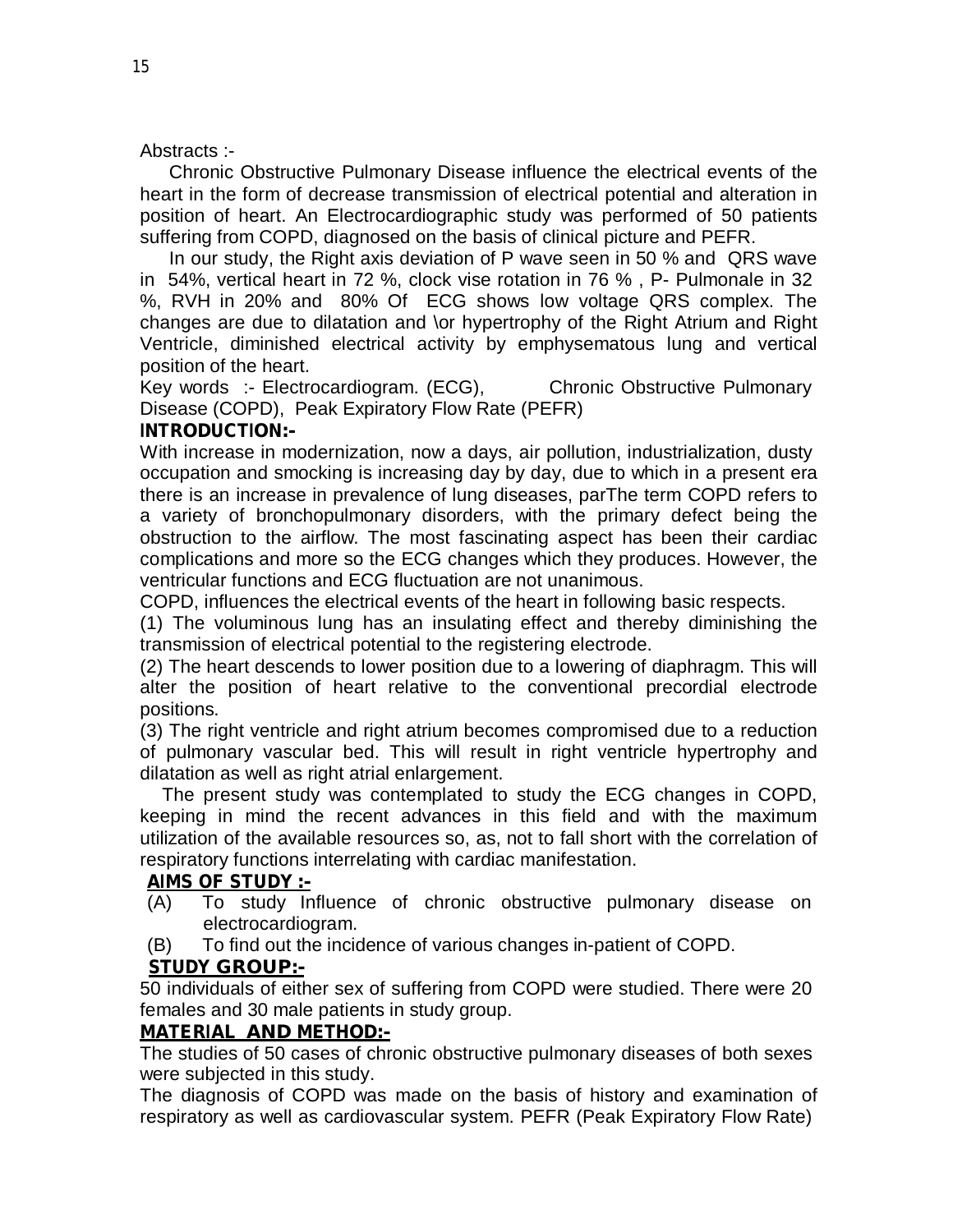is also measured with wrightís flowmeter to know the severity of disease. The diagnosis are also supported by different radiological evidences.

Standard 12 lead electrocardiogram (ECG) with the rhythm strip was taken. ECG was analyzed for P axis, ORS Axis, position of heart in relation to anteriorposterior and vertical axis, low voltage in lead I and V6, Right Atrial and Right Ventricular Hyper trophy.

### **OBSERVATION :-**

A total 50 patient of COPD were studied, out of which there were 20 females and 30 males. The age and weight wise distribution of patient is given in Table I and II respectively. In present study, The Right axis deviation of P wave seen in 50 % and QRS wave in 54% Position of heart in relation to antero-posterior axis in the form of vertical position heart seen in 72 % and rotation along with longitudinal axis in form of clock vise rotation seen in 76 % . RAH in 32 %, RVH in 20% and 80% of ECG shows low voltage QRS complex. ECG findings of Study Group is shon in Table IV

#### **TABLE :- <sup>I</sup>**

| Age in<br>Years   | $30$           |      | 31-40 41-50 51-60 >60 |    |                           |  |
|-------------------|----------------|------|-----------------------|----|---------------------------|--|
| <b>Patients</b>   | $\overline{2}$ | 13   | 10                    | 13 | 12                        |  |
| TABLE :- II       |                |      |                       |    |                           |  |
| Weight<br>(in kg) |                | $30$ |                       |    | $31-40$ 41-50 51-60 $>60$ |  |
| Total             | 16             | 13   | 05.                   | 13 | 03                        |  |

**Subjects** 

#### **TABLE :- III**

#### **Presence of Importants Symptoms and clinical Finding in study book**

| omnoar rinamig in staat book |                    |                |
|------------------------------|--------------------|----------------|
| Symptoms And                 | Number of Per. (%) |                |
| clinical finding             | subject            |                |
| Cough                        | 29                 | 58             |
| <b>Breathlessness</b>        | 36                 | 72             |
| Chest pain                   | 3                  | 6              |
| Expectoration                | 10                 | 20             |
| Weight loss                  | 2                  | $\overline{4}$ |
| Anorexia                     | $\overline{2}$     | 4              |
| Fever                        | 5                  | 10             |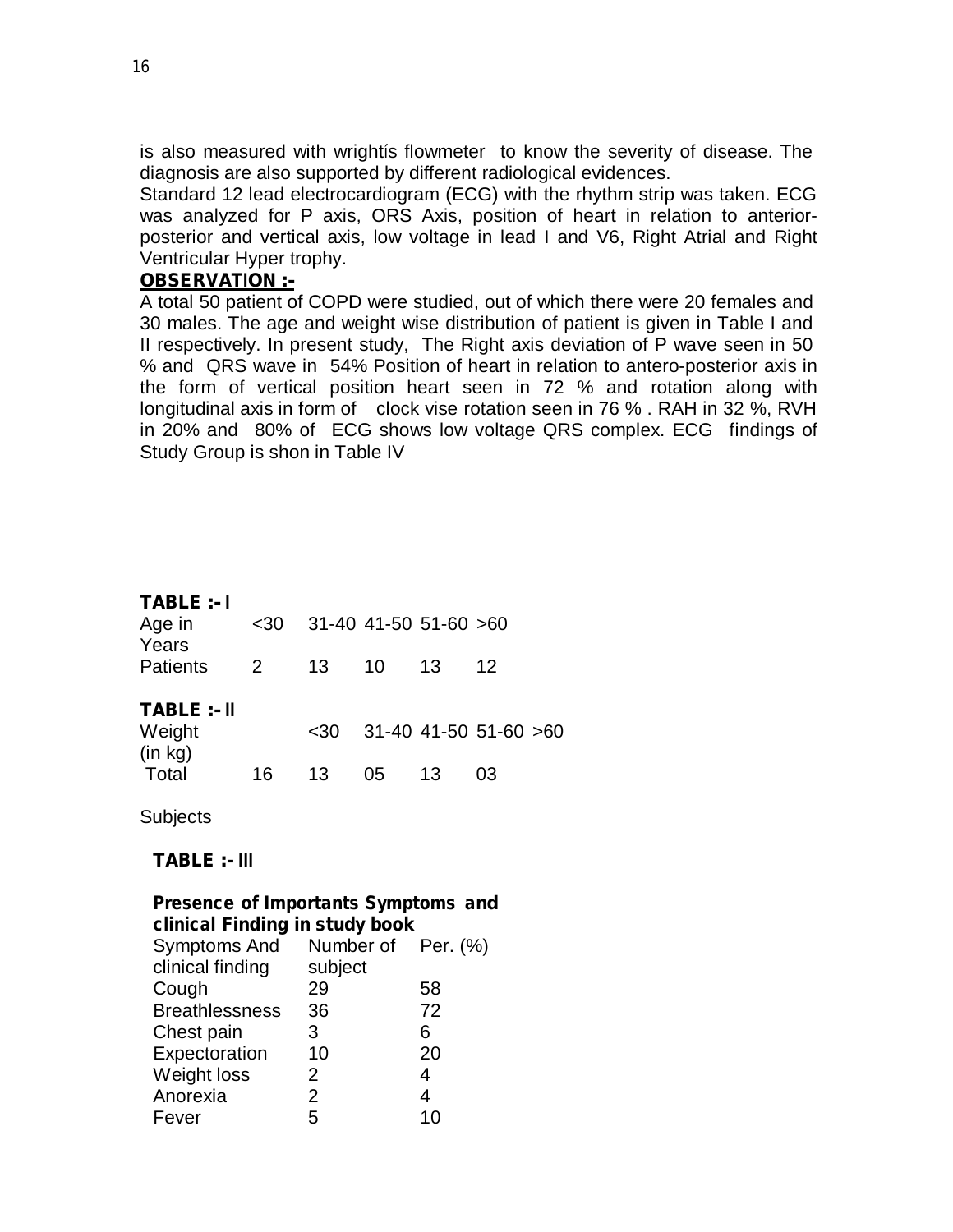| Ronchi      | 21 | 42 |
|-------------|----|----|
| Crepitation | 5  | 10 |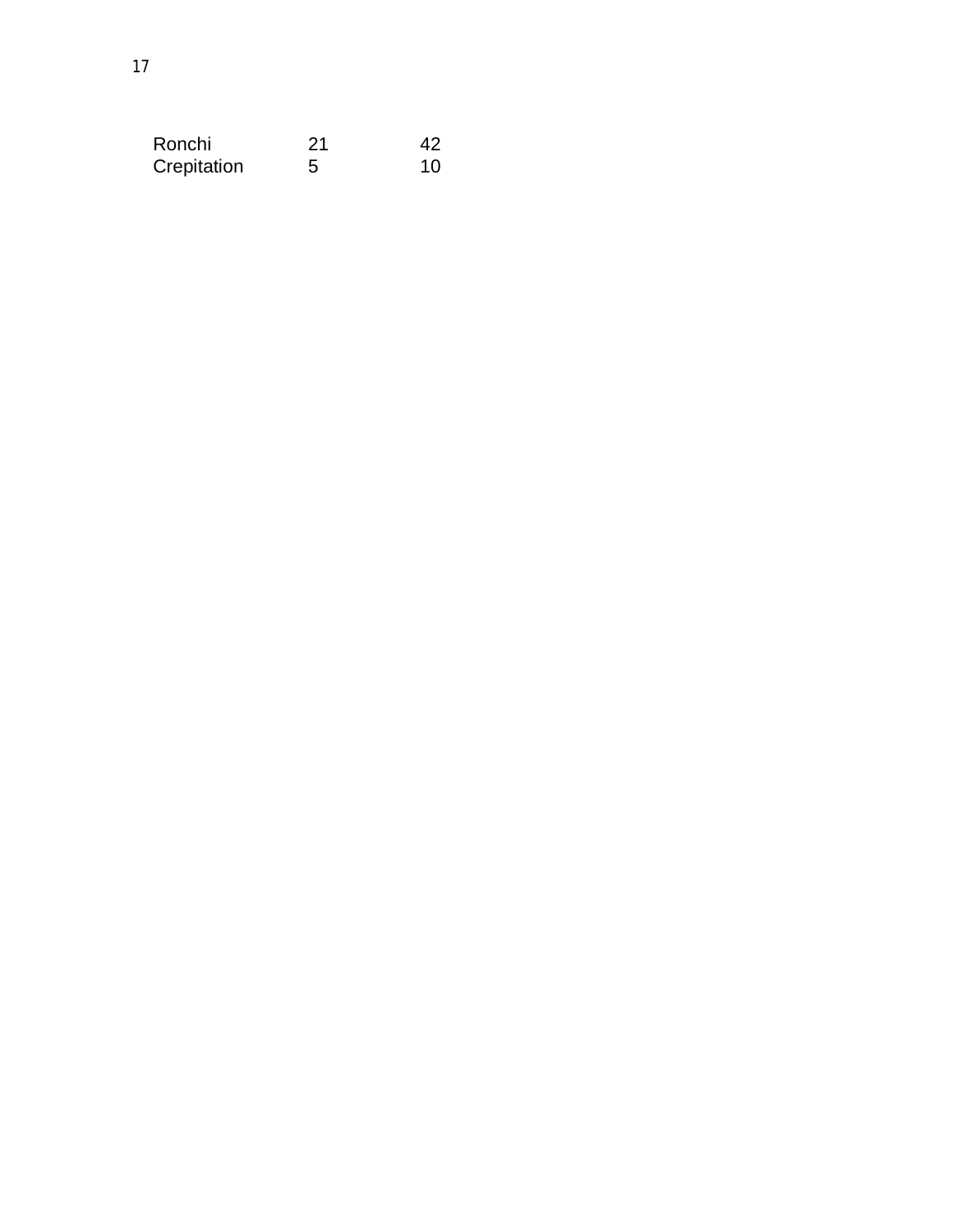| 2  |    |    |    |
|----|----|----|----|
|    |    |    |    |
| 2  |    |    |    |
| 8  |    | 16 |    |
|    | 12 |    | 24 |
|    | 14 |    | 28 |
| 14 |    | 28 |    |
|    |    |    |    |

# **TABLE :- IV ECG CHANGES**

| <b>ECG Changes</b>       | Number of<br>subject | Percentage |
|--------------------------|----------------------|------------|
| <b>P-Axis</b>            |                      |            |
| 1. Normal Axis           | 21                   | 42         |
| 2. Right Axis            | 25                   | 50         |
| 3. Left Axis             | 04                   | 08         |
| 4. Indetermined          | 00                   | 00         |
| Axis                     |                      |            |
| <b>QRS-Axis</b>          |                      |            |
| 1. Normal Axis           | 19                   | 38         |
| 2. Right Axis            | 27                   | 54         |
| 3. Left Axis             | 03                   | 06         |
| 4. underermined          | 01                   | 02         |
| <b>Position of Heart</b> |                      |            |
| 1. Vertical              | 36                   | 72         |
| 2. Horizontal            | 04                   | 08         |
| 3. Intermediate          | 10                   | 20         |
| <b>Rotation of Heart</b> |                      |            |
| 1. Clockwise             | 38                   | 76         |
| 2. Anti Clockwise        | 02                   | 04         |
| 3. Normal                | 10                   | 20         |
| Low voltage              | 40                   | 80         |
| of ECG                   |                      |            |
| <b>Right Ventricular</b> | 10                   | 20         |
| <b>Hypertrophy</b>       |                      |            |
| <b>Right Atrial</b>      | 16                   | 32         |
| <b>Hypertrophy</b>       |                      |            |

#### **DISCUSSION :-**

A study has been made of Electro cardiogram (ECG) in patients primarily suffering from chronic obstructive pulmonary disease (COPD). The Airway obstruction and Emphysema existed to a variable degree in these patients and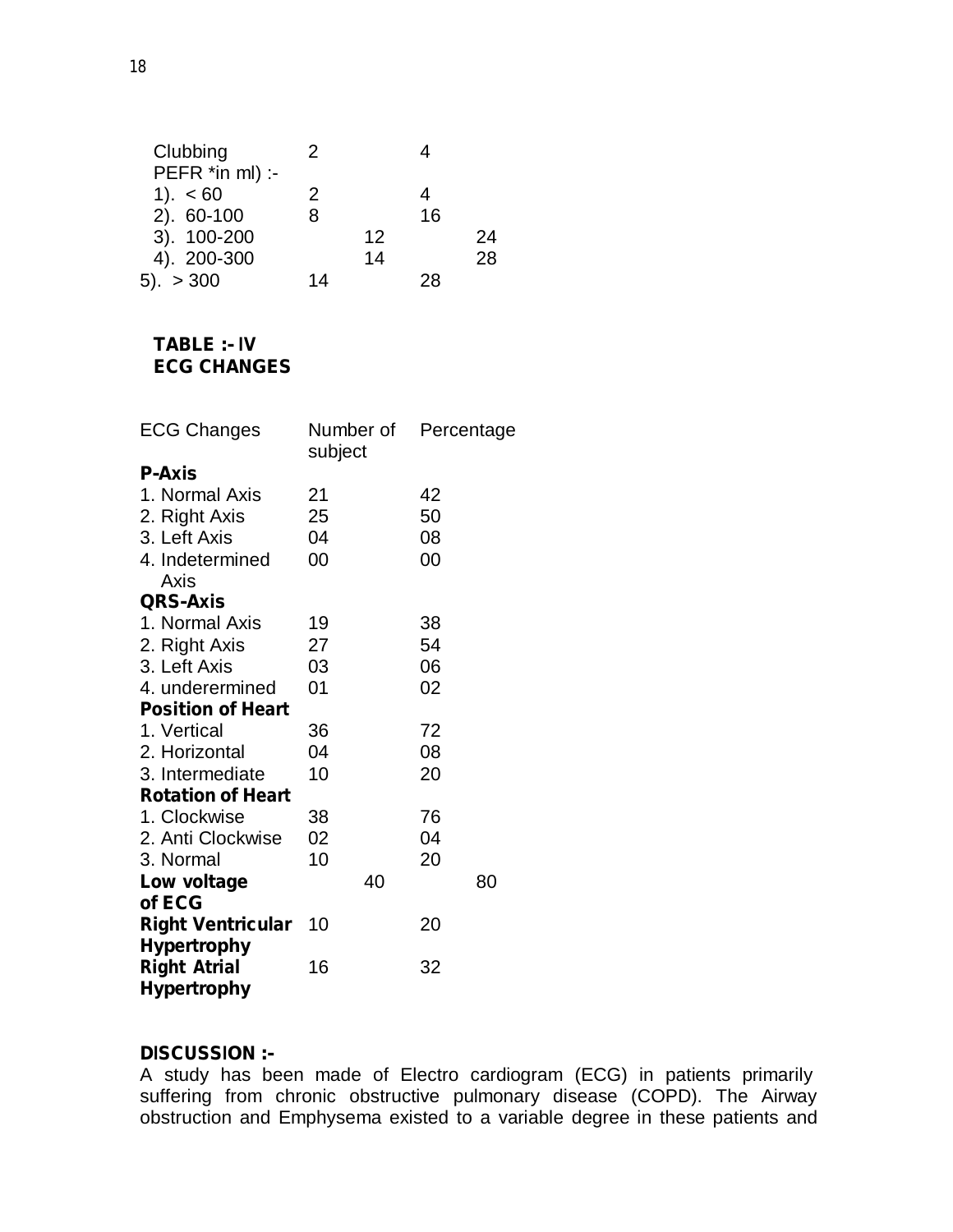an attempt has been made to assess the influence of these factors on electrical activity of Heart.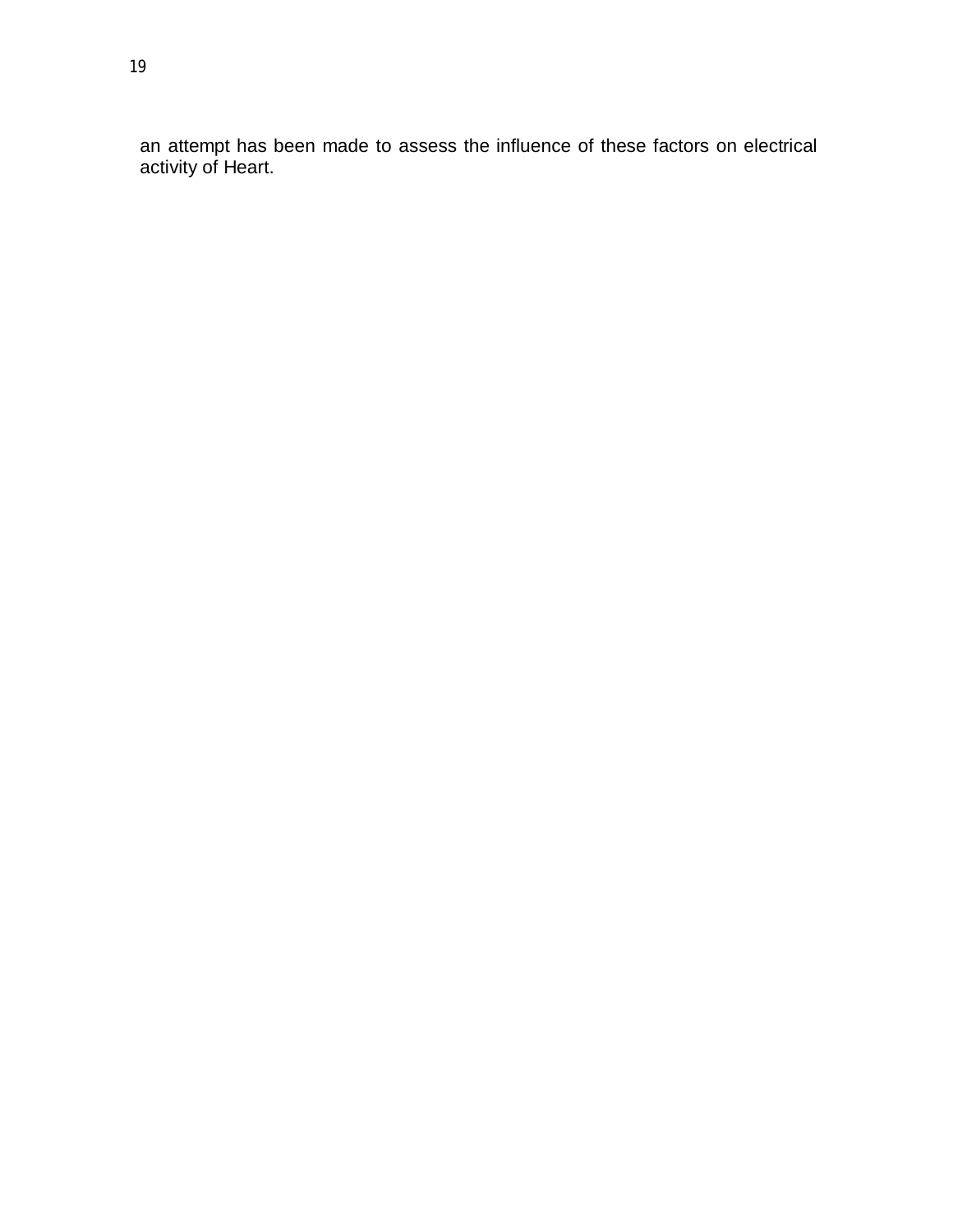The P wave axis usually varies between +30í and +60í. Between 0 to + 30 is considered as left axis and more than +60í is considered as right axis deviation of P wave.

In COPD the changes of P wave axis occur due to definite right atrial hypertrophy (RAH) and vertical position of heart due to increased lung volume in COPD. In present study the right axis deviation was seen in 50% of cases.

The QRS axis normally varies between ñ30í to +110í. Less than -30 is left axis and more than +110í is considered as right axis deviation of QRS wave.

In COPD the right axis deviation is because of

- ÿ Increased right ventricular muscle mass.
- ÿ Clockwise rotation along longitudinal axis (in present study 76%).
- ÿ Some degree of RBBB if present, may accentuate the septal force from left to right.

The severity and duration of Emphysema has also got relation with QRS axis. In present study 54% of patients has right axis deviation of QRS.

In COPD, heart assumes vertical position because increase in lung volume causes compression of heart. The lower position of diaphragm also makes the heart more vertical or semi vertical. In present study, 72% of patients has vertical and 20% has semivertical heart.

In present study 32% of patients has P pulmonale suggestive of RAH and 20% of patients have Rs, R/S more than one suggestive of RVH.

QRS complex less than 5mm in lead I is suggestive of low voltage ECG. This low voltage is due to Emphysema, because Emphysema decreases the conductivity of lungs and impairs the transmission of cardiac potential to the recording electrodes on body surfaces.

Low voltage QRS in lead I is present in 80% of patients which is one of the characteristic finding of COPD.

Finding in the present study are supportive of commonly held views and comparable published work.

#### **ACKNOWLEDGEMENT :-**

We are thankful to R.D. Jani Sir for his con stant guidance and valuable tips that have en couraged and enable us to attempt this study. We are also thankful to the staff and colleague for their support in conducting this study.

#### **REFERENCES :-**

- 1) Leo Schamroth : ì An Introduction to Electrocardiographyî Sixth Ed., Blackwell, 1982.
- 2) Padmati, S. and Reizada, V.: ìECG in COPDî ,British Heart Journal, 34 : 658, 1972.
- 3) Chappell, A. G. : The electrocardiogram in Chronic Bronchitis and Emphysema British Heart Journal, 28 : 517, 1966.
- 4) Coid, F. I and Wilken D.E.L.: The ECG in Chronic Bronchitis with generalizes lung disease and its relation to ventricular function.: American journal of cardiology, 10: 5 :1962.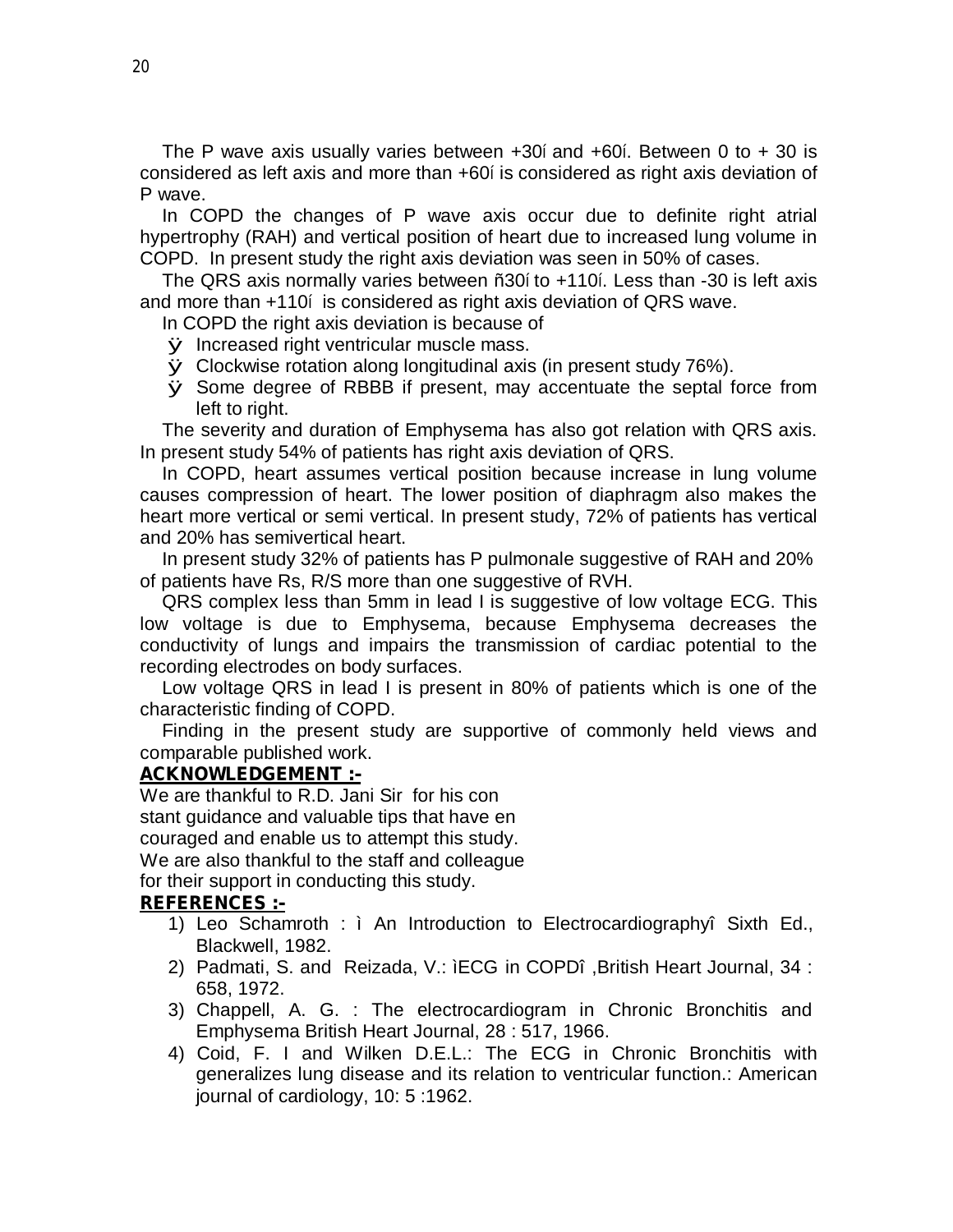**A STUDY OF PERIPHERAL BLOOD FOR MALARIAL HAEMATOPATHIC CHANGES**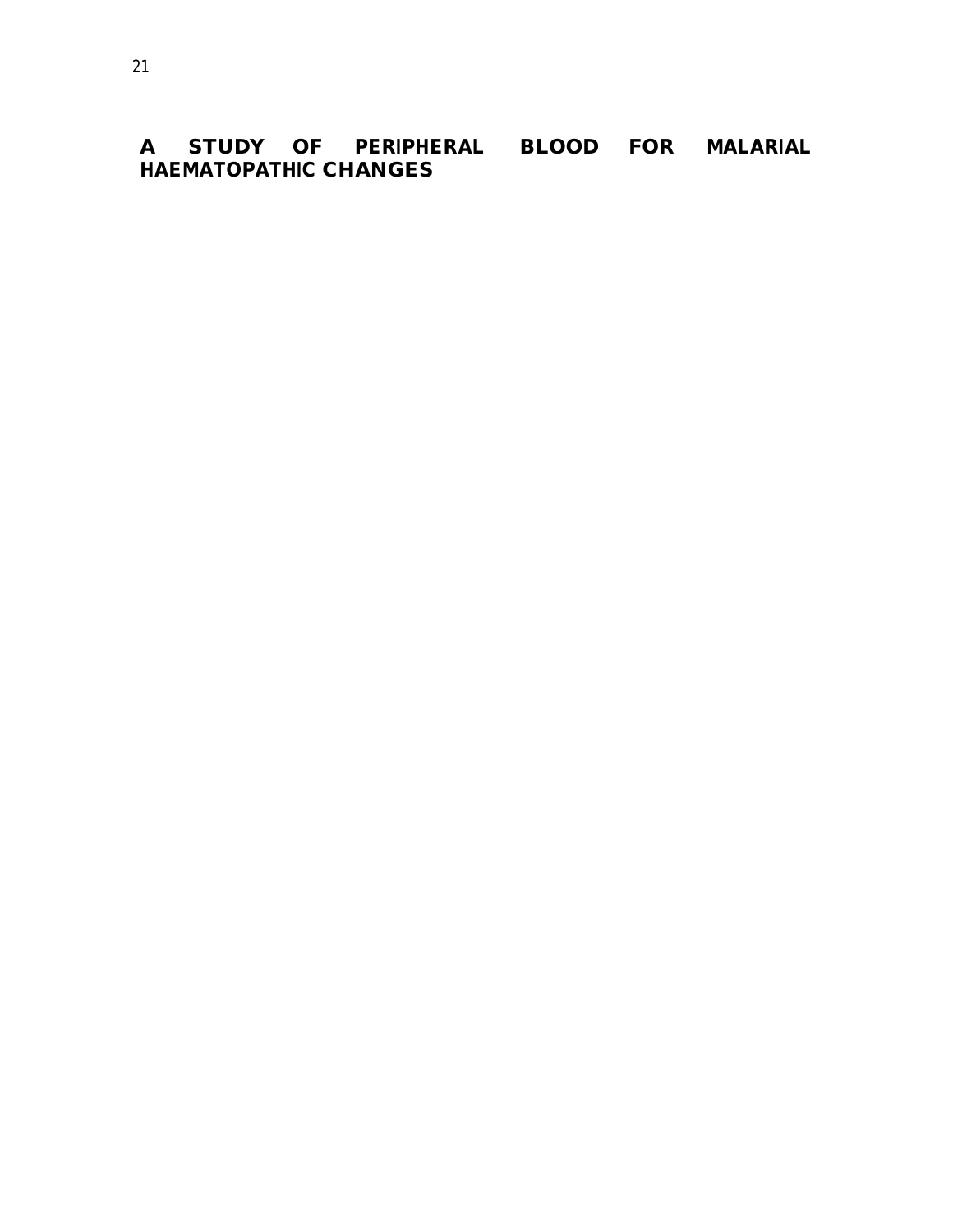#### Baxi S N', Singh A K<sup>\*\*</sup>

\* Associate Professor, Pathology Dept, Govt Medical College, Bhavnagar.

\*\* Tutor, Pathology Dept, Govt Medical College, Bhavnagar.

Address for Communication- Dr Seema Baxi, Plot 2201 A-1/2, Fulwadi Chowk, Hill Drive, Bhavnagar, 364002.

Email- [seemabaxi@yahoo.com](mailto:seemabaxi@yahoo.com)

### **Abstract**

Different species of plasmodium affect people in different geographical regions within India causing a wide range of systemic effects including hematological changes. **Aims**- This study was conducted to identify the predominant species of plasmodium in patients of malaria a tertiary hospital in Bhavnagar district and to detect the predominant hematological changes in these patients. **Materials and Methods** ñ Over a two month period, the blood sample of 69 patients detected to have malaria were tested for hemoglobin, total and differential leucocyte count, ESR, platelet count, peripheral smear examination and reticulocyte count. **Result-** In 85.5% of the patients of malaria, Plasmodium falciparum was the predominant species. The predominant hematological features noted were anemia, elevated ESR and thrombocytopenia in 84.1%, 97.1% and 76.8% of patients respectively. Differences in the total and differential leucocyte count, peripheral smear examination and reticulocyte count were not significant. **Conclusion**- Even in the absence of fever, the presence of thrombocytopenia especially in association with anemia and an elevated ESR should warrant a search for the malarial parasite.

**Key words**: Anemia, ESR, malaria, P.falciparum, P vivax, thrombocytopenia, malarial hematopathy.

#### **Introduction**

The term malarial hematopathy includes the involvement of one or more hematopoetic cell lines, endothelial dysfunction and occurrence of thrombotic microangiopathy<sup>1</sup>. The hematological alterations that have frequently been found in malaria are anaemia and thrombocytopenia. Less frequent findings are leucocytosis, leucopoenia, increase in band cells, toxic granules in neutrophils, atypical lymhocytosis, monocytosis and eosinophilia, increased ESR, pigment in neutrophils and monocytes and bone marrow depression and dyserythropoeisis <sup>2,</sup> <sup>3, 4, 5, 6, 7</sup>. Acute phase reactant proteins like C reactive protein (CRP) and serum amyloid A (SAA) have been found in increased concentration in patients of malaria 8 .

The predominant causal organisms of malaria in the South East Asia region are P. vivax followed by P. falciparum<sup>9, 10, 11</sup>. Scanty literature is available about the predominant species and the hematological changes occurring in patients of malaria in Saurashtra region. Hence this study was undertaken in a tertiary hospital of Bhavnagar district to identify the predominant species of parasite causing malaria, to detect the predominant hematological changes in these patients

#### **Materials and Methods**

Eighty two cases of malaria detected during smear examination in the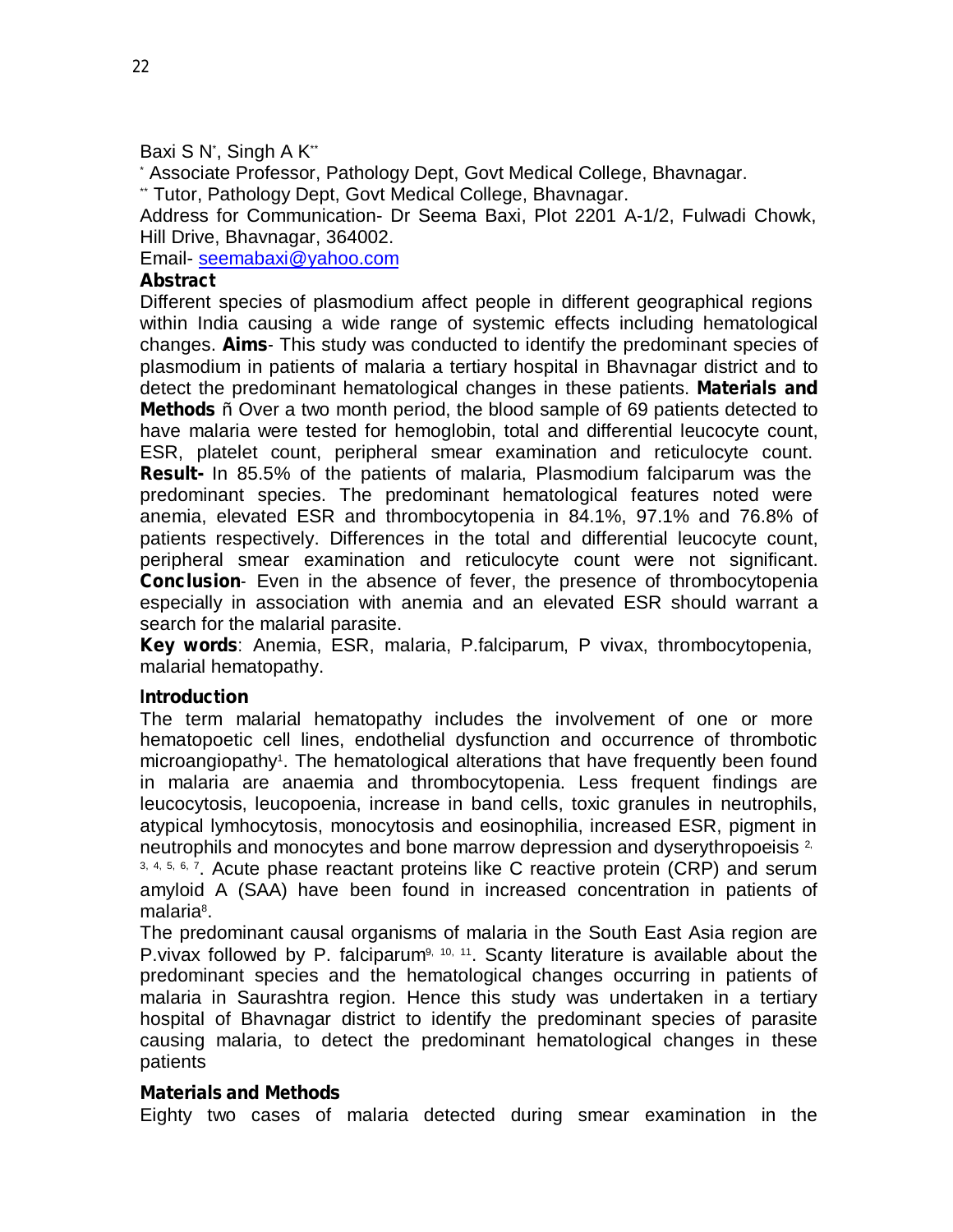hematology laboratory over a period of two months during the months of August to October were studied. Cases with additional causes of fever which are known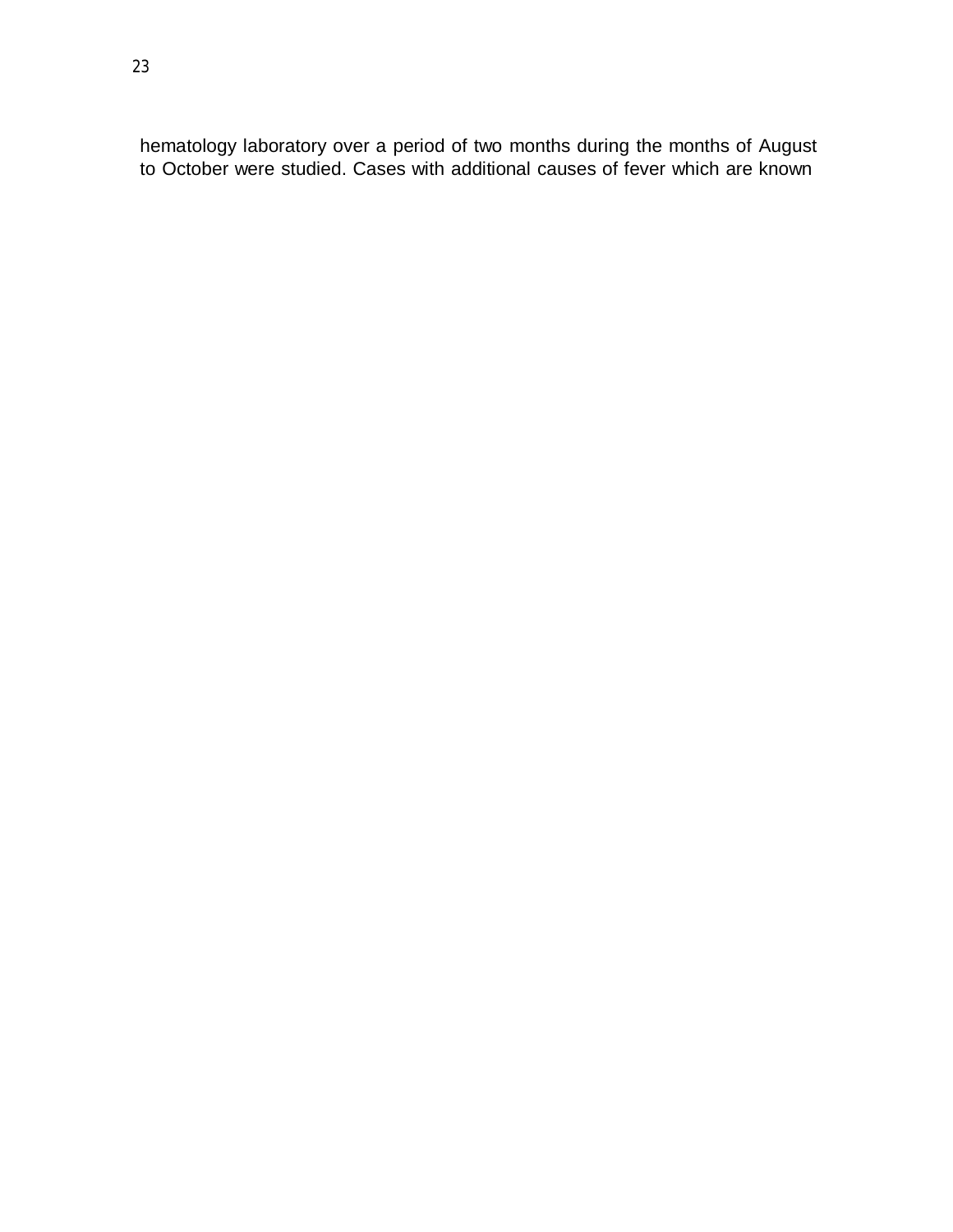to induce hematological findings similar to those seen in malaria like dengue were excluded from this study. Cases where adequate sample of blood was not available had to be excluded. These included two cases of mixed infection and cases of past malarial infection. Hence a total of 69 new cases of malaria were further studied for various hematological parameters. Tests were performed manually using standard methods and techniques. Hemoglobin (Hb) estimation, total leucocyte count (TLC), differential leucocyte count (DLC), erythrocyte sedimentation rate (ESR), platelet count (PC), reticulocyte count (RC) and peripheral smear examination (P/S) were carried out and also the typing, staging of the parasite and grading of parasitaemia were carried out using thin and thick smears respectively as per established criteria. The groups created for assessment of the data obtained in the study were as per values shown in table 1.

Fifty nine patients had P falciparum infection (85.5%) and ten patients had P vivax infection (14.5%). The results obtained are shown in Tables 1 above. The tables show that mild and moderate degrees of anemia, moderate and severe elevation of ESR, all degrees of thrombocytopenia, decreased reticulocyte count and hypochromic anemia were the predominant and statistically significant findings ( $p < 0.05$ ) (table1).

|               |        |      | Total |
|---------------|--------|------|-------|
|               |        |      |       |
| >12.5         | 15.3   | 20   | 15.9  |
| $10-12.5$     | 30.5   | 50   | 33.3  |
| $7.0 - 9.9$   | 42.5   | 30   | 40.6  |
| 27.0          | 11.9   | 0    | 10.1  |
| 4000-11000    | 94.9   | 100  | 95.7  |
| $<$ 4000      | 1.7    | 0    | 1.4   |
| >11000        | 3.4    | 0    | 2.9   |
| Normal        | 78     | 90   | 79.7  |
| Neutrophilia  | 11.9   | 10   | 11.6  |
| Lymphocytosis | 10.2   | 0    | 8.7   |
|               | Values | PF % | PV%   |

#### **Table 1 -: Hematological values in % in Pf and Pv - total 69 patients**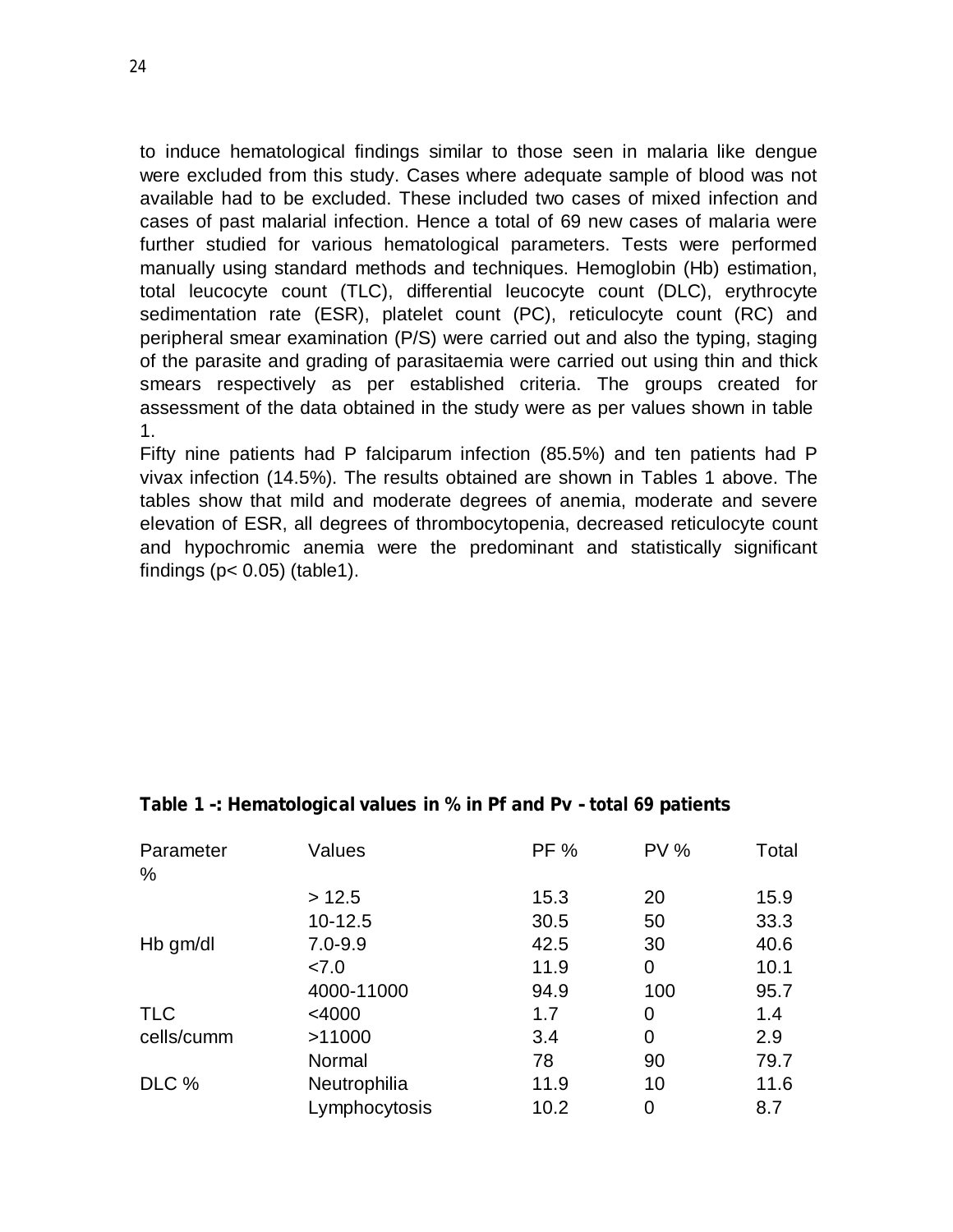|            | $0 - 20$  | 3.4  |    | 2.9  |
|------------|-----------|------|----|------|
| <b>ESR</b> | $21 - 50$ | 16.9 | 10 | 15.9 |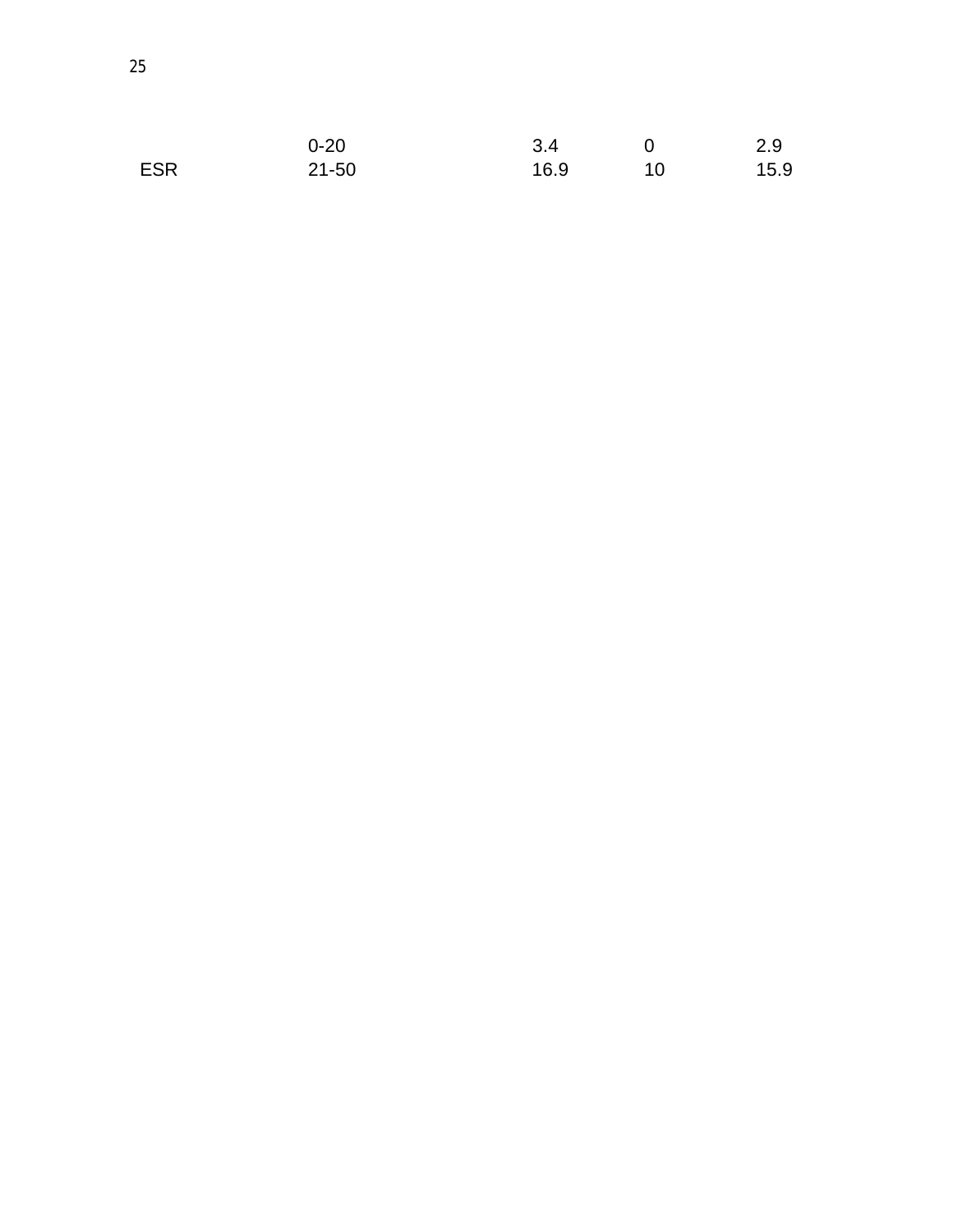| 26           |                       |              |                |              |
|--------------|-----------------------|--------------|----------------|--------------|
| mm/1st hour  | 51-100<br>>100        | 56.6<br>44.1 | 50<br>40       | 37.7<br>43.5 |
|              | 1.5-4.5 lac           | 20.3         | 40             | 23.2         |
|              | 1.0-1.49 lac          | 13.6         | 10             | 13           |
| PC Lac/      | 50000-99000           | 20.3         | 30             | 21.7         |
| cu mm        | 20-50000              |              | 18.6           | 10           |
|              | $<$ 20000             | 27.1         | 10             | 24.6         |
| RC % 17.4    | $1.0 - 2.5$           | 30.5         | 30             | 30.4         |
|              | < 1.0                 | 42.4         | 70             | 46.4         |
|              | $2.5 - 5$             | 20.3         | 0              | 17.4         |
|              | >5                    | 6.8          | $\overline{0}$ | 5.8          |
| P/S          | Normocytic,           |              |                |              |
|              | nornochromic NN       | 28.8         | 60             | 33.3         |
|              | Normocytic            |              |                |              |
|              | <b>Hypochromic NH</b> | 22           | 10             | 20.3         |
|              | Microcytic            |              |                |              |
|              | <b>Hypochromic MH</b> | 35.6         | 30             | 34.6         |
|              | Macrocytic M          | 11.9         | $\mathbf 0$    | 10.1         |
|              | Dimorphic Di          | 1.7          | $\mathbf 0$    | 1.4          |
| <b>Stage</b> | <b>Trophozoites T</b> | 44.1         | 10             | 39.1         |
|              | T+Schizonts S         | $\mathbf 0$  | 10             | 1.4          |
|              | T+S+gametocytesG      | 1.7          | 10             | 2.9          |
|              | $T + G$               | 27.1         | 60             | 31.9         |
|              | G                     | 27.1         | 10             | 24.6         |
| Grade        | 1                     | 30.5         | 10             | 27.5         |
|              | $\overline{2}$        | 37.3         | 40             | 37.7         |
|              | 3                     | 11.9         | 30             | 14.5         |
|              | 4                     | 20.3         | 20             | 20.3         |
| Normoblast   | Present               | 10.2         | $\mathbf 0$    | 8.7          |

able 2 -: Hematological profile of Pf, Pv and mixed M infection in different studies\*

| tudy (total Cases)   | Jain9 | Jadhav2 | Khan4 | Sharma12 |       |
|----------------------|-------|---------|-------|----------|-------|
| <b>Present Study</b> |       |         |       |          |       |
|                      | (70)  | (264)   | (90)  | (30)     | (69)  |
| Adult,               | ΝA    | 1.00,   | ΝA    | ΝA       | 92.8, |
| Paediatric           |       | 0       |       |          | 7.2   |
| Sex M <sub>,F</sub>  | ΝA    | 53, 47  | ΝA    | ΝA       | 56.5, |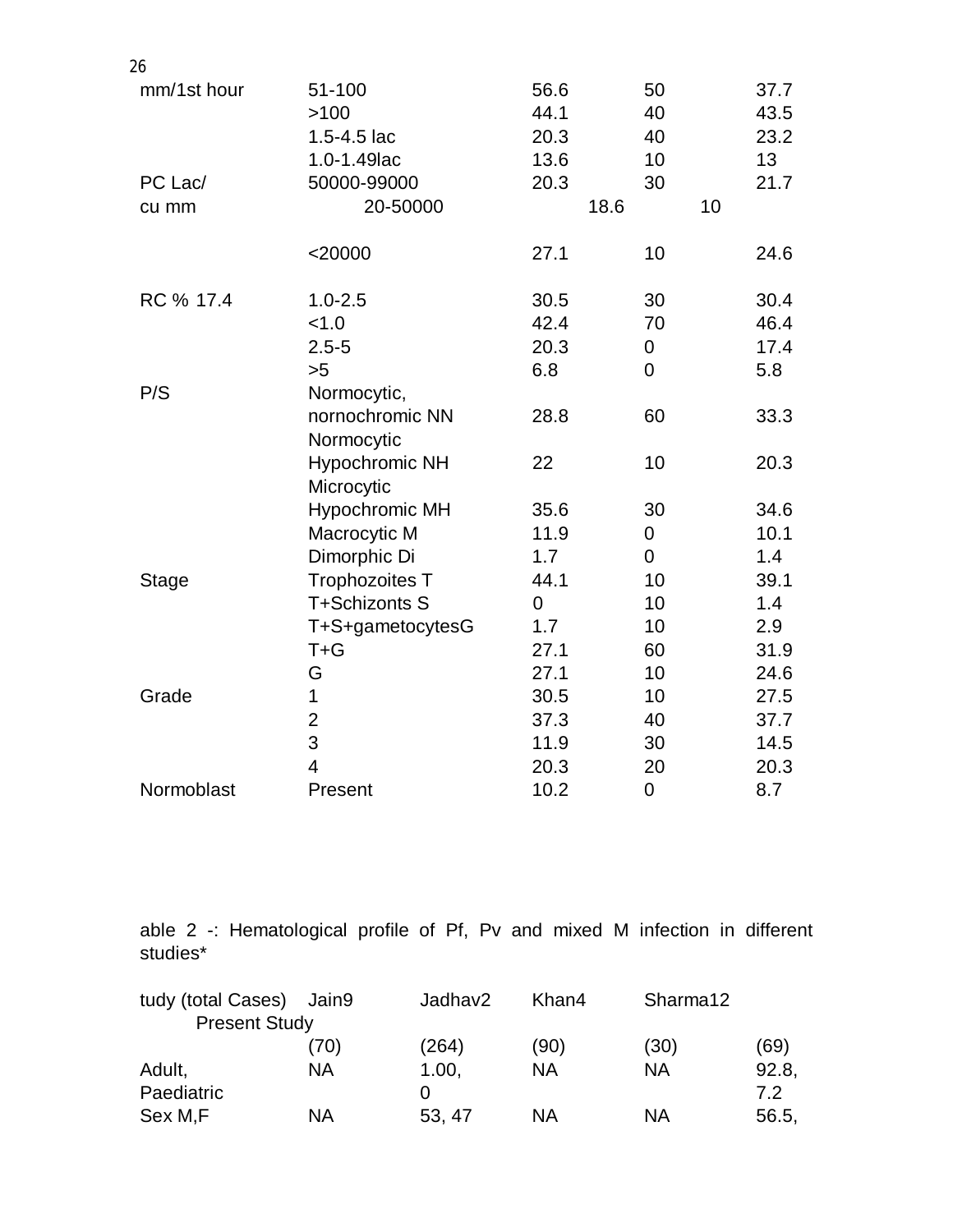43.5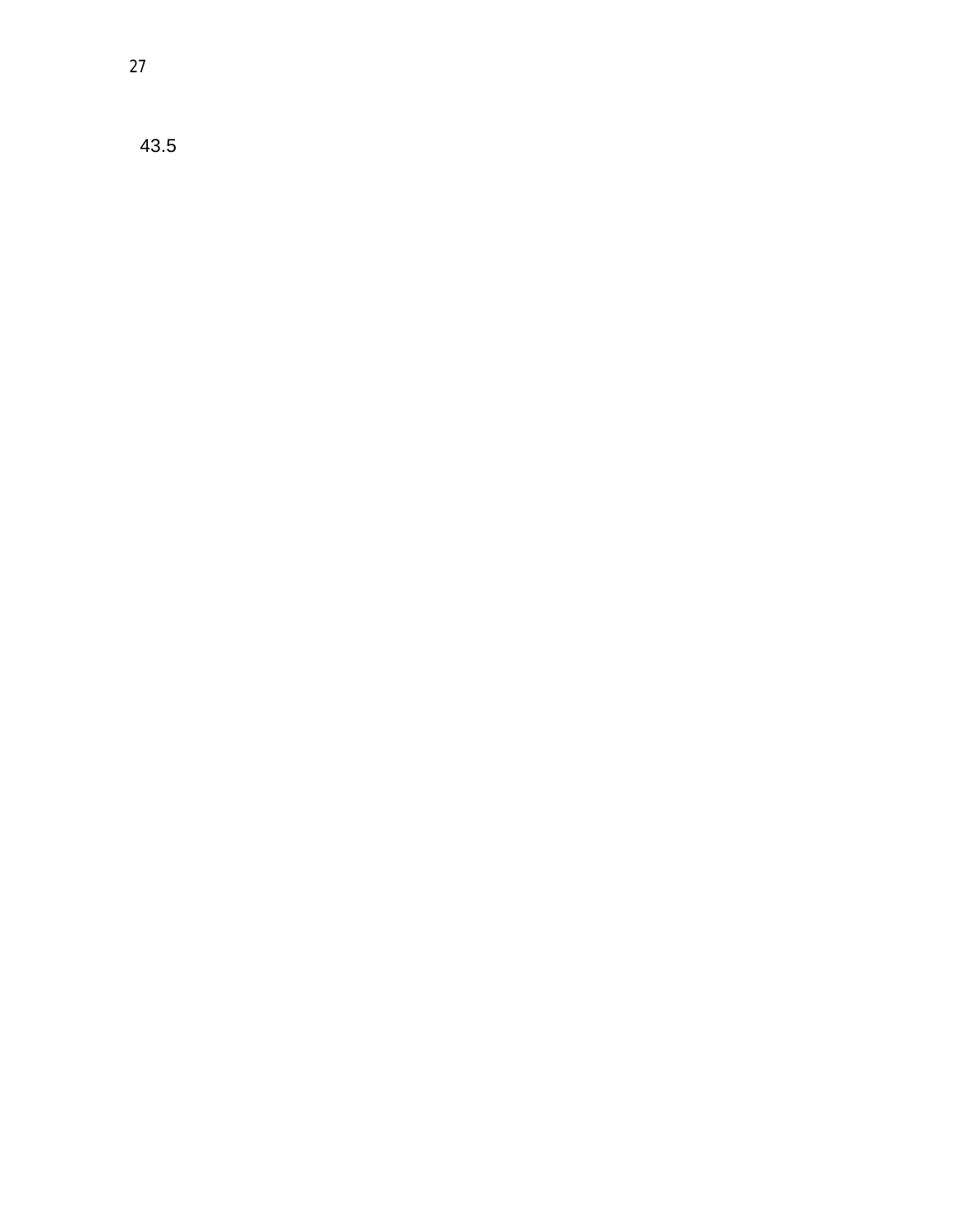| Pf, Pv, M.    |             | 55.7, 32.8, | 42.4,44.7, | only Pf   | only      | Pf          |
|---------------|-------------|-------------|------------|-----------|-----------|-------------|
|               | 85.5, 14.5, |             |            |           |           |             |
|               |             | 11.4        | 12.9       | studied   | studied   |             |
| Anaemia       |             | 94.28       | <b>NA</b>  | <b>NA</b> | 10        | 84.1        |
| TLC ? in      |             | 11          | 14.0       | 3         | 6.6       | 1.4         |
| TLC ? in      |             | 9           | 4.9        | 21        | 13.3      | 4.3         |
| Neutrophilia  |             | <b>NA</b>   | 15.1       | NA        | <b>NA</b> | 11.6        |
| Lymphocytosis |             | NA          | <b>NA</b>  | NA        | NA        | 8.7         |
| Monocytosis   |             | 17          | <b>NA</b>  | <b>NA</b> | NA        | 0           |
| Eosinophilia  |             | 10          | <b>NA</b>  | <b>NA</b> | <b>NA</b> | $\mathbf 0$ |
| Neutropenia   |             | NA          | 5.6        | <b>NA</b> | <b>NA</b> | 1.4         |
| ESR?          |             | <b>NA</b>   | <b>NA</b>  | 46        | <b>NA</b> | 97.1        |
| PC ?          |             | 70          | <b>NA</b>  | <b>NA</b> | 90        | 76.8        |
| RC ?          |             | 44          | <b>NA</b>  | NA.       | <b>NA</b> | 23.2        |
| P/S           | <b>NN</b>   | 50          | <b>NA</b>  | NA        | <b>NA</b> | 30.4        |
|               | <b>NH</b>   | 42          |            |           |           | 14.5        |
|               | MH          | 4           |            |           |           | 33.3        |
| M             |             | 4           |            |           |           | 10.1        |
| Di            |             | <b>NA</b>   |            |           |           | 11.6        |

\* Data of all studies is in percentage or has been converted to percentage form for convenience. Na : not available, ?= decrease, ?= increase

#### **Discussion**

A comparison of the findings of this study was made with the studies of Jain et al  $9$ , Jadhav et al  $2$ , Khan et al  $4$ , and Sharma et al  $12$ .(Table 2)

**P falciparum** infection is predominant in this study as compared to P vivax infection in studies from other parts of India (Jain et al  $9$  and Jadhav et al  $2)$ 

Majority of the patients were **adults**. No significant **gender** difference was noted. **Anemia** was noted in 84.1% of the patients of this study. These results were comparable with Jain et al. These patients had no history of anaemia in the past. Most patients in this study had mild to moderate degree of anemia. Severe anemia was seen only in 10.1% patients. No association was seen between Hb and parasitaemia. Literature also does not mention such correlation. Anaemia in malaria is suggested to be due to multifactorial causes including destruction of parasitized RBCs and bone marrow suppression 13 .

95.7% of the patients in the present study had a normal total leucocyte count. Some studies have reported both leucocytosis and leucopenia <sup>2</sup> ,4, 11, 14, 15 **Leucocytosis** is reported to be associated with more than 10 % parasitaemia and is also associated with both a severe disease and high mortality in children with P falciparum malaria 14 . **Leucopenia** has been reported to occur more frequently in P falciparum infection <sup>15</sup>. Jadhav et al<sup>2</sup> found no statistical difference in white blood cell count amongst the two species. No such difference in count was seen in this study too. **Neutrophilia, monocytosis, eosinopenia** and reactive lymphocytosis were found in children with acute malaria. Rebound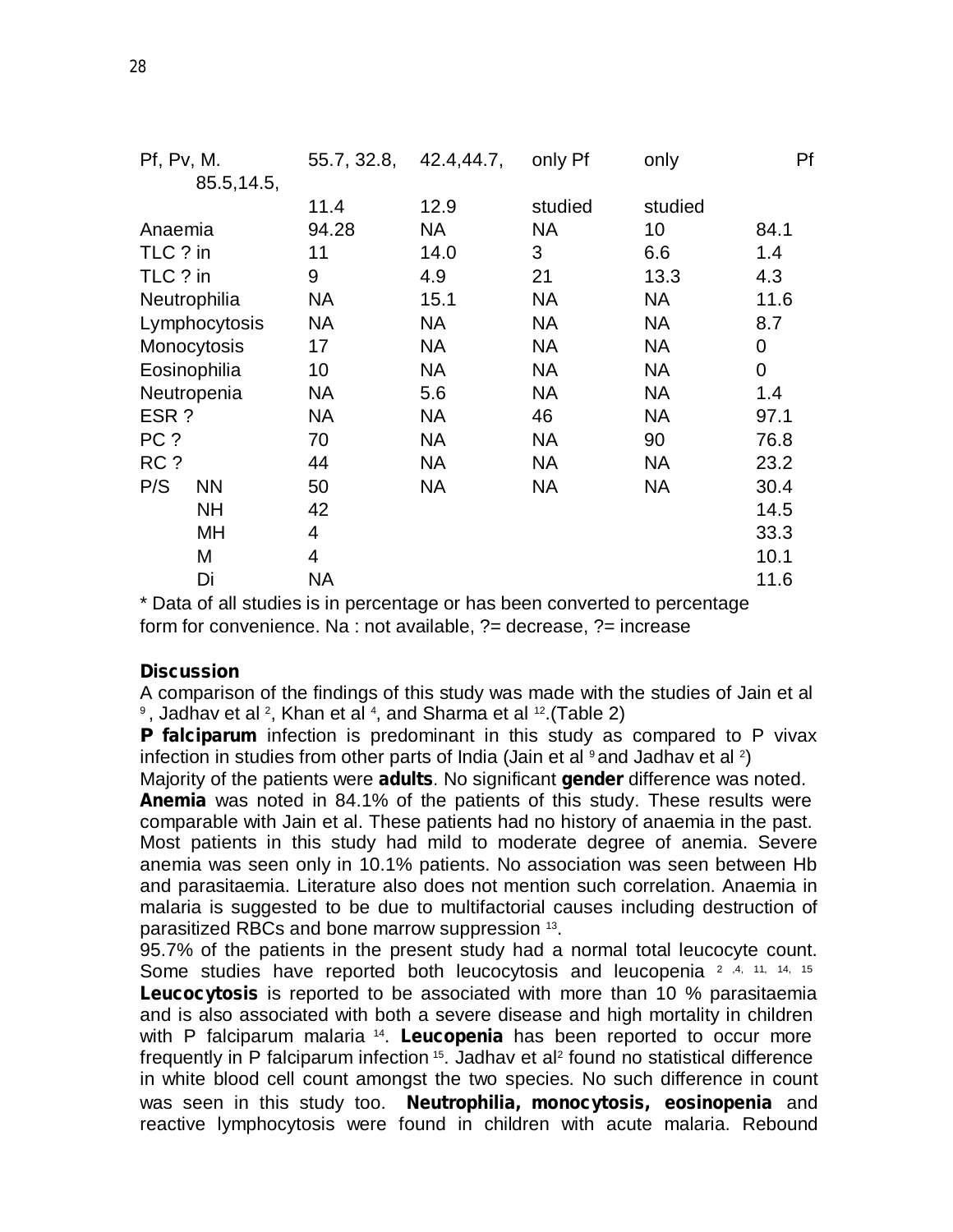eosinophilia has been noted after treatment in another study 3 . Monocytosis and eosinophilia were noted in both types of malaria in the study of Jain et al <sup>9</sup>.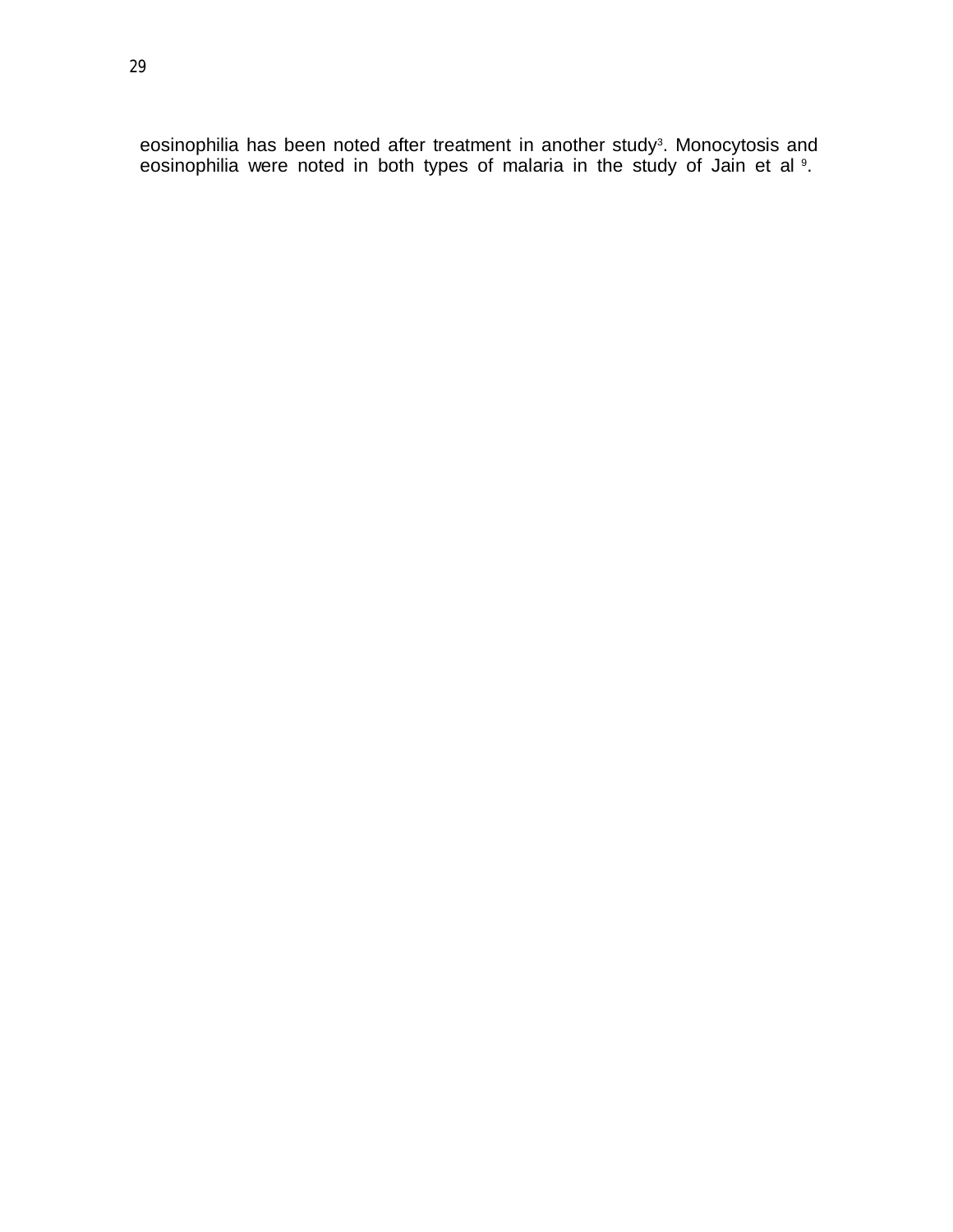Jadhav et al<sup>2</sup> found no significant association between neutrophilia and infection by the two species. Lymphocytosis was found in P falciparum infection in this study though not statistically significant.

**ESR l**evel was elevated in 97.1% of cases. 43.5% patients had ESR levels above 100 mm / 1st hour. 11 patients had ESR values higher than 150mm/1st hour. ESR was found to be increased in 46% patients by Khan et al 4 Disproportionate ESR values were found with normal and even mildly decreased Hb levels.

**Thrombocytopenia** was a significant finding in this study, being present in 76.7% of the patients. The lowest platelet count observed in this study was 10,000/cumm. Jadhav et al<sup>16</sup> found that 78.4% of the patients in their study had mild to moderate thrombocytopenia, findings similar to this study. Memon et al 17 found 70% of their malaria patients had thrombocytopenia and most of them had mild thrombocytopenia. Spurious low platelet counts have been recorded in some cases when platelets have been found attached to parasitized RBCs<sup>18</sup>. The mechanism of thrombocytopenia in malaria is uncertain. Immune mediated lysis, sequestration of platelets in the spleen, a dyspoeitic process in the marrow leading to diminished platelet production and abnormalities in platelet structure and function and invasion of platelets by malarial parasite have been described.

Sharma et al<sup>12</sup> found predominantly normochromic normocytic anemia in malaria patients in their study where as hypochromic anemia was more frequent in this study. Normochromic normocytic anemia was seen in 60% of our P vivax patients.

46.4% of patients in this study had decreased **reticulocyte count** which indicated a suppressed bone marrow. The decrease was more in patients of P vivax infection. 27.1% of the P falciparum patients had an elevated reticulocyte count suggesting hemolysis. None of the P vivax patients had elevated reticulocyte count. Similarly normoblasts were present only in 10.2% patients all of whom had P falciparum infection. Both a decreased reticulocyte count and absence of significant normoblastemia in malaria in spite of hemolysis suggest that the cause of anaemia appears to be multifactorial and includes bone marrow suppression 13.

#### **Conclusion**

The predominant species of the malarial parasite infecting malarial patients in Bhavnagar district was found to be Plasmodium falciparum. The predominant hematological findings in these patients were anemia, elevated ESR and thrombocytopenia. The ESR levels were not proportional to the Hb levels. Occurrence of thrombocytopenia associated with anemia and elevated ESR should warrant a search for malarial parasite even in the absence of fever.

#### **References**

- 1. Kelkar DS, Patnaik MM, Joshi SR. Malarial hematopathy. J Assoc Physicians India 2004;52:611-612.
- 2. Jadhav UM, Singhvi R, Shah R. Prognostic implications of white cell differential count and white cell morphology in malaria. J Postgrad Med 2003;49:218-220.
- 3. Abdalla SH. Peripheral blood and bone marrow leucocytes in Gambian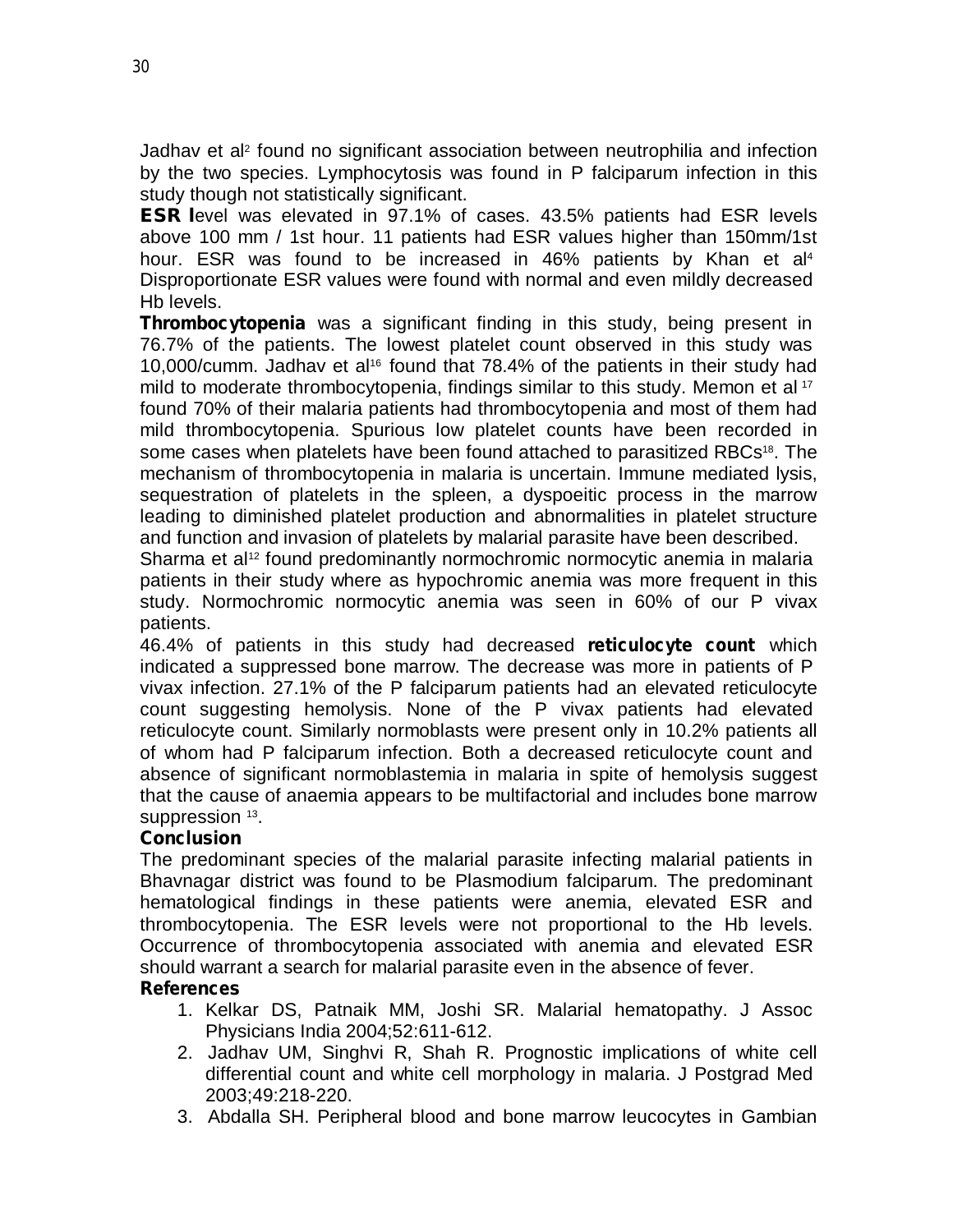children with malaria: numerical changes and evaluation of phagocytosis. Ann Trop Paediatr 1988;8:250-258.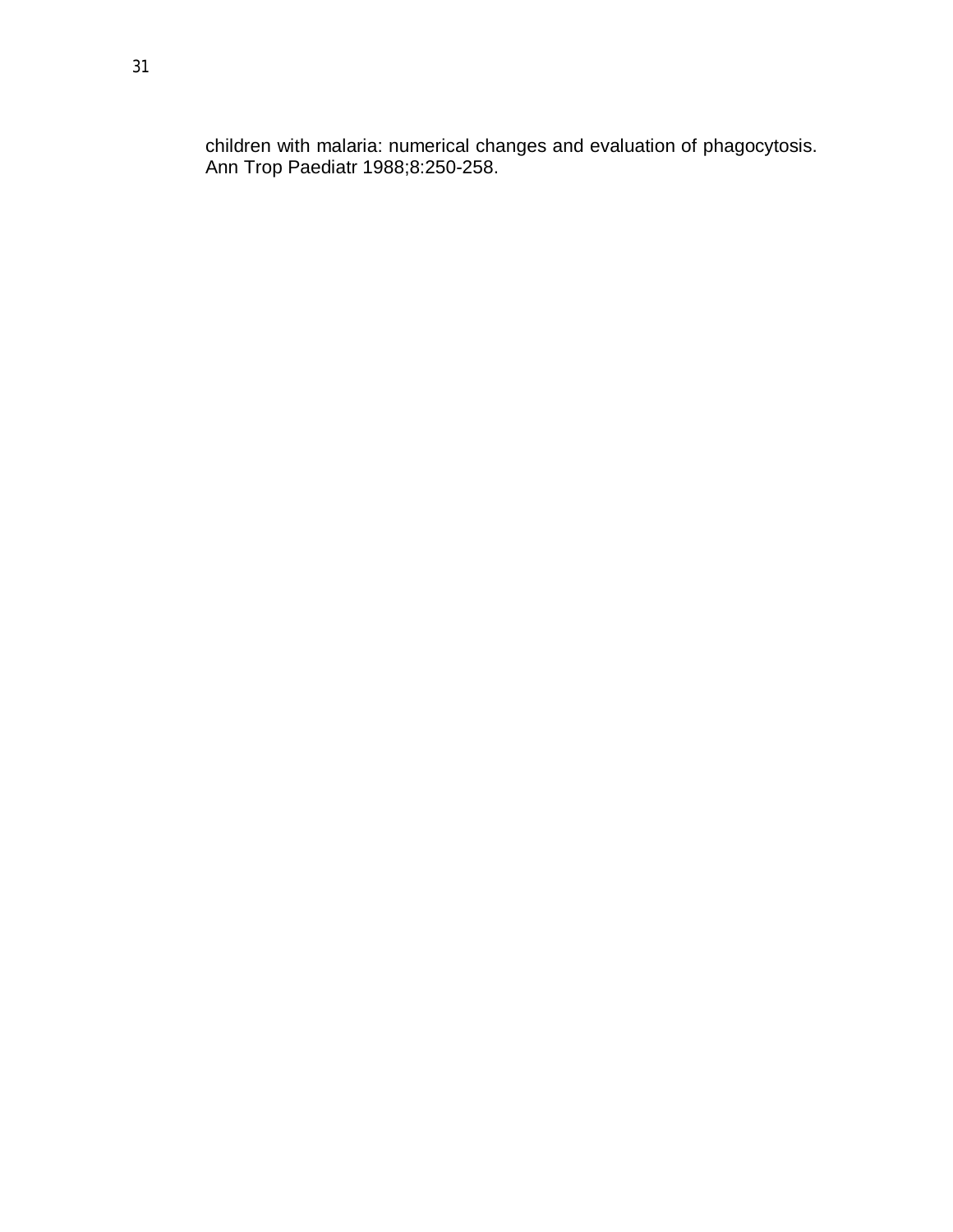4. Khan AS, Malik SA. Haematological changes in falciparum and tumor necrosis factor. J Pak Med Assoc 1996;46:198-201.

#### **EMERGENCY HYSTERECTOMY**

# **IN OBSTETRIC PRACTICE : A LIFE SAVING MEASURE: ANALYSIS OF 22 CASES OF OBSTETRIC HYSTERECTOMY**

**SHAH PARUL TUSHAR** (M.D.) Associate Prof. in Ob.&Gy.**TRIVEDI YAMINI NILESH** (M.D., D.G.O.) Associate Prof. in Ob.&Gy. YADAV **PUSHPA AJAY** (M.D., D.G.O.) Associate Prof. in Ob.&Gy. Dept. of Obst. & Gynec., Sheth K.M. School of Post Graduate, Medicine & Research, Sheth V.S. General & Sheth C.M. Hospital, Ellisbridge, Ahmedabad : 380 006

ìThis study is an analysis of 22 cases of obst. Hysterectomy done at V.S. General Hospital, Ahmedabad over a period of 1.5 years. Post Partum Hemorrhage was the commonest indication. Total no of deliveries occurred during this period was 8925 and so the incidence of obst. Hysterectomy comes around 0.25%

#### **Summary**

This is retrospective analysis of 22 cases of obstetric hysterectomy performed at V.S.G.Hospital over a period of 1.5 years from January 2003 to July 2004. Post Partum Hemorrhage was the commonest indication. Total hysterectomy was done in 60% case. There were 2 maternal deaths. Majority of patients were emergency cases. Total no of deliveries during this period was 8,925 & so incidence of Obstetric Hysterectomy is around 0.25 %

#### **Introduction**

Obstetric Hysterectomy is a catastrophic inevitable life saving emergency procedure in cases of uncontrollable obstetric hemorrhage, rupture uterus, morbidly adherent placenta, severe infection and trauma. It is the last resort to save motherís life but at the same time the motherís reproductive capability is to be sacrificed. Most of the time it is a very difficult decision and requires good clinical judgment. The maternal outcome greatly depends on timely decision to perform obstetric hysterectomy. The present study is aimed to detect the incidence, indication, complications & mortality of obstetric hysterectomy.

#### **Material and Methods**

The present study is the analysis of 22 cases of emergency hysterectomies for obstetric indication done over a period of 1.5 years at V.S.G. Hospital, Ahmedabad.

A detailed study of the age and parity of the patient, registration record, gestational age, condition of the patient, indication of obstetric hysterectomy and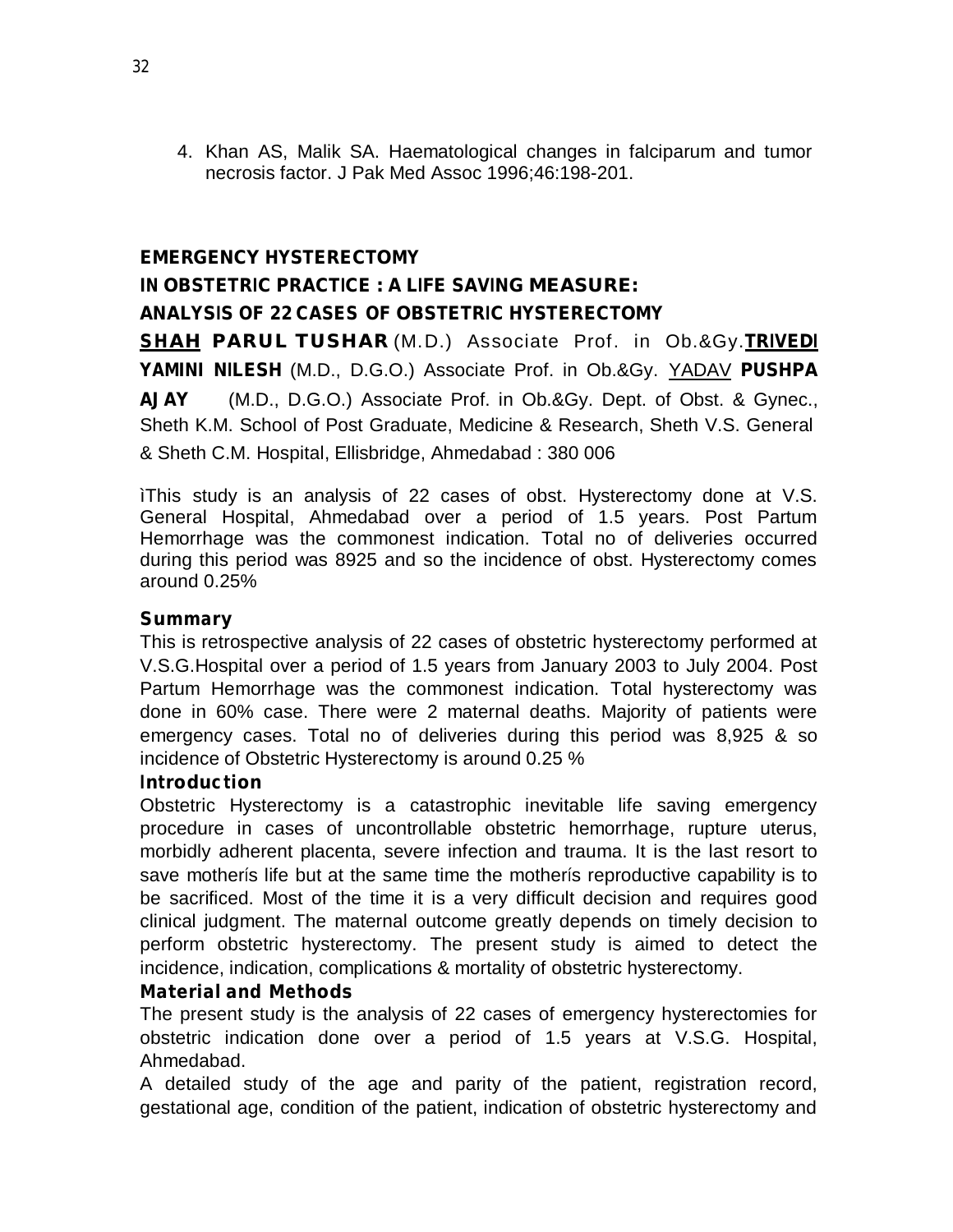intra and post operative complication of the procedure was made.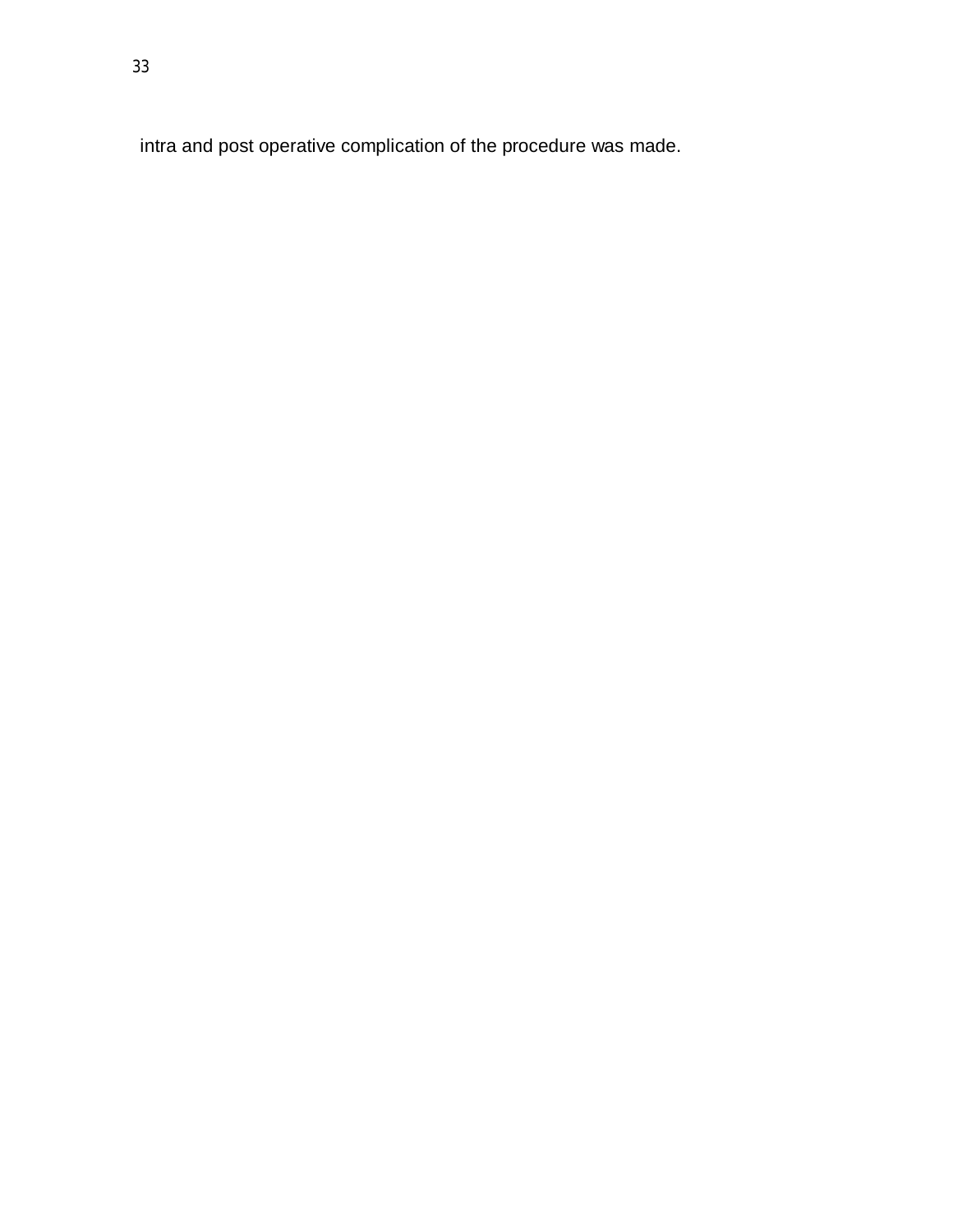# **Observation & Results**

There were total deliveries of 8,925 patients during this period, showing incidence of 0.25%

of obstetric hysterectomy in our study.

Out of 22 patients only 5 were booked patients while 17 were emergency patients.

Age distribution shows that majority of our patients were in age group 21-30 years. There were 3 (13.64%) patients below the age of 20 years.

On studing obstetric status, it is observed that incidence of obstetric hysterectomy was more in multiparous patients being maximum in para 4 or above (40.9%). All patients except one were having gestational age more than 28 weeks. (Table-3)

Table-4 shows that most common indication of obstetric hysterectomy was postpartum haemorrhage (54.54%). Out of 12 patients of haemorrhage, 7 were of atonic PPH, 3 of placenta previa and 2 patients had traumatic PPH. There were 3 patients having morbidly adherent placenta, one of which had encroachment on bladder wall and while removing it there was damage to the bladder wall. The second

# **Table : 1**

Distribution to age group.

| Age         | cases       | Percentage |
|-------------|-------------|------------|
| $< 20$ yrs  | 3           | 13.64%     |
| 21 ñ 25 yrs | 7           | 31.82%     |
| 25 ñ 30 yrs | 8           | 36.36%     |
| 30 ñ 35 yrs | 3           | 13.63%     |
| $> 35$ yrs  | $\mathbf 1$ | 4.55%      |

# **Table : 2**

| Distribution according to parity |                 |            |            |
|----------------------------------|-----------------|------------|------------|
| Parity                           | Number of cases |            | Percentage |
| O                                | 4 18.18%        |            |            |
| 1                                | 1 4.55%         |            |            |
| 2                                | 6 27.27%        |            |            |
| 3                                | 2 9.09%         |            |            |
| 4 & Above 9 40.91%               |                 |            |            |
| Table: 3                         |                 |            |            |
| <b>Gestational Age</b>           |                 |            |            |
| Wks)                             | Ν               | Percentage |            |
| $< 28$ Wks                       | 1               | 4.55%      |            |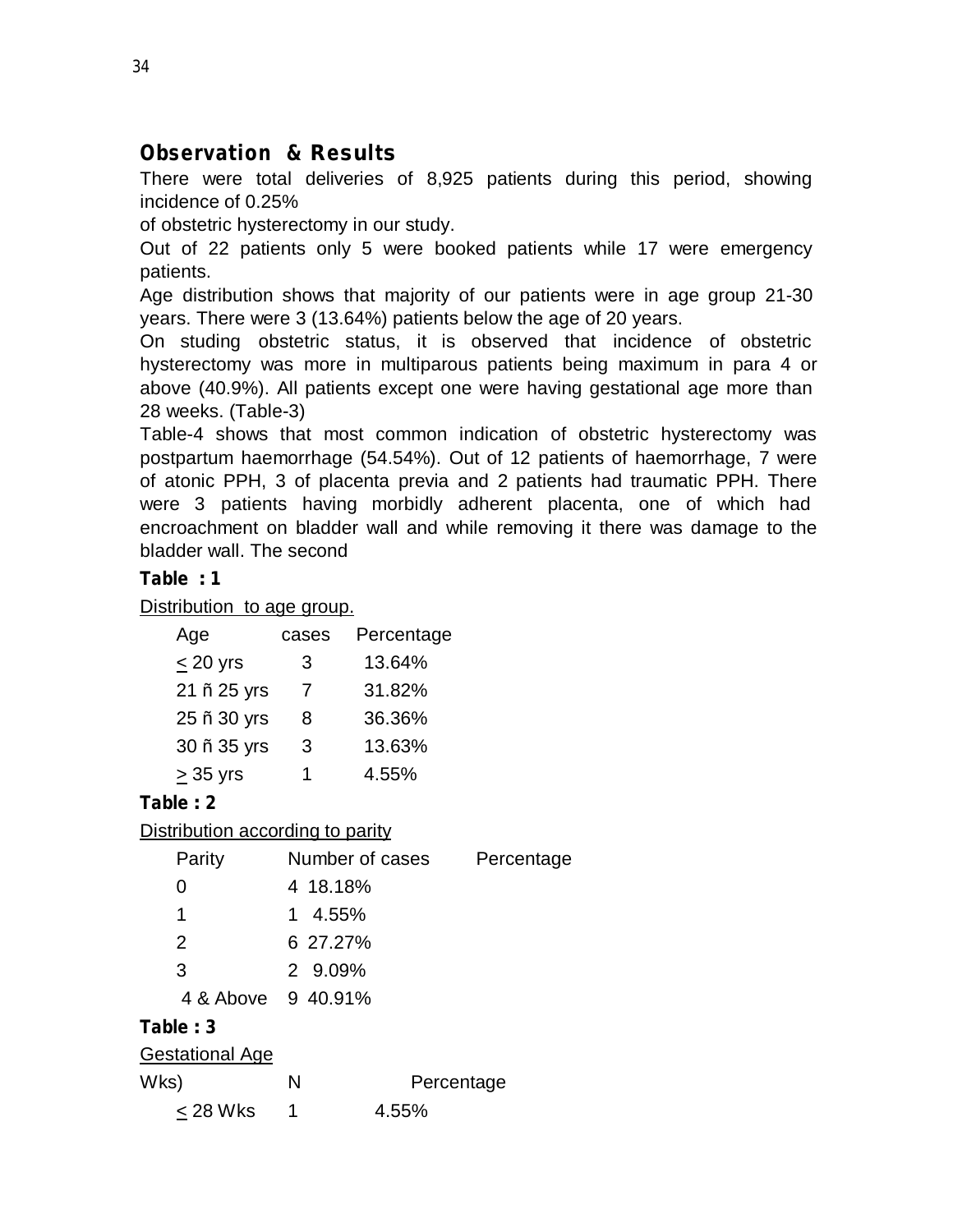$\geq$  28 Wks 21 95.45% **Table : 4**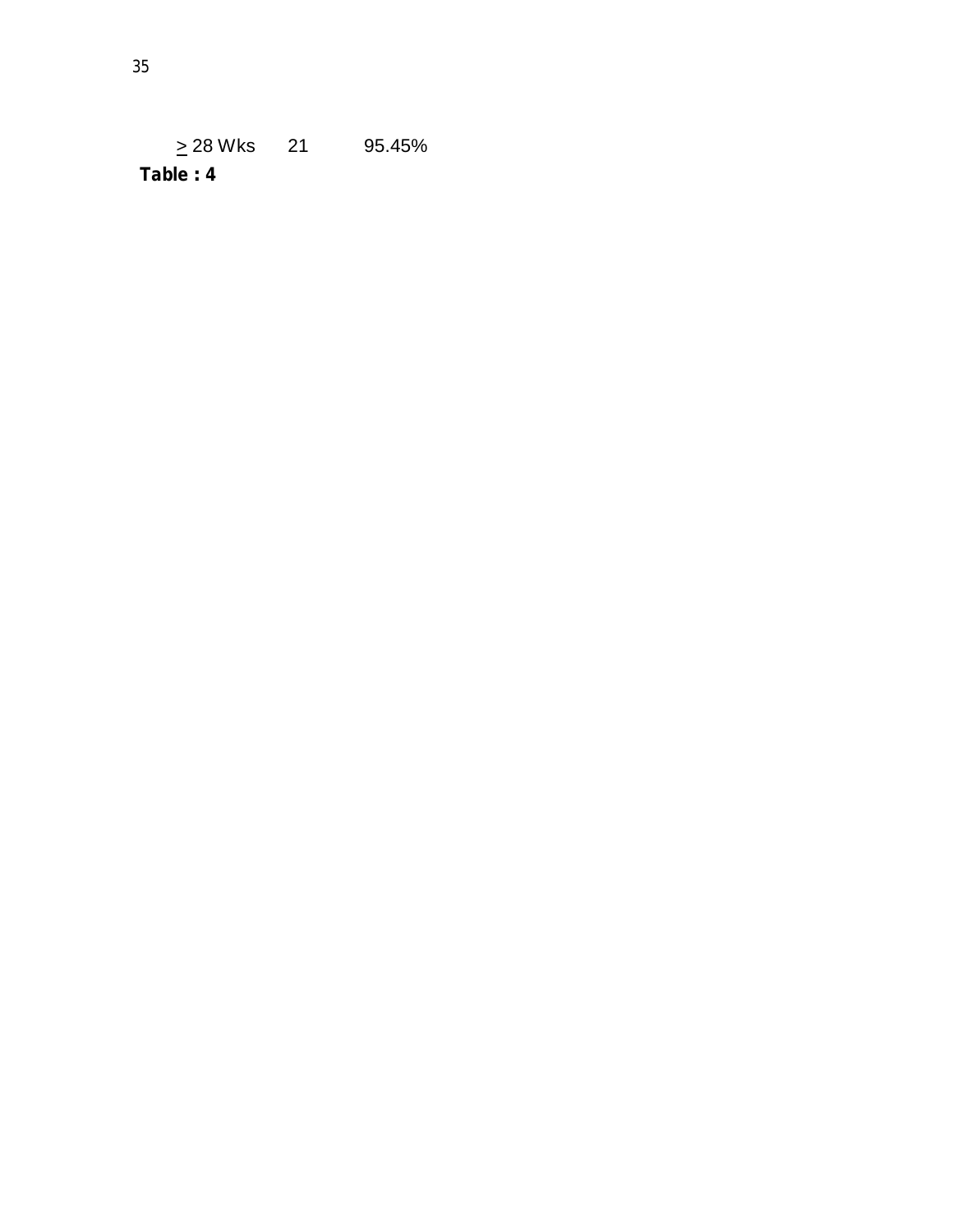| Indications for Obstetric Hysterectomy |  |
|----------------------------------------|--|
|                                        |  |

|                              | Indication Number of cases  | Percentage     |  |  |  |
|------------------------------|-----------------------------|----------------|--|--|--|
| <b>PPH</b>                   | 12                          | 54.54%         |  |  |  |
| Rupture Uterus 6             |                             | 27.27%         |  |  |  |
| <b>Table 5 complications</b> |                             |                |  |  |  |
|                              | Morbid Adhesion of Placenta | З              |  |  |  |
| <b>DIC</b>                   |                             | $\overline{2}$ |  |  |  |
| Septicemia                   |                             | 2              |  |  |  |
| Renal failure                |                             | 1              |  |  |  |
| UTI                          |                             | 3              |  |  |  |
|                              | <b>Wound Complication</b>   | $\overline{2}$ |  |  |  |
| VVF                          |                             | 1              |  |  |  |

most common indication was rupture uterus (27.27%), out of which 55% had previous scar that gave way during labour,45% had obstructed labour. One patient had perforation following second trimester MTP, who underwent adnexetomy along with hysterectomy.

Table-5 shows the details of complications. There were two patients of altered coagulation and required transfusion of blood & other blood products. One patient having hysterectomy because of obstructed labour had VVF. There were two deaths, one due to DIC & other due to septicemia.

# **Discussion**

Obstetric hysterectomy is an emergency procedure still used widely in modern obstetrics to save the life of mother in life threatening

catastophy like intractable post partum haemorrage, rupture uterus or severe infections. The incidence of obstetric hysterectomy is 0.25% in our study, which is 0,32% reported by Mantri et al (1993). Majority of our patients were un booked, emergency patients referred from outside. In some young primipara patients other conservative methods were tried before deciding upon hysterectomy, but again timely decision to perform hysterectomy is vital to reduce the maternal mortality. The most common indication was PPH (54.54%) from this 50% patient were of Atonic PPH, (33.33%) were of placenta praevia, and (16.67%) were of traumatic PPH. One patient of placenta praevia had morbidly adherent placenta encroaching the bladder wall. The second most common indication was rupture uterus (27.27%) out of which 55% had previous scar that gave way during labour, 45 % were having obstructed labour. One patient had perforation following second trimester MTP.Comparing our studies with other studies shows that some others had higher incidence of rupture uterus requiring hysterectomy [Ambiye & Venkatraman(1988)had 67.8% , Mantri et al (1993) had 67.2% incidence of rupture uterus]. Total Hysterectomy was done in 70% cases while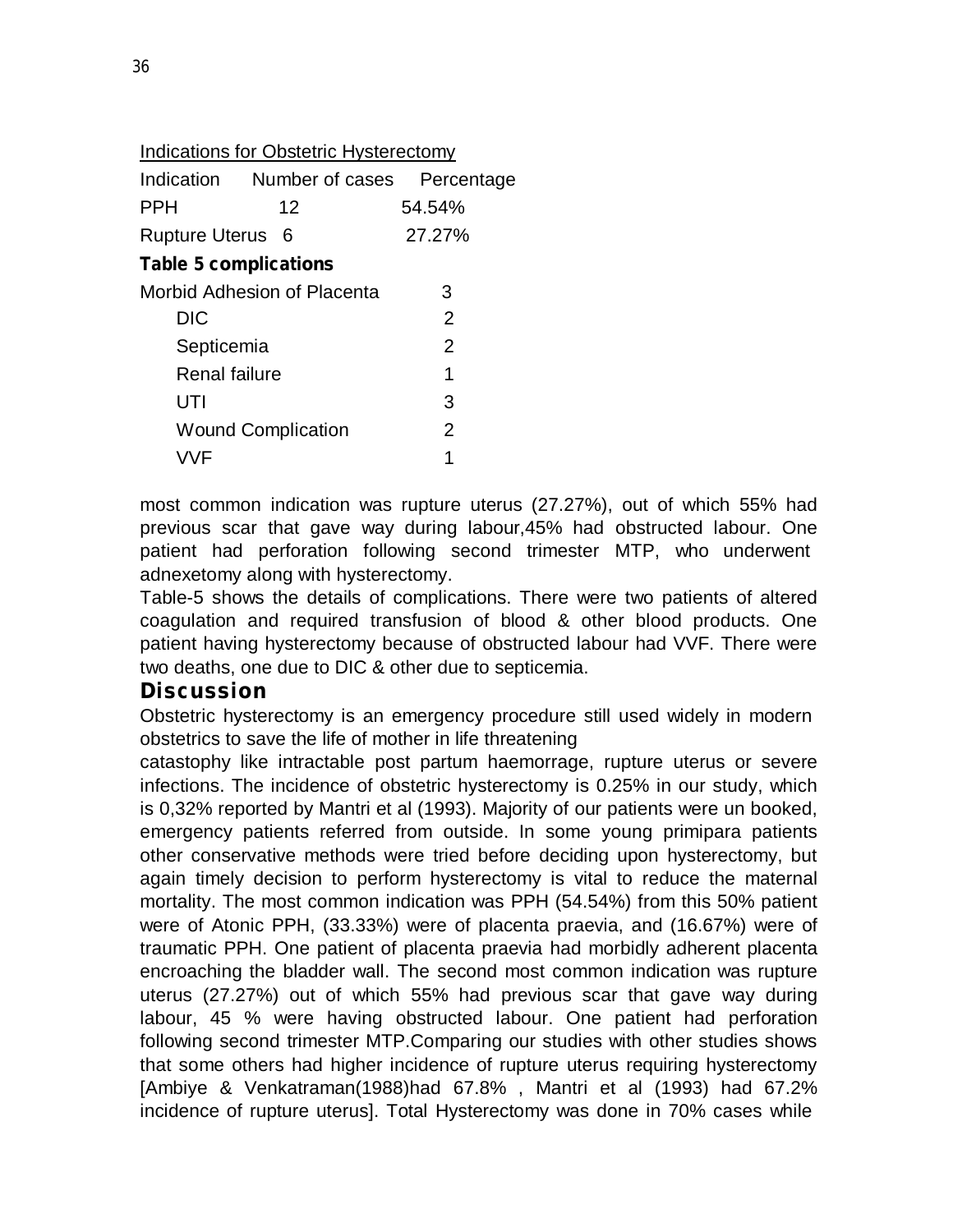30% under went subtotal hysterectomy in our studies. Additional surgical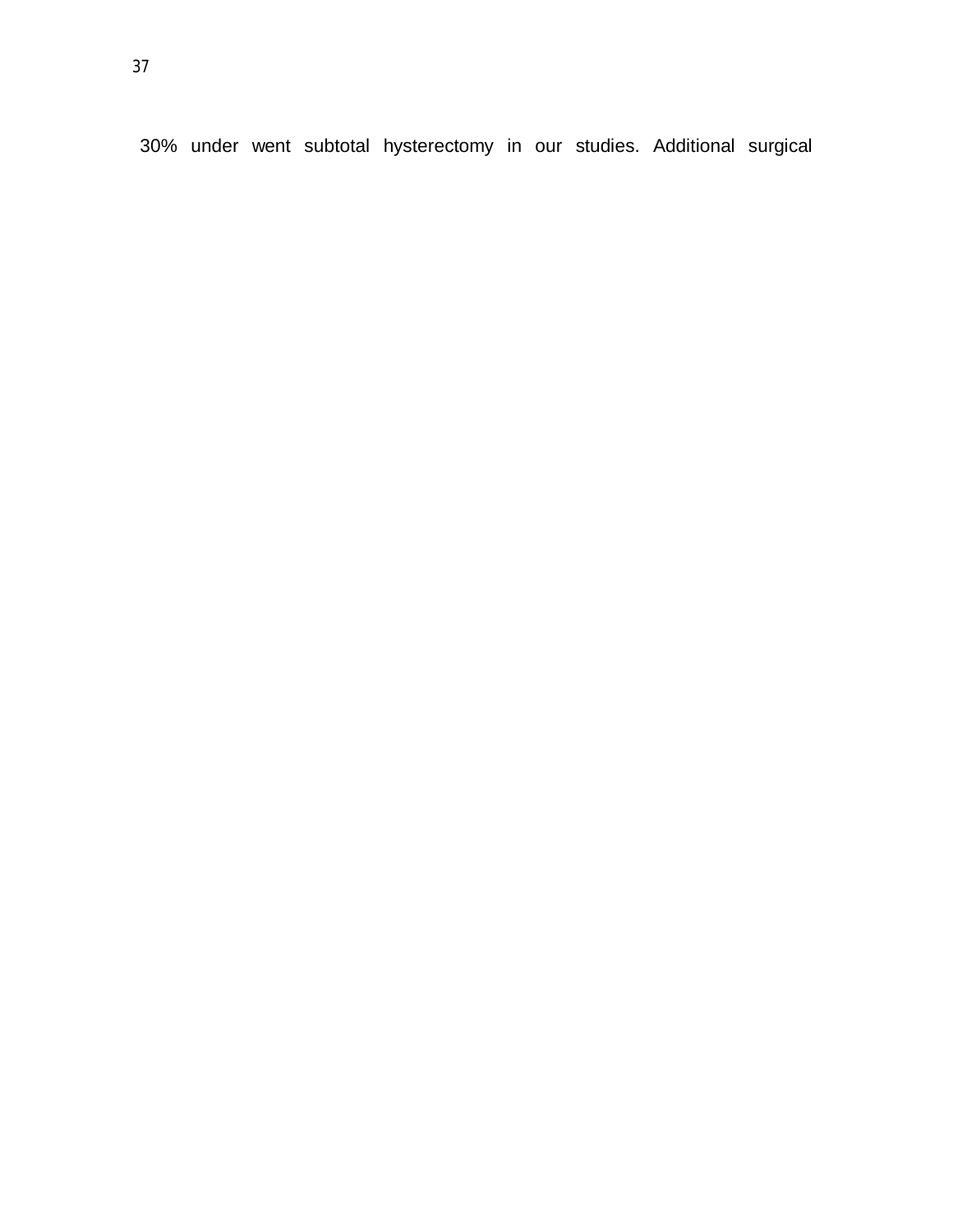procedure in form of internal illiac ligation was done in three patients along with hyster

catastophy like intractable post partum haemorrage, rupture uterus or severe infections. The incidence of obstetric hysterectomy is 0.25% in our study, which is 0,32% reported by Mantri et al (1993). Majority of our patients were un booked, emergency patients referred from outside. In some young primipara patients other conservative methods were tried before deciding upon hysterectomy, but again timely decision to perform hysterectomy is vital to reduce the maternal mortality. The most common indication was PPH (54.54%) from this 50% patient were of Atonic PPH, (33.33%) were of placenta praevia, and (16.67%) were of traumatic PPH. One patient of placenta praevia had morbidly adherent placenta encroaching the bladder wall. The second most common indication was rupture uterus (27.27%) out of which 55% had previous scar that gave way during labour, 45 % were having obstructed labour. One patient had perforation following second trimester MTP.Comparing our studies with other studies shows that some others had higher incidence of rupture uterus requiring hysterectomy [Ambiye & Venkatraman(1988)had 67.8% , Mantri et al (1993) had 67.2% incidence of rupture uterus]. Total Hysterectomy was done in 70% cases while 30% under went subtotal hysterectomy in our studies. Additional surgical procedure in form of internal illiac ligation was done in three patients along with hyster

ectomy. One patient with morbidly adherent placenta over bladder required repair of bladder wall. The patient with MPT perforation under went adnexectomy along with hysterectomy. There were two maternal deaths, one due to DIC and other was due to septicemia. The mortality in our study is 9% (2 patients), Mantri et al(1993) reported 14%. Sturdee and Rushton (1986) had no mortality in their studies. No mortality was because of surgical procedure.

# **Conclusion**

Identification of high risk factors, active management of labour and early intervention can be helpful in decreasing the need for Obstetric Hysterectomy. Timely transportation and timely decision to perform hysterectomy, adequate infusion of blood and use of higher antibiotics are vital to decrease morbidity and mortality in these cases.

# **References**

1. Agashe A.P.,Marathe S.S.,Phadke A.K. J.Obst. Gyn. India 45:490:1995 2. Ambiya V.R., Venkatraman V., Kudchadkar D.B., Shanbag A.M., Vaidya P.R.:J. of Obstet.and Gynec. of Ind.:33:318,1988. 3. Kulkarni S, Patil S, BudhilalD, Seetaram S.: J.of Obstet.and Gyn. of Ind : 47:344,1997. 4. Mantri L, Maheshwari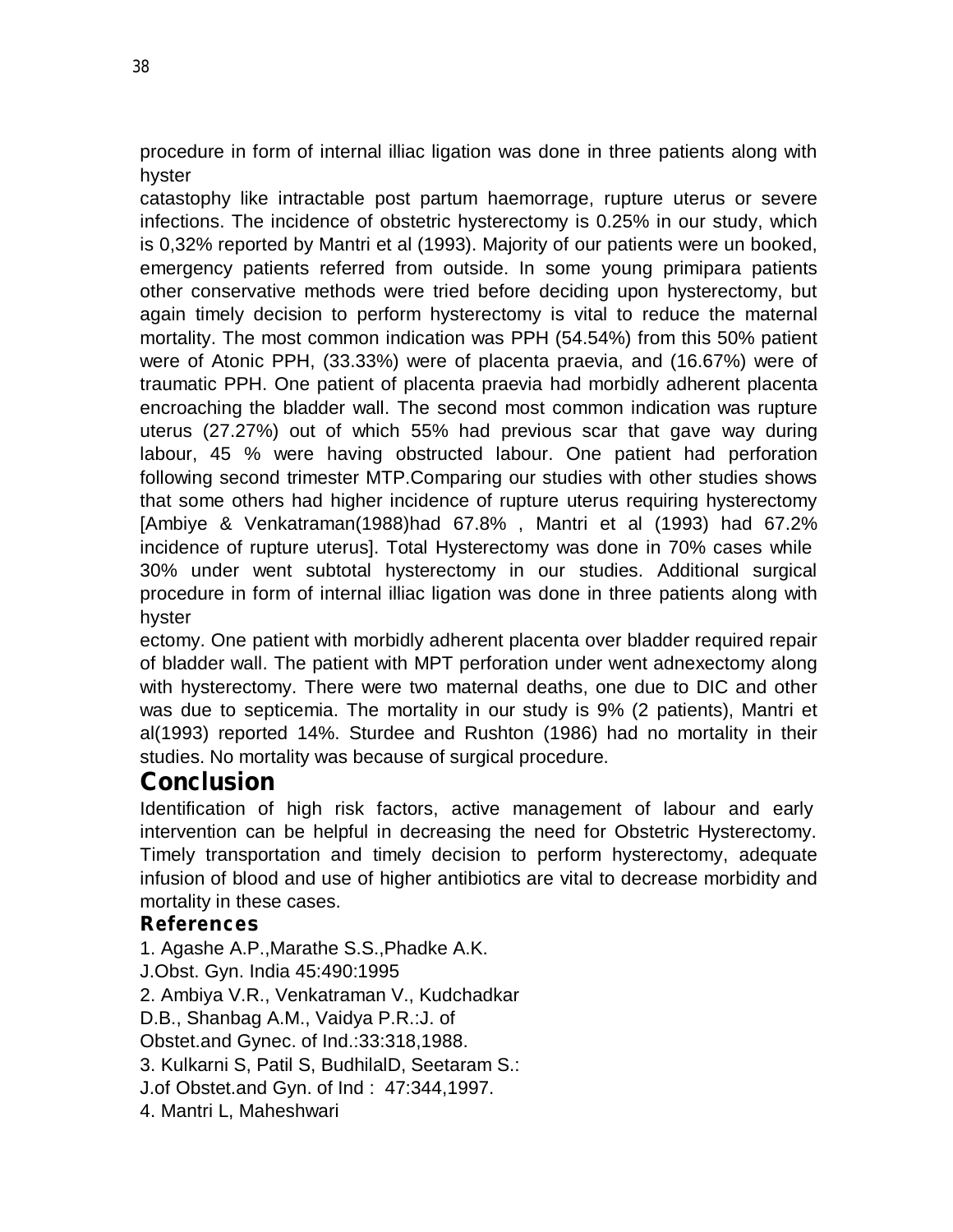K,Chandrakiran. J. Obst. Gyn. Ind. 43:936,1996 SturdeeD.W.&Rustam D.I.:Brit.J.of Obst.and Gyn:93:270:1986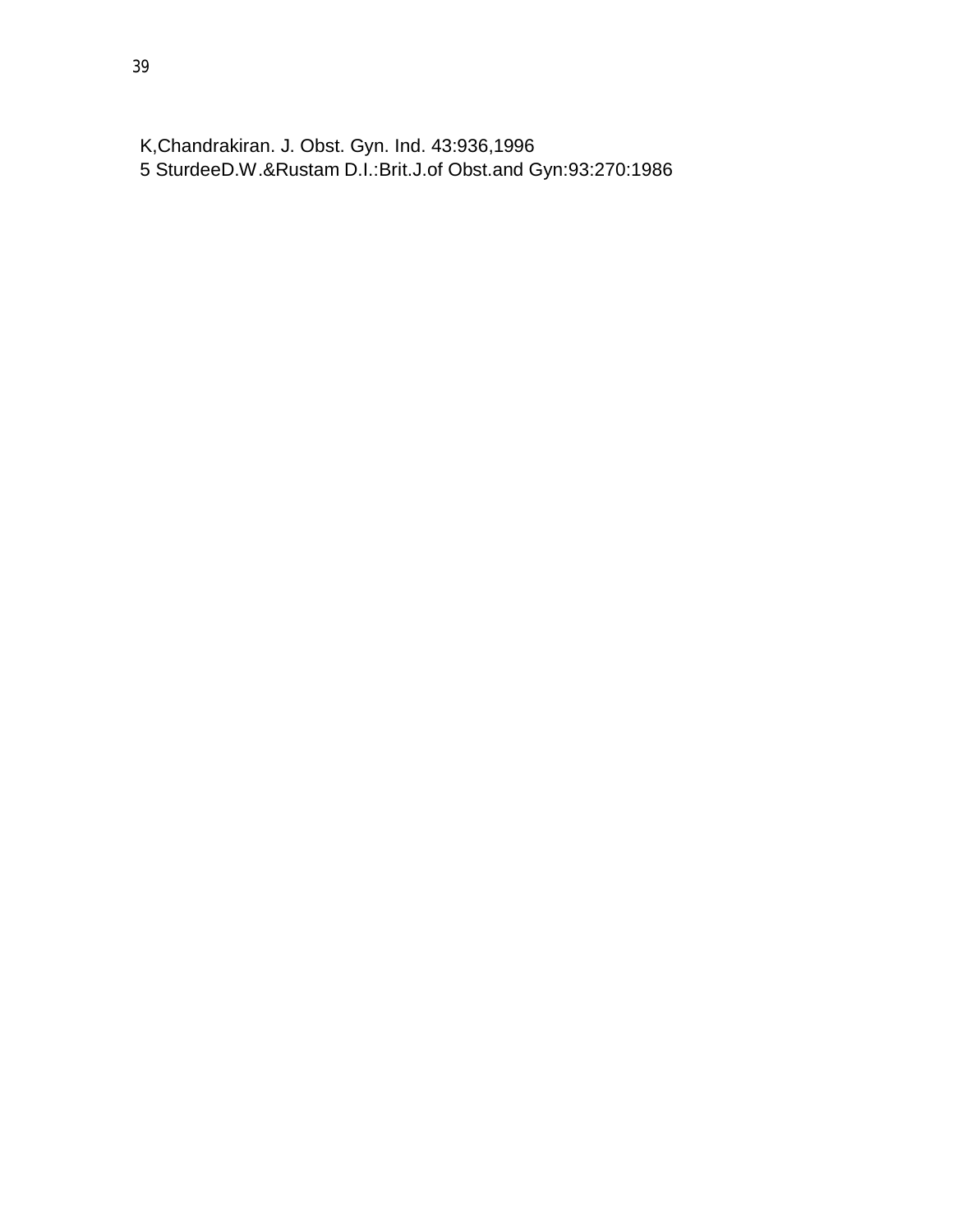#### **QUESTIONING TECHNIQUE:**

#### **AN INNOVATIVE EDUCATION TECHNOLOGY IN CLASS ROOM SESSION, A SMALL SCALE SURVEY**

#### **Dr Janardan V Bhatt,**

#### **MD Medicine MD, PhD Behavior Physiology, Asso.prof. of physiology Smt NHL Mun Med. College Ahmedabad <sup>380006</sup> [soham2007@yahoo.com](mailto:soham2007@yahoo.com)**

Well, basically, we are medical teachers .May be we are doctor and even medical specialist also. It can be anatomist, biochemist, physiologist, pharmacologist, physician, surgeon or gyneacologist. But our common Core task is medical teaching. So it is our responsibility to up date our knowledge of teaching technology or in better word the education technology. Medical seminars are a right place to learn about education technology even and above learning our speciality. We as a teacher are life long learner.

The term educational technology is an unfortunate one for some it indicates an exaggerated concern with the mechanisms of educations like audio-visual media and computers.

In November 1964 Skinner a pioneer behavior physiologist gave a lecture to the Royal Society entitled ìThe Technology of Teachingî (Skinner 1968). This was perhaps the forerunner of the term ìeducational technologyî; Skinner used it not essentially in a mechanistic sense, but rather to emphasize that because of the nature of the emerging principles of programmed learning education was no longer only an art but rather based on simple physiological principles i.e. rewards and punishment. He used the term reinforcement and its role in learning process.

The principles underlined the importance of the learner as central to the teaching/learning process, pointing to the change from a largely teacher-oriented process to one where a student can take responsibility for his own progress. It was this change in emphasis that led to the emergence of the discipline of educational technology.

The education technology has taught a very good lesson to us that we as a teacher must know the objective of our teaching i.e. by now you must have accepted that the knowledge in any field is vast like ocean. And teacher must be clear the three zone of education

A] Must know

B] Good to know

C] Nice to know

What student should know at end of our

teaching session is the student must know ZONE .This concept help the teacher to create the objective of the topic one wish to teach to achieve such objective by the student. The questioning technique is the one of the best method. In this small article various aspects of questioning techniques is discussed. We usually think that questions are asked in examinations i.e. oral or written one. In fact questioning techniques has totally different purpose in class room set up .It is a skill to be acquired by every medical teacher in day to day teaching. It is a teaching technique which involves skilled use of teacher-student interaction. It is technique to obtain feedback from the student about the topic taught. It is a very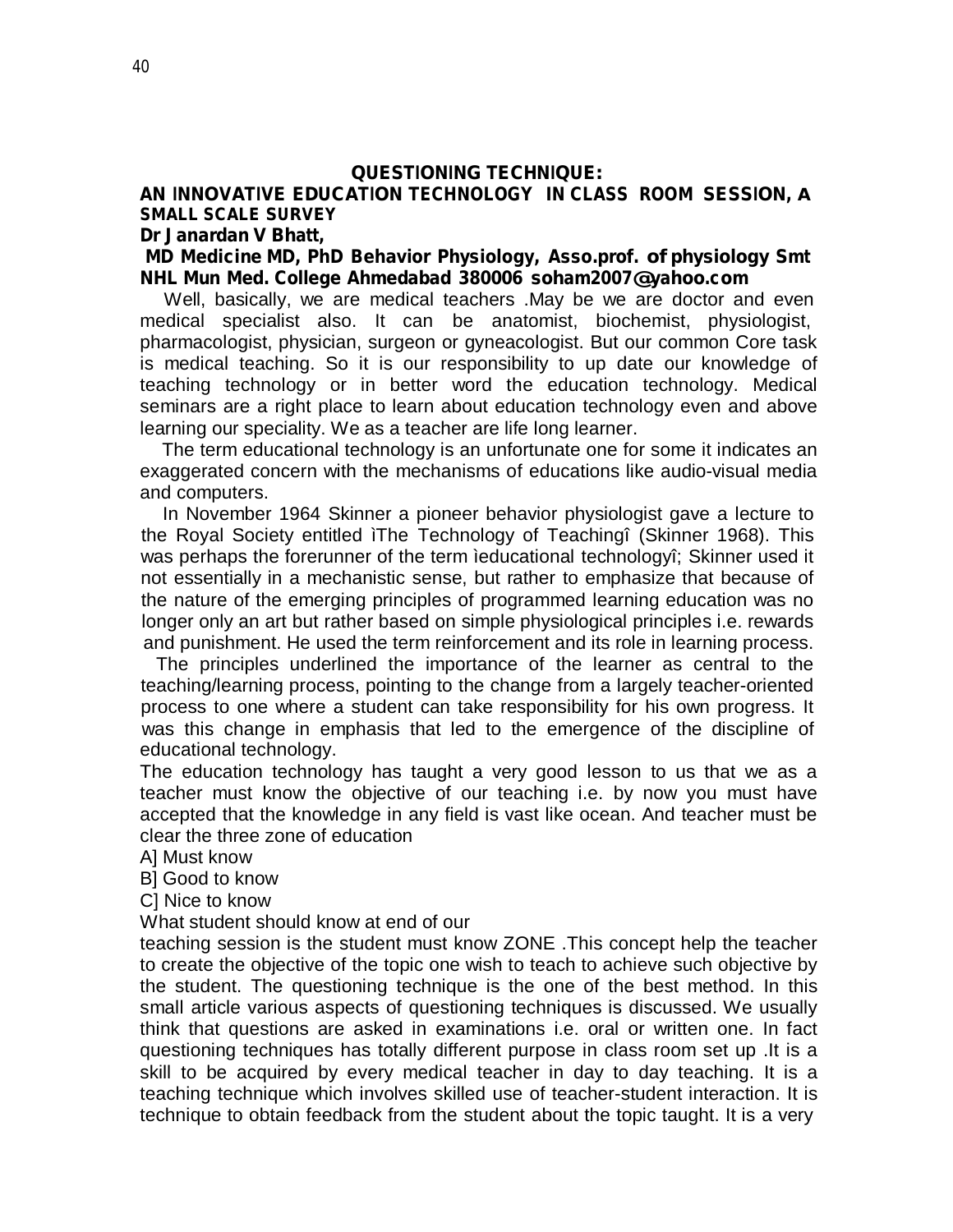good method to stimulate detail discussion to think about the topic in extended manner. It creates the interest and curiosity among the students about the topic to be learned. Questioning keep the learner active, alert, awake and keep the topic interesting and it make the learner and teacher to acquire the knowledge further.

Unfortunately this time and tested method of teaching is not used by teacher and students adequately for so many reasons including our pattern of curriculum and our classroom type lecture of education system. It is the best way to modify the student learning behavior. This questioning technique

of education is responsible for more than 50% reason to visit the medical library . The literature about the questioning technology and skill for medical teachers and it is found various types of questioning pattern i.e.

1] Lower order question Low knowledge

2] Middle order question comprehension or application

3] Higher order question analysis, synthesis or evaluation on the topic learned.

It is reasonable that teacher can sort out this

order according to their specialities,

objectives and the topic taught.

Pattern of questioning can be different

depending upon student Set up and number

The each question has their qualitative

aspects i.e.

- 1] Simple questions ìWhat is the normal color of scleraî
- 2] Probing question ìwhy do you examine sclera?î
- 3] Higher-order questions ìwhich hereditary disease the baby born with abnormal color of sclera?

In classical teaching session, the value of question also very with the thinking time

- [a] Ask for immediate response
- [b] Allow some response time

[c] Allow adequate preparation time for more carefully reasoned response.

Skill of questioning and Probing Question is a real part of Teacherís activities, though not adequately used. In one survey it was found that 60% of questions were asked for just recall facts, 20% were just Students to think and 20% for procedural responses and Classroom management.

Some caution on probing questioning:

Components of the skill of probing questions:

- [a] Prompting: Questions where there is a hint for the Students who helps in reaching expected response.
- [b] Seeking further information: Questions where more information is sought, asking how and why of correct or wrong part of the partially correct answer.
- [c] Refocusing Questions: Questions which seek from the Students to compare the phenomenon with other phe nomenon for similarity or contrast or for any other relationship.
- [d] Redirected questions: Questions which are directed to more than one Students for response.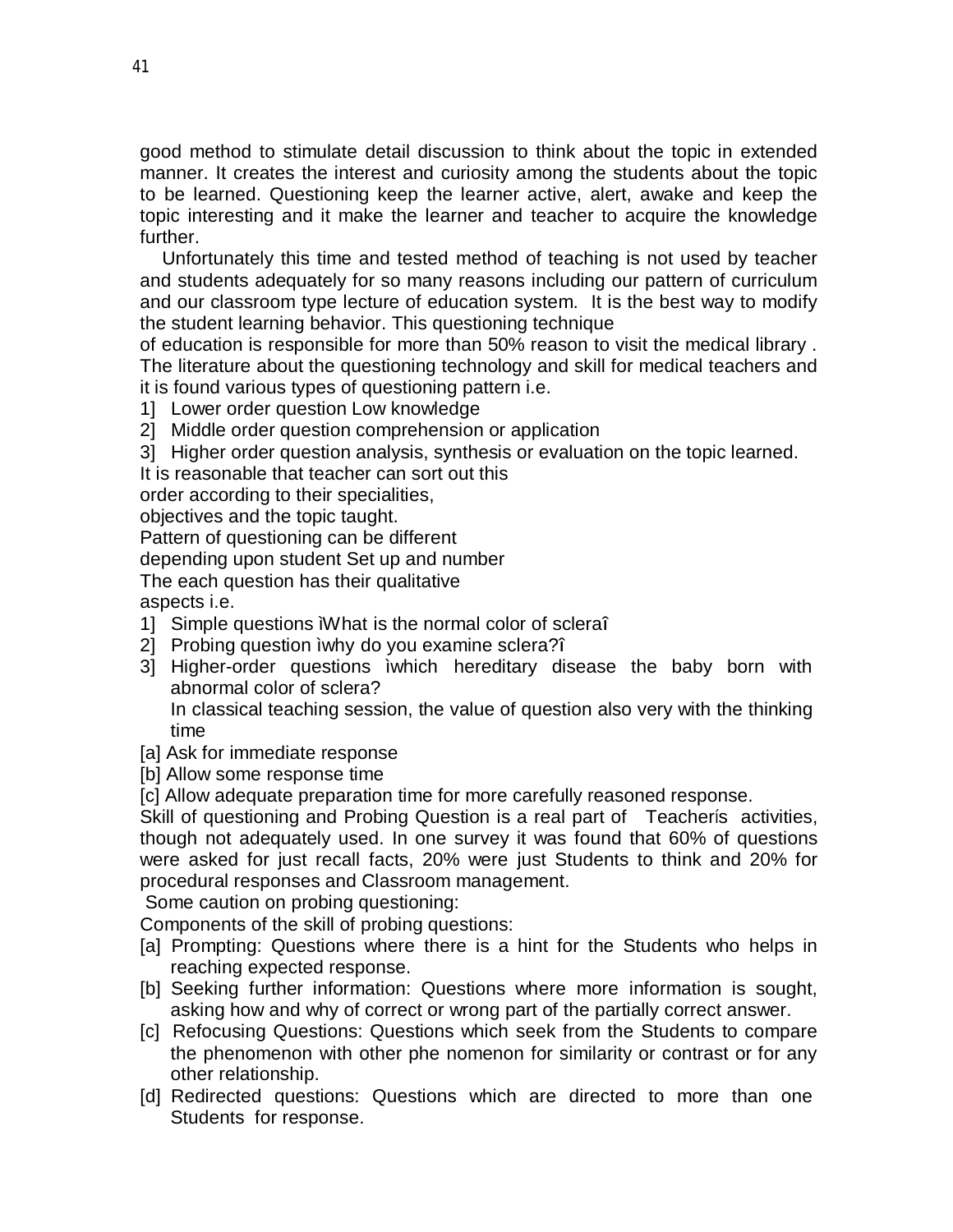[e] Increasing critical awareness: Questions which require the Students to rationally justify his response.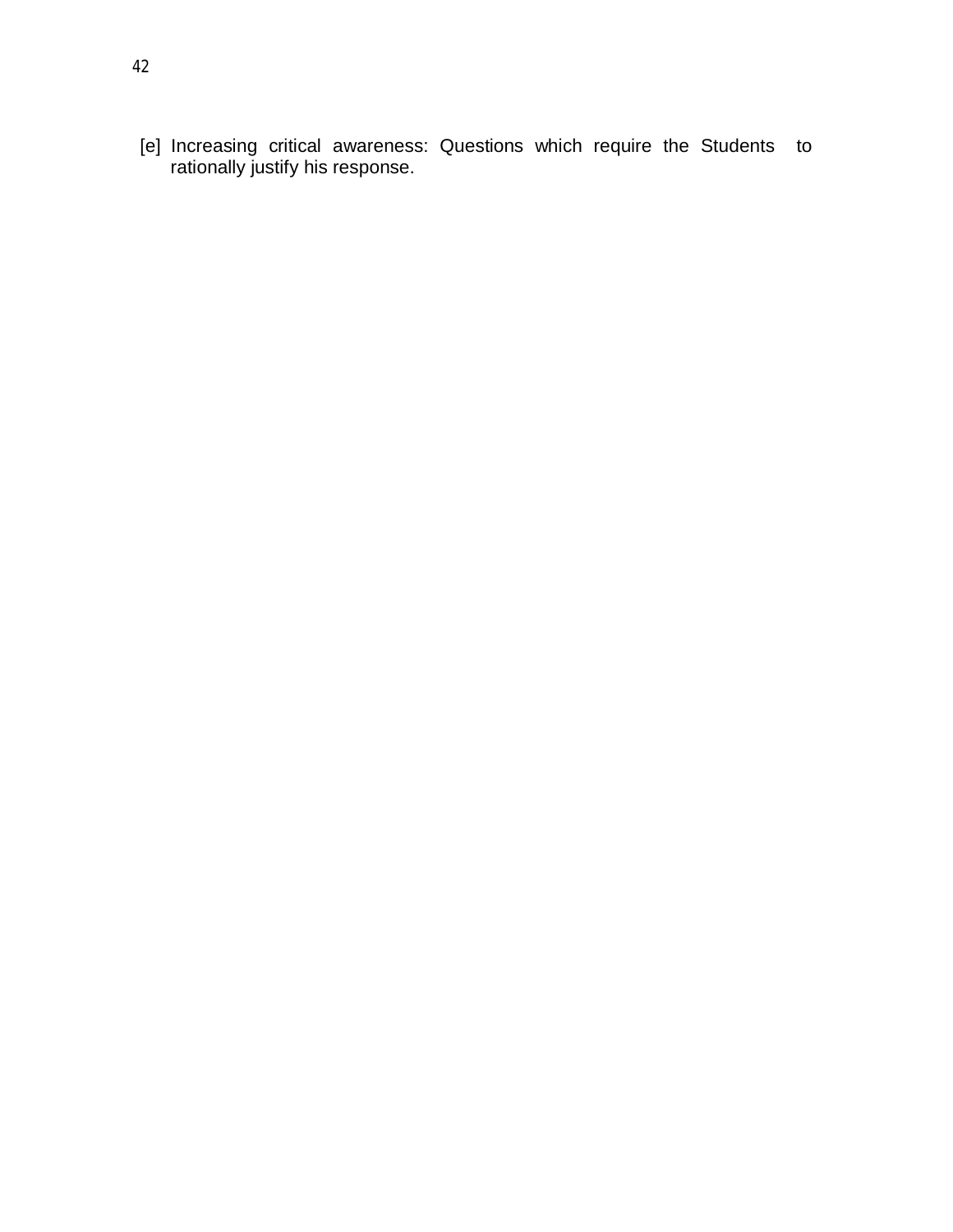The skill of questioning is not gained within a day .It requires thorough factual knowledge of subject, regular practice, keen interest.

But the most important is cooperation of students and of course the authority. But the important of an attitude of the teacher is also equally important.

Objective of Skill of questing must be clear to achieve to higher mental abilities and motivate the student to learn further.

When the teacher puts a question to the class, he/she gets various types of responses from the students. In such a situation, when correct responses are not given, the teacher should lead the pupils to the correct response without resorting to punishment. The teacher has to go deep into the responses or probe into them by asking a number of questions.

#### **OBJECTIVE STRUCTURED PRACTICAL EXAMINATION (OSPE)**

#### **Dr. Varsha Patel, Professor & Head,**

Department of Pharmacology, Smt. NHL Municipal Medical College, Ahmedabad.

**Evaluation:** is a continuous process based upon criteria cooperatively developed concerned with measurement of the performance of the learners.

**Test:** A test or an examination is a device or an instrument to measure the knowledge or the achievement of the learner.

**Practical examination:** A practical test is one that requires the student to perform a professional task in an environment and under conditions the same as or similar to those in which he will have to perform it in his future professional life. The student:

- ï Measures blood pressure of another student.
- ï Measures own vital capacity.
- ï Prepares a blood slide.
- ï Tests a given sample
- ï Writes prescription for a condition
- ï Interprets a slide microscopically

#### **Conventional practical examination: Disadvantages**

- ï Insufficiently standardized conditions
- ï Insufficient objectivity and intrusion of irrelevant factors.
- ï Limited feasibility for large groups
- ï Difficulties in arranging for examiners to observe candidateís skills

#### **OBJECTIVE STRUCTURED PRACTICAL EXAMINATION (OSPE):**

It is a method of assessing a studentís skill/competence which is objective rather than subjective and in which the areas tested are carefully planned by the examiners

#### **Principle of OSPE:**

The competence is broken down in to its various components. Each component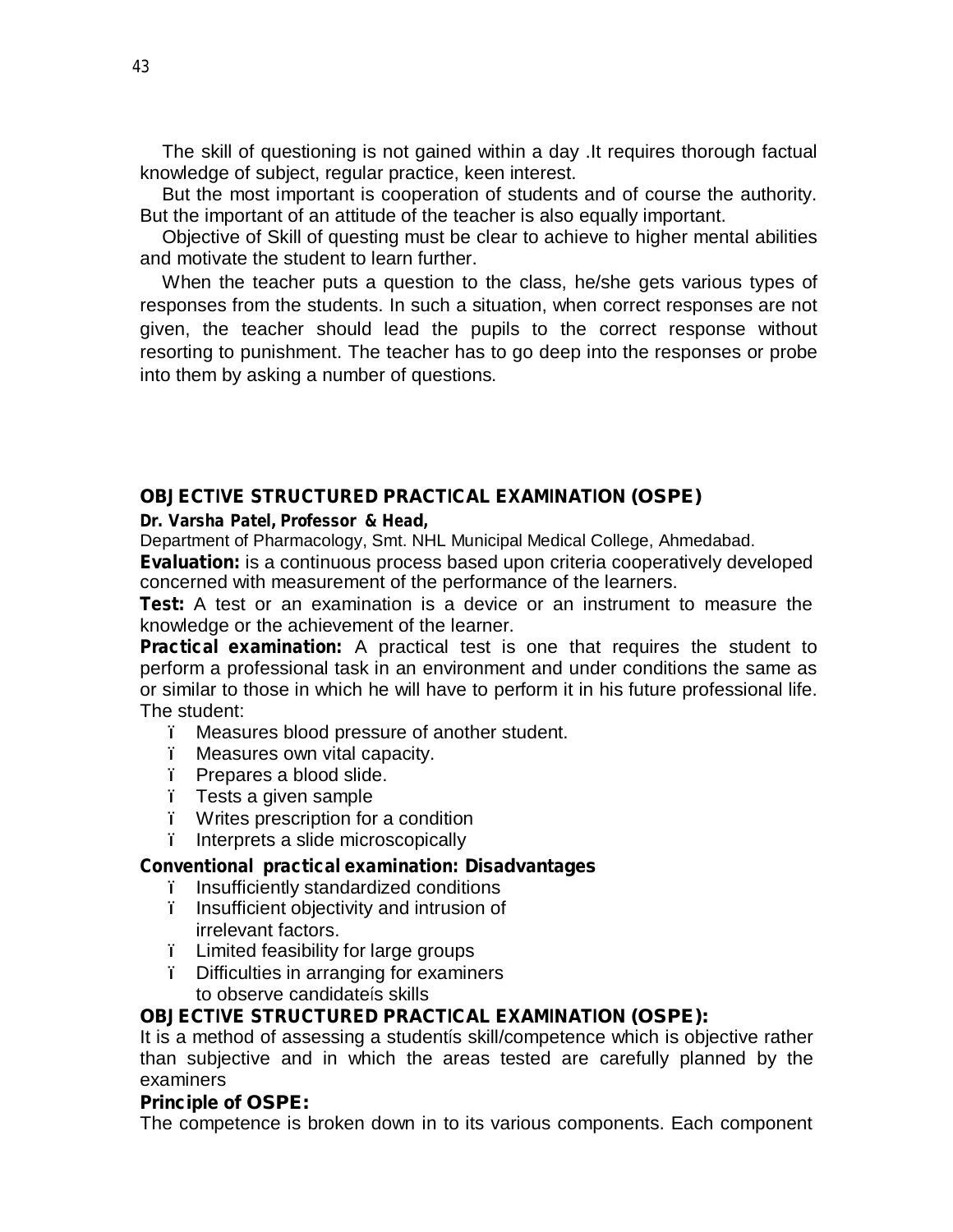is the objective of one of the questions (stations) in the examination. **Conducting OSPE:**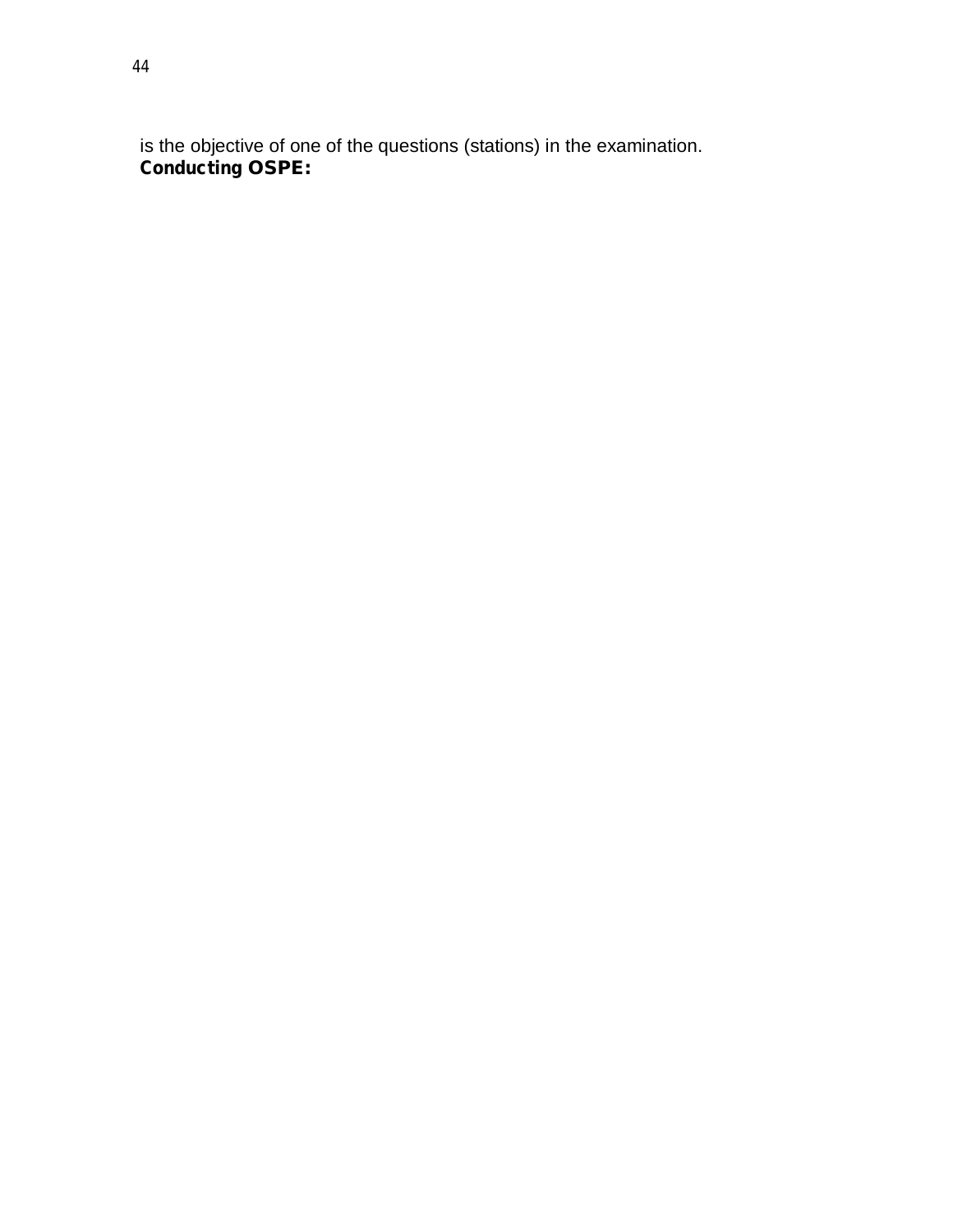- ï Skill to be tested is given in form of a specific question
- ï To be answered in 4-5 minutes
- ï Each question is a station
- ï Student rotates round a number of stations, about 10- 20
- ï Spends specified time on each station (4-5 minutes)
- ï On a signal (e.g. bell) moves to the next
- ï For each question (station) a check list is prepared by the examiners in advance
- ï **Check list** is prepared by breaking the skill to be tested into its vital components and precautions to be observed

There are two types of stations:

- **1. Procedure station**
- **2. Question station**

# **1. Procedure station:**

# **Example 1**

Measure Vital capacity / B.P. by auscultatory method

- Examiner is present
- Uses a check list to record the performance of the students as they pass through stations.

# **Example 2**

Slide for microscopic examination

- No examiner
- Student asked about his findings & interpretation at the next question station.
- May be given additional information and asked about clinical application.

(MCQs / TRUE ñ FALSE type questions used)

# **2. Question Station:**

MCQs related to finding at previous procedure station or Interpretation of lab report

# **Example of examinerís Checklist**

**Question**: You are provided with an oxygen-filled spirometer. Determine your vital capacity.

**Examinerís checklist Yes No**

- 1. Does he check the spirometer for leakage? 0.2  $\Omega$
- 2. Mouth piece inserted properly  $0.1$  0
- 3. Nose clipped properly
- $0.1$  0
- 4. Does he take a few normal breaths before determining vital capacity ?
- $0.2$  0
- 5. Takes a deep inspiration 0.4 0
- 6. Exhales maximally
	- 0.4 0
- 7. Takes more than one reading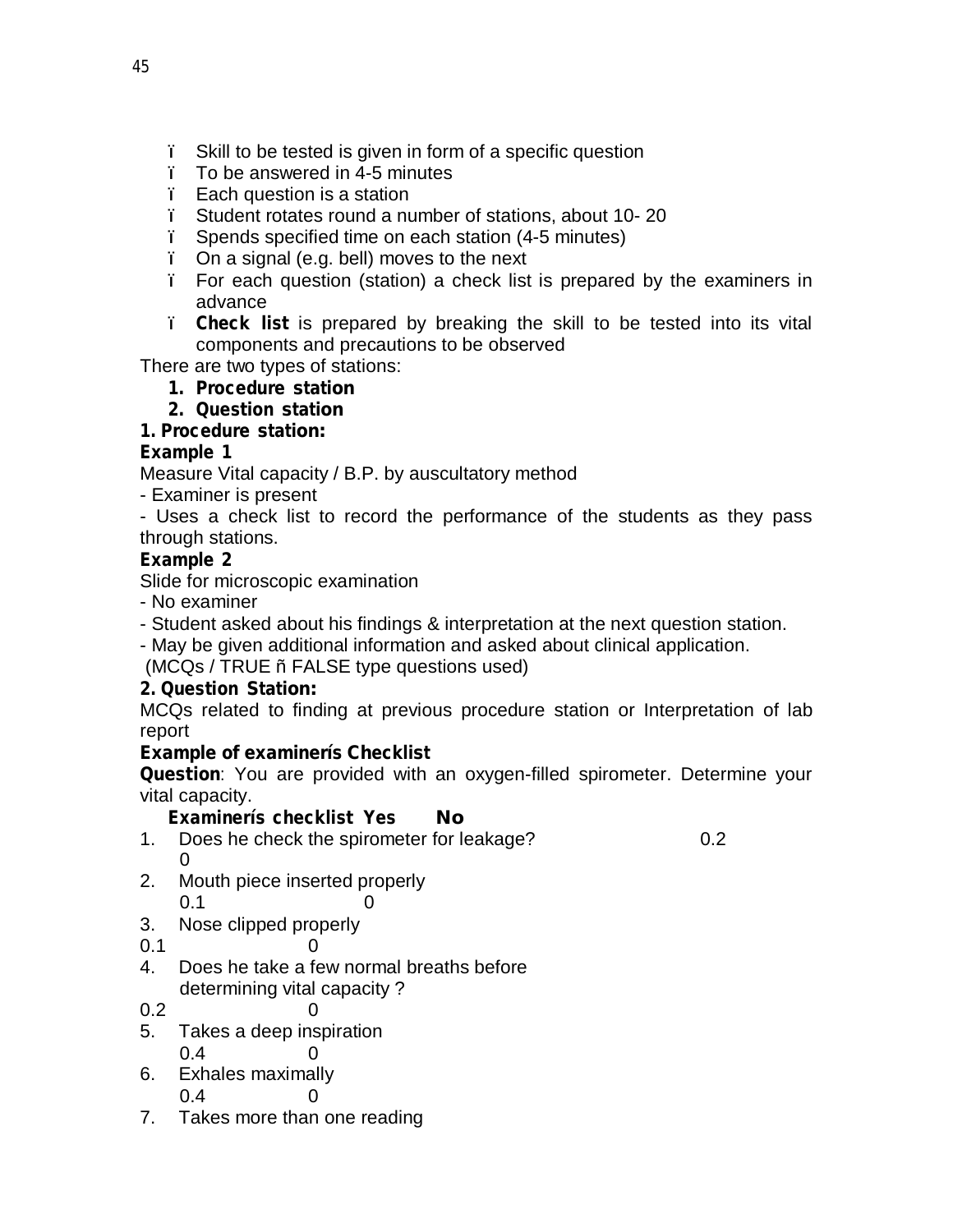$0.2$  0

8. Takes the highest reading as the vital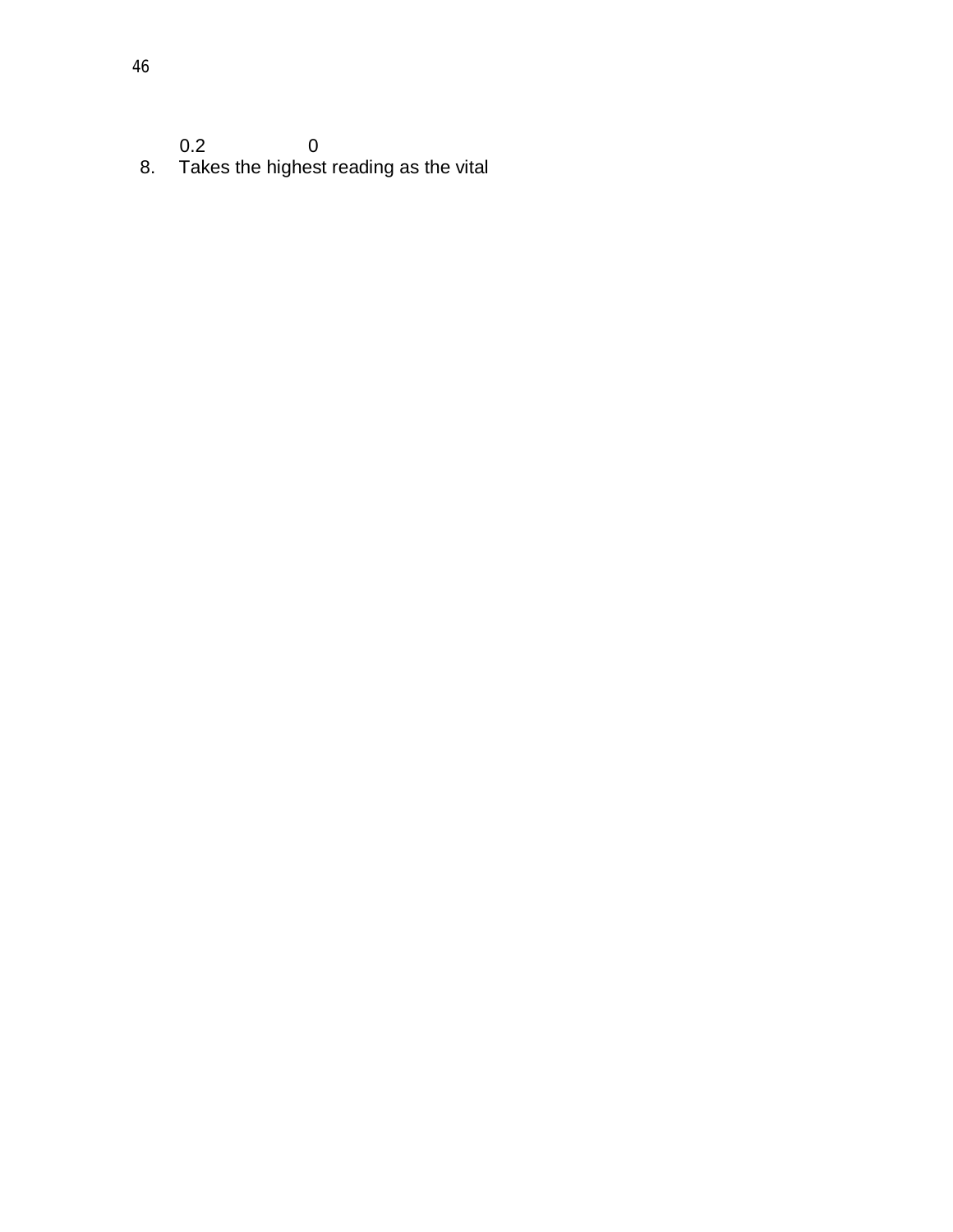capacity 0.2 0

9. Also determines two-stage vital capacity 0.2 0

# **Advantages of OSPE:**

# **1. Validity:**

Compared to Traditional Practical examination

- ï What is to be tested is decided in advance
- ï Contents according to the seniority of student, simple to complex
- ï Minor specialties can be tested

# **2. Reliability:**

- ï Variable of examiner removed to a large extent.
- ï Checklist and MCQs makes examina tion more objective.
- ï Large number of students tested.
- ï Checklist ñ junior examiner can be in cluded.

# **Disadvantages of OSPE:**

- ï Knowledge and skills tested in COMPARTMENTS, not for ability to look at the patient as a whole. Can be used as supplement to different method of evaluation
- ï DEMANDING for examiners
- ï TIME taken for planning in advance greater than traditional examination.
- ï More effort and time are required before examination, which can be reduced with a) Experience and
- b) Bank of objective test items & checklist.

# **Uses of OSPE:**

In any situation where one has to assess a studentís PRACTICAL /psychomotor skills

# **1. Stage of student:**

- ï As term ending & internal examination (Formative)
- ï Final (summative) examination.

# **2. Purpose:**

- ï Criteria reference ñ Pass / Fail decision (Criteria decided in advance)
- ï Formative To find out areas where deficient & needs to improve - Provides Feedback
- ï Selection of students for a course

# **3. Relation to other assessments - may be used as**

- ï Sole assessment of psychomotor competence
- ï Combined with some other

Combined with some other form of assessment

# **Some examples of OSPE:**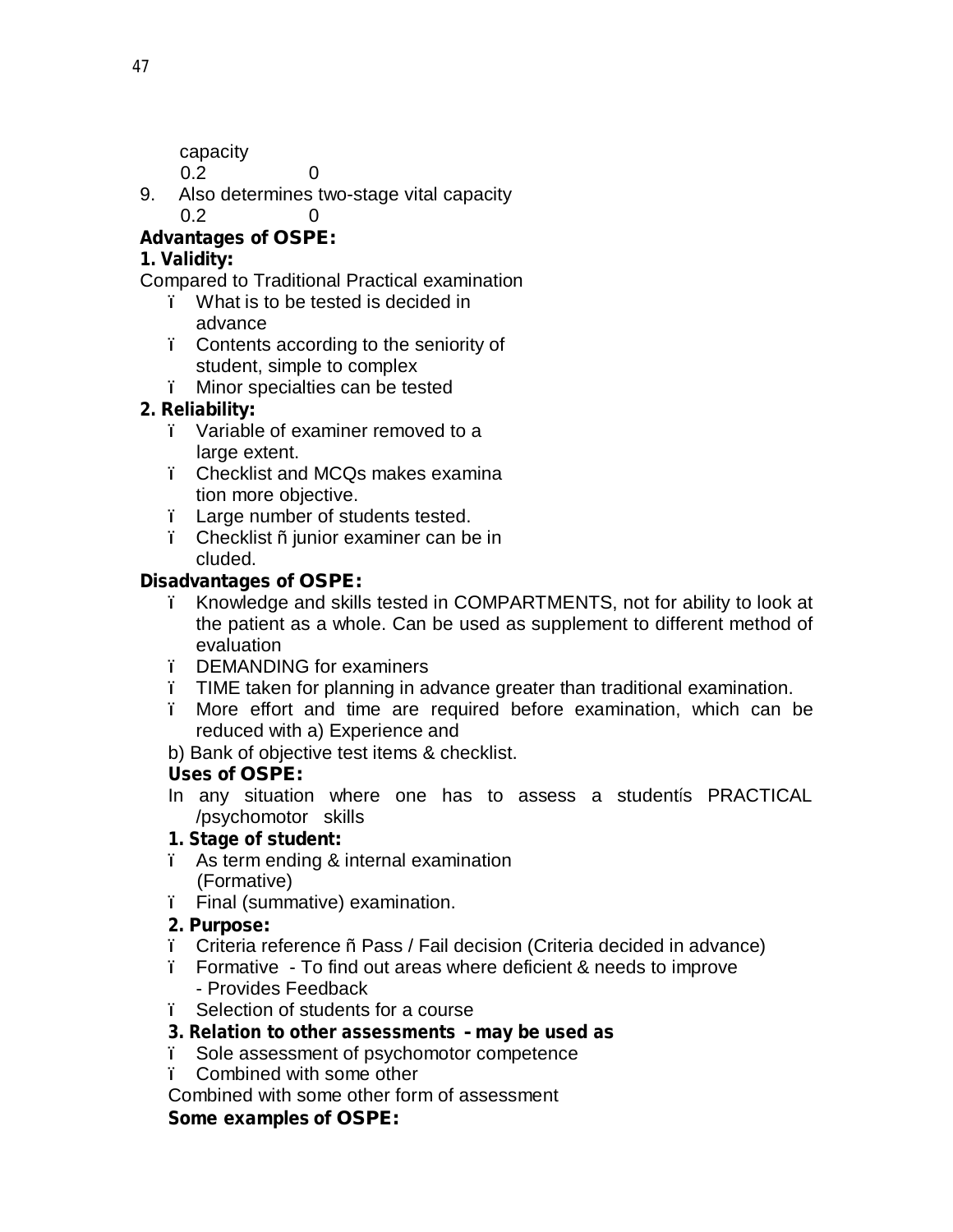- ï Determining vital capacity
- ï Charging the Neubauer chamber for doing the RBC count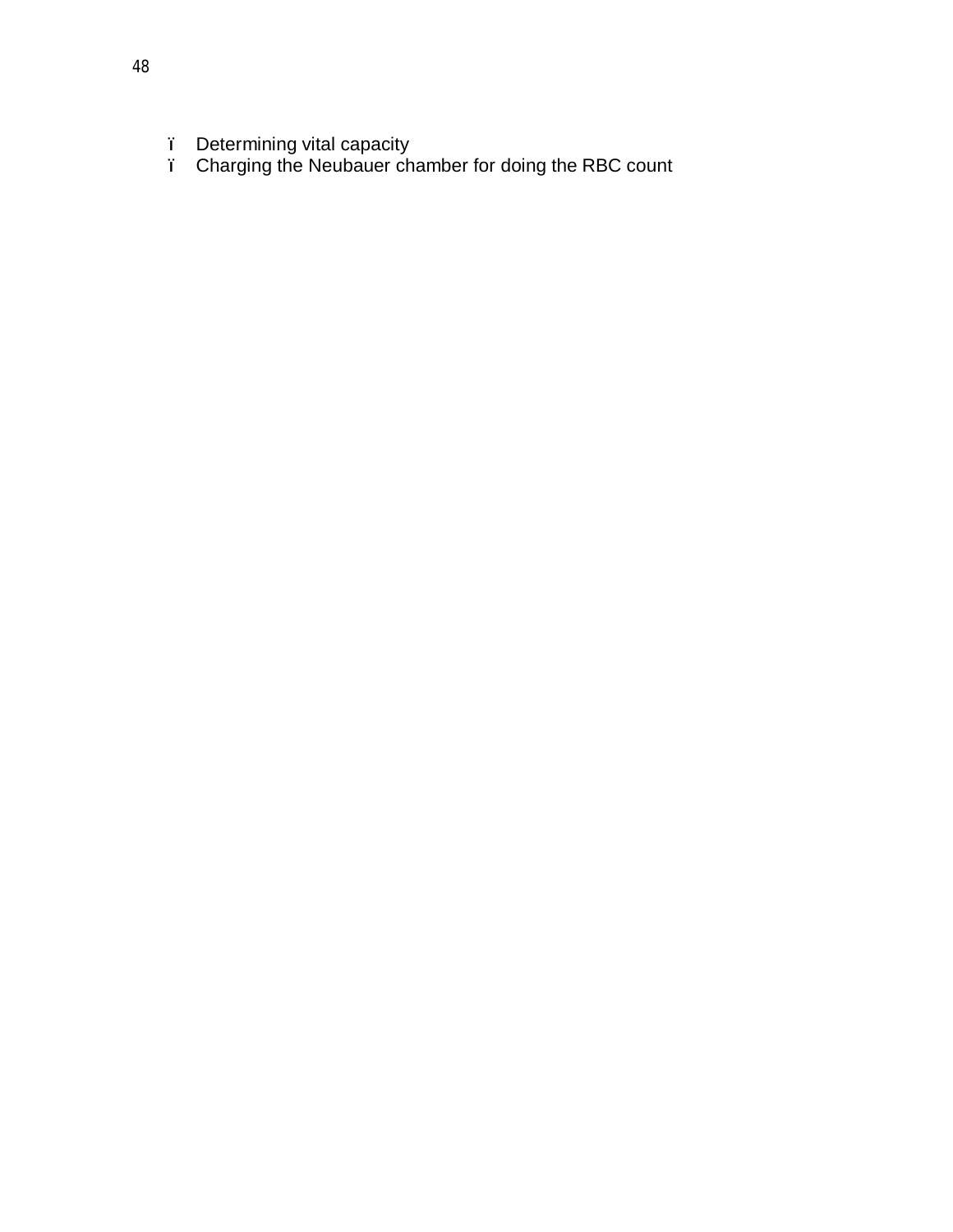- ï Recording blood pressure by auscultatory method
- ï Preparing the blood smear from given sample
- ï Identification of structures in the specimen (e.g. horizontal section of brain) or a dissected part

# **INNOVATIVE EDUCATION MAKING TEACHING A PLEASANT EXPERIENCE**

#### **Prof. MR Anil Dua**

Educationl consultant and Faculty Ahmedabad management Association, ATIRA, Ahmedabad-15

A large number of teachers are overwhelmed by the demands made upon them by the syllabus, students, the college and the society at large. They find teaching stressful and tiring. Expectations of students and the college keep rising. These expectations themselves, in fact carry within them, the answer. It makes teaching in particular, and education in general, more exciting and challenging.

To be able to understand this, we need to critically examine the current role of such teachers and see if it needs to be expanded. Teachers feel that there main role is to master the subject and pass the knowledge, thus gained, to their students in the best possible manner. Quantity and Quality are emphasized, but within the boundaries of the subject.

Education shifts from merely teaching to a fine combination of teaching and learning. We look at Medical colleges as a place where knowledge is communicated. If colleges limit themselves to merely a place or source to communicate knowledge, it is natural to see administrators focusing their efforts in getting and providing the best infrastructure and academicians focusing on subject matter and communication skills. These, of course, are very important elements and nobody can negate their importance or take casual approach toward these aspects of education. But excellent teachers and excellent educational institutions go far beyond these. Excellent academicians and administrators consider providing the **Learning Environment** as one of their primary responsibility. Learning environment shifts the emphasis from subject and brings students in focus. It adds another dimension in the role of teachers ñ being learners themselves. They realize that unless students learn, their teaching remains incomplete. The interesting thing about successful teachers is that they never stop learning. Institution assumes adequate importance. Thus, conducting research becomes an important responsibility of such institutions. Research allows teachers to keep learning and create a ìLearning Environmentî. The canvas now becomes much bigger and complex where ample scope for growth is available to them and becomes a source of motivation. They keep enjoying their work.

The above case is an example of Super complexity ñ a state of affairs where one is faced with alternative frameworks of interpretation through which to make sense of oneís world and to act with a strong sense of purpose.

Conventional teaching leads students to ësurfaceí learning. ëSurfaceí learning is not necessarily ñ as some believe ñ devoid of meaning but is learning whose meaning is alien to the learner. ëSurfaceí learning drives students more toward memorizing. Out of three levels of learning, it is generally placed at the lowest rung and is generally known as ëKnow whatí. In the world of knowledge, ëKnow whyî is placed at the highest level and is directly related to research. Good teachers promote ëDeepí learning. It allows students to move from specifics to abstraction and then towards concepts. Students start exploring use of basics to chart out new paths for themselves.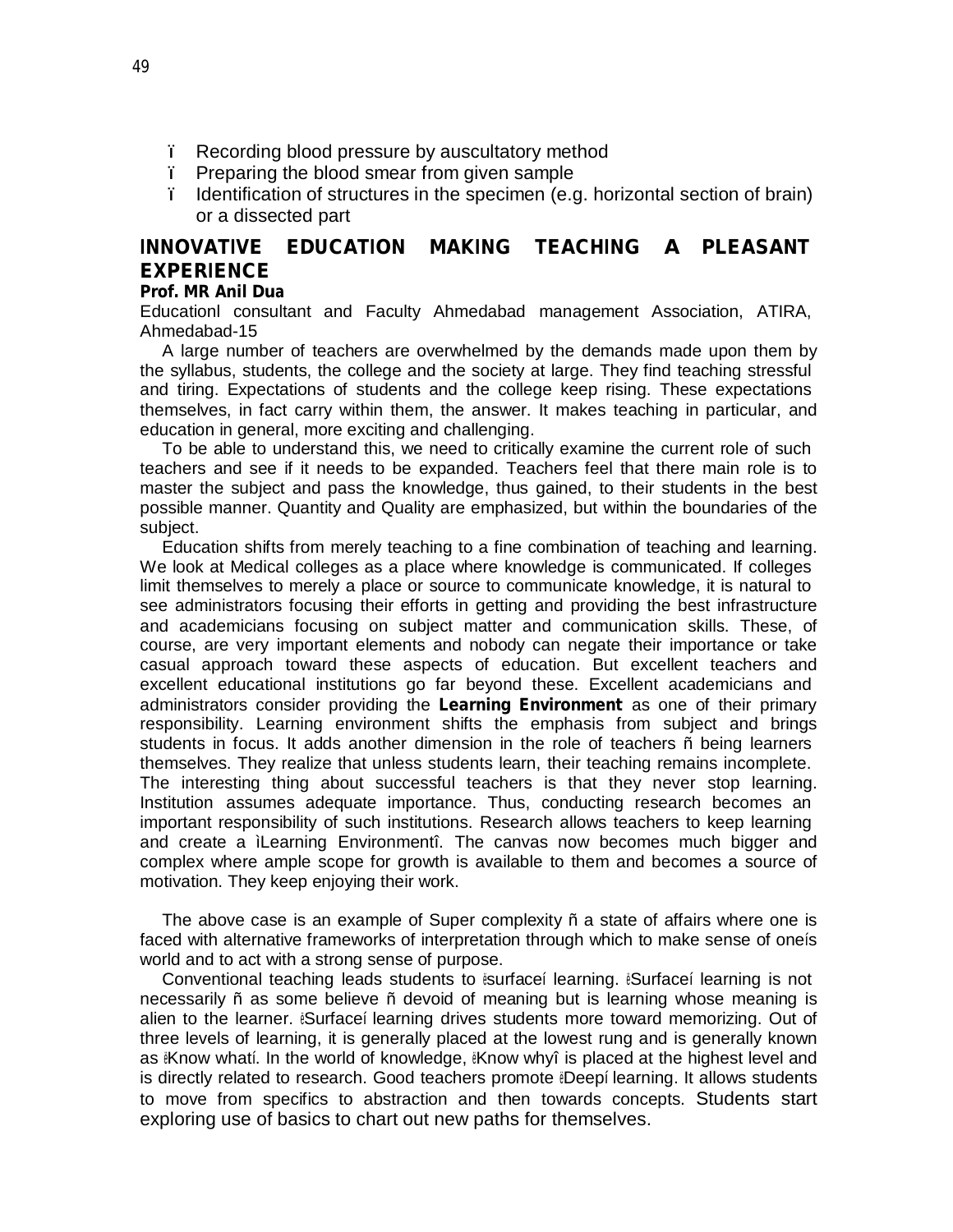Together teachers and students proactively make the institution a fertile ground for experimenting with their ideas. They expect the institution to give them some